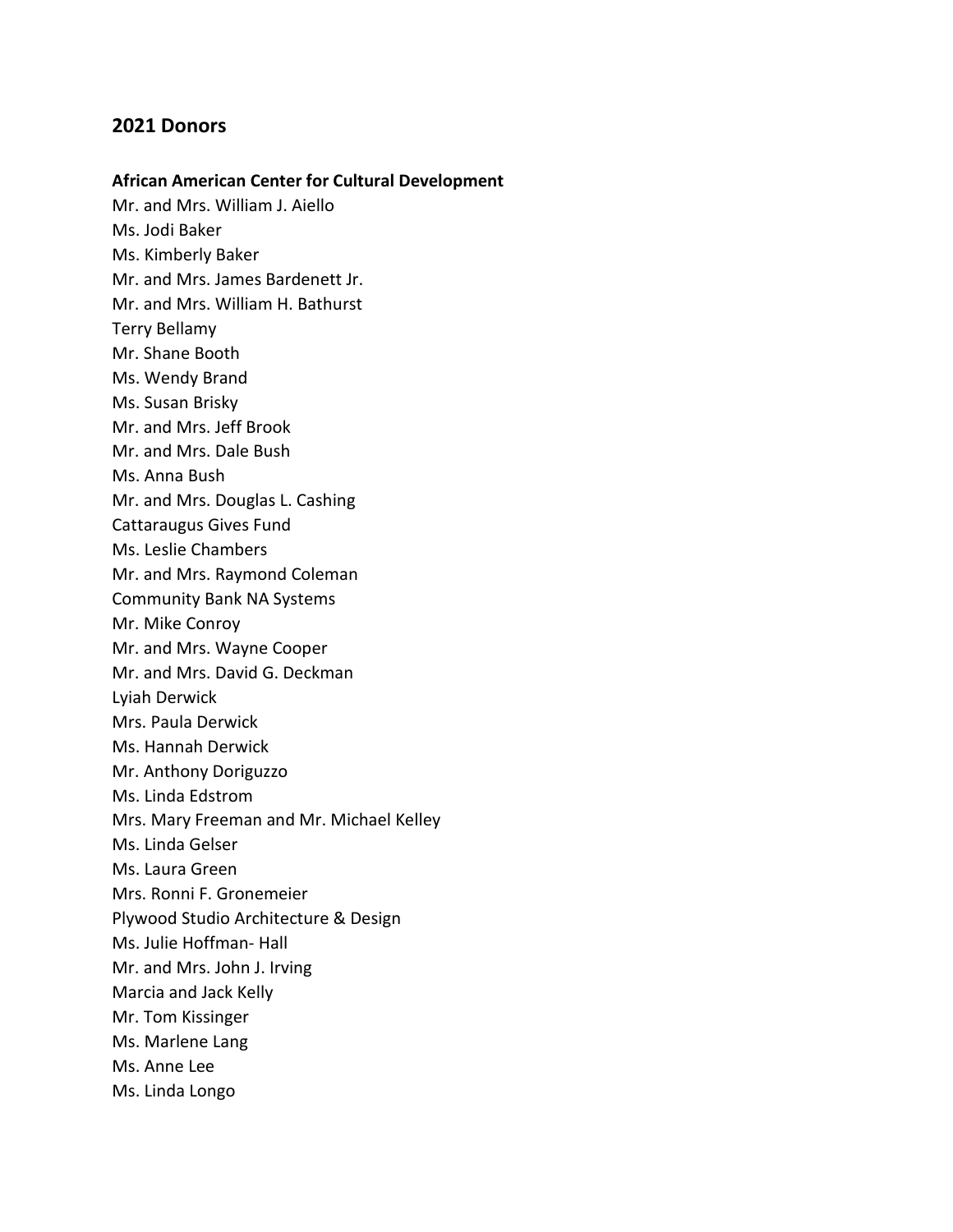Ms. Jen Mahar Mr. Michael Marvin and Mrs. Jennifer Rhody-Marvin Ms. Lizbeth Matz Steven & Wanda McGonnell Mrs. Carole McNall Ms. Jessica Miller Jo Moore Stu Moore Ms. Maureen Negron Ms. Sarah Negron Ms. Teresa Piccirillo Gail Olson Ms. Corinne Potter Ms. Marlis Powers Ms. Jennifer Rhody Ann and David Ried Mr. and Mrs. James Ried Ms. Julie Riesdorph Ms. Kim Rossi Ms. Heather Sabina Evelyn and Les Sabina Ms. Liz Schumacher Mr. Jeffrey Seamon Ms. Margaret L. Shavalier Ms. Ann Marie Sitter Tompkins Ms. Jacqueline Visker Mr. and Mrs. Robert F. Walk Mr. and Mrs. Michael Watson Jacqui Watts Ms. Dawn Westfall Mr. and Mrs. John Whelpley Mr. Kirk A. Windus Mr. and Mrs. Alan Windus Mr. and Mrs. Dennis Wright

# **Allegany-Cattaraugus-Chautauqua Fund for Women**

Mr. and Mrs. Bruce Allen Ms. Kathleen Bayus Jody and Jenella Bellows Ms. Kathleen Benzaquin Ms. Kristin Buchholz Mrs. Sharon Burdick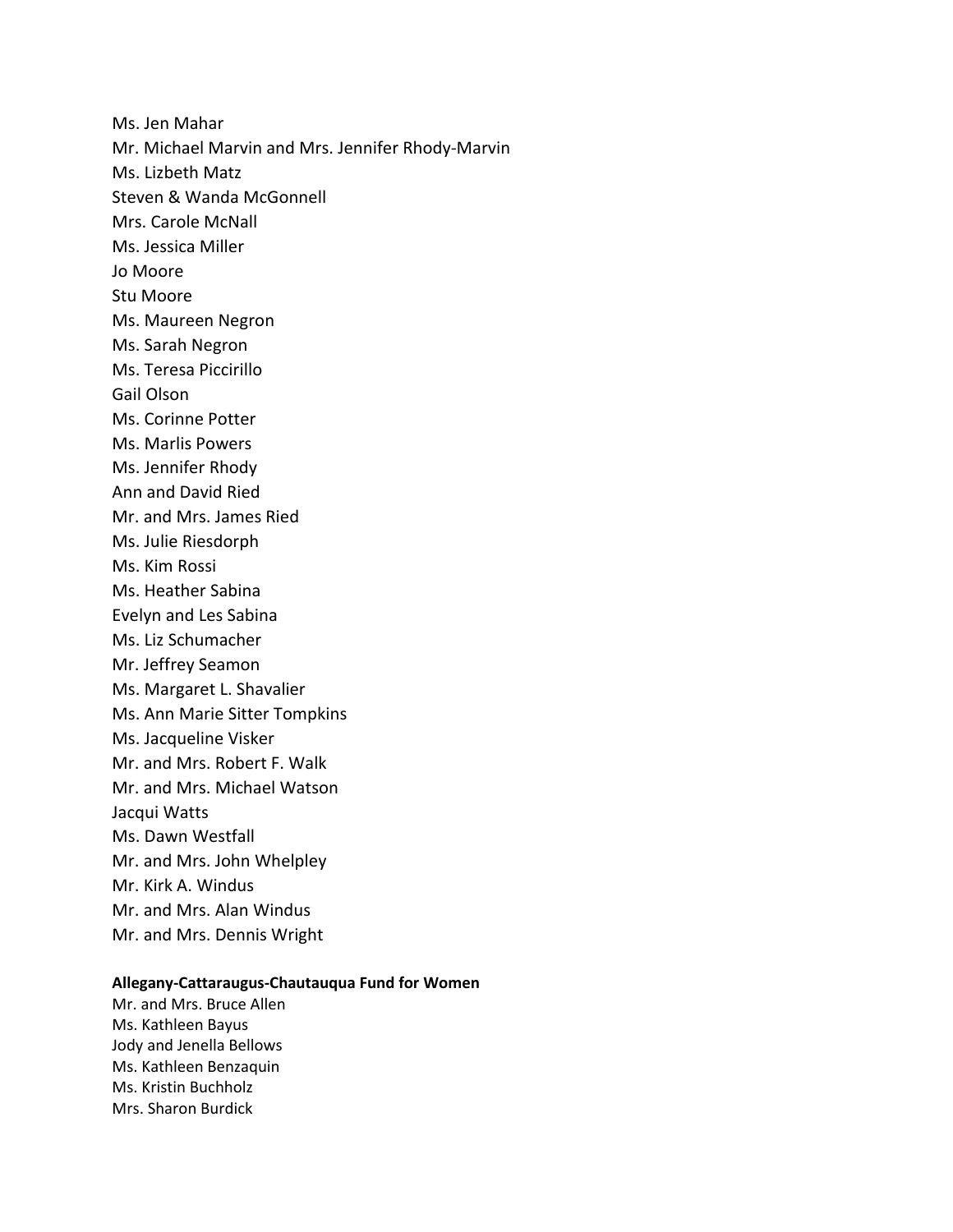Dr. and Mrs. Kenneth L. Canfield Ms. Shawn Carstens Ms. Mary-Lou Cartledge Ms. Barrie Clark Ms. Luanne Crosby Mr. and Mrs. David Crowley Cunningham, Stauring & Associates, Inc. Ms. Laurie DeMott Mr. Joe Dosch Dr. Louis and Mrs. Marcia Lichtman Ms. Kathleen Feldman Ms. Jillian Forman Ms. Kimberly Glover LMT Ms. Geralyn Gough Mr. Anthony Graziano Ms. Heather A. Green Ms. Sheila Holloway Ms. Sally L. Hopkins Ms. Nora Jassak Mr. and Mrs. Charles Joyce Teresa M. Joyce, Ph.D. Mr. and Mrs. Edward Kent Mr. Kamiar Kouzekanani Ms. Lisa Lantz Mr. and Mrs. Matthew Lawrence Mr. and Mrs. James Lucey Mr. Robert Maiden Mr. and Mrs. Walter S. McConnell Mr. and Mrs. John Meacham Ms. Melanie Miller Mr. Frederic Beaudry and Ms. Nicole Munkwitz Mr. Peter Callahan and Ms. Kristin Poppo Tricia Napolitano Mr. and Mrs. John Ninos Ms. Kate Palmer Ms. Michelle Pfister Mr. and Mrs. K. David Porter Ms. Amy Powers Ms. Roxanne Schmidt Mr. and Mrs. Walter A. Schulze Ms. Sandra L. Singer Ms. Mary Smith Mr. and Mrs. Judson Stearns Ms. Cynthia K. Tucker Union University Church Upstate Event Management- One NY Half Marathon Mr. and Mrs. Eric J. Walton Tiersa Watson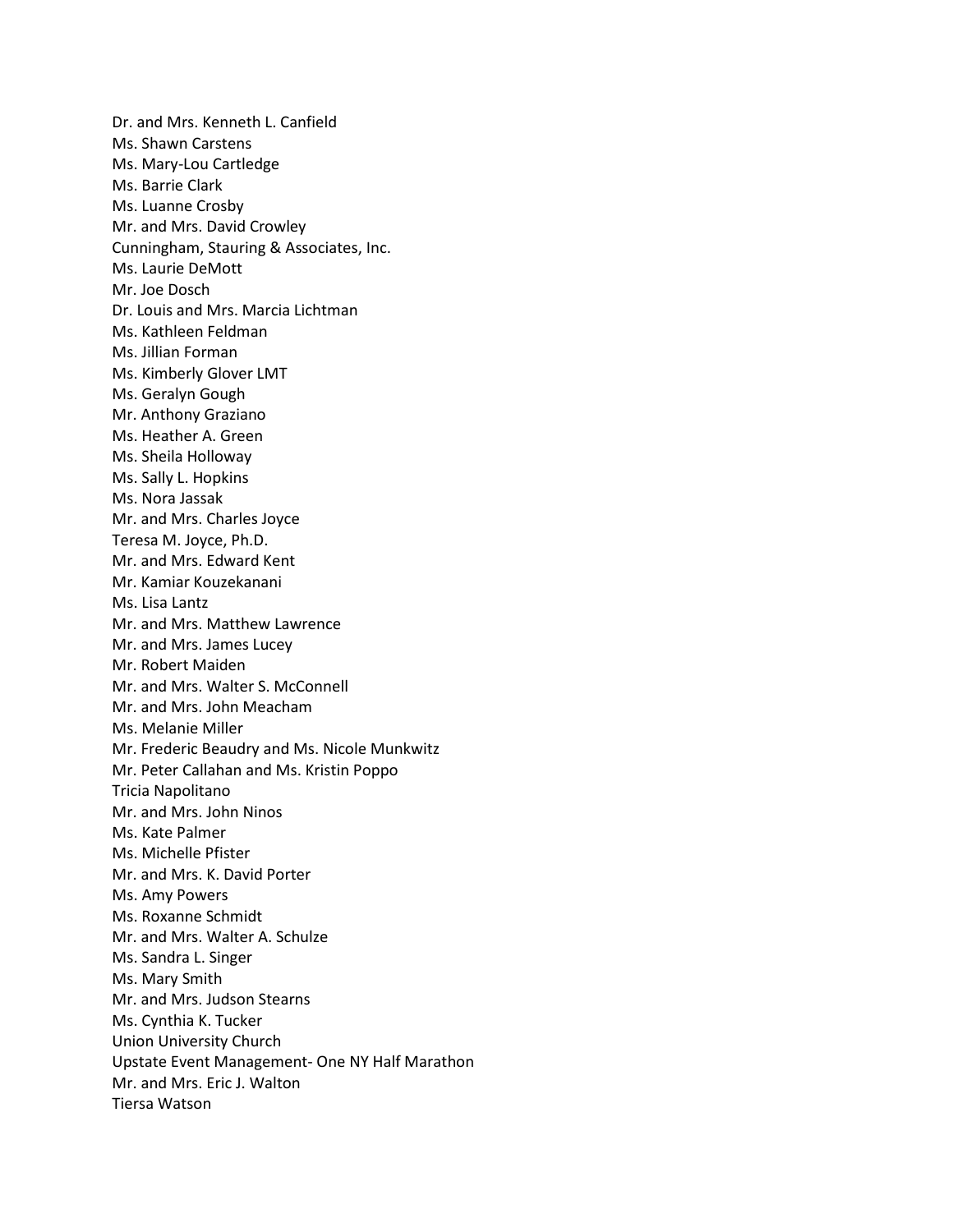Ms. MaryAnn Whittemore Kathy and Bob Woughter Mr. and Mrs. Alfred Yanda II

**Allegany-Limestone Schools Foundation Fund, Academic Boosters Fund** Kim and Stu Moore

**Allegany-Limestone Schools Foundation Fund, General Fund** Mr. and Mrs. James Schifley

**Allegany Nordic Fund** Ms. Emily Garrick Noreen & Timothy McAllister Susan and Matt Schenck

**Allegany Public Library Memorial Association Fund** Ms. Wendy Brand

# **Allegheny River Valley Trail Fund**

Mrs. Ronni F. Gronemeier Mr. and Mrs. Joseph E. Higgins

## **Nancy Allen Scholarship**

Ms. Judith Allen Mr. John Allen Ms. Susan Burton

#### **Carroll and Dolores Anstaett Gift Tree Fund**

Mr. and Mrs. Michael Kasperski

## **Laurie Anzivine Memorial Scholarship**

Olean Synergy

# **Archbishop Walsh/Southern Tier Catholic Schools Endowment Fund in honor of Luella Potter**

Mr. and Mrs. James Bardenett Jr. Cutco Foundation Ms. Brittany Thierman Mr. and Mrs. John Whelpley

## **Fred P. Baker Memorial Scholarship Fund**

Ms. Angela Cornwell (Pancari) Mr. and Mrs. John F. Emanuel Mr. and Mrs. Jeffrey Hoyt Mr. and Mrs. Ken Kozack

**Basilica of St. Mary of the Angels Future Fund** Mr. Robert Survil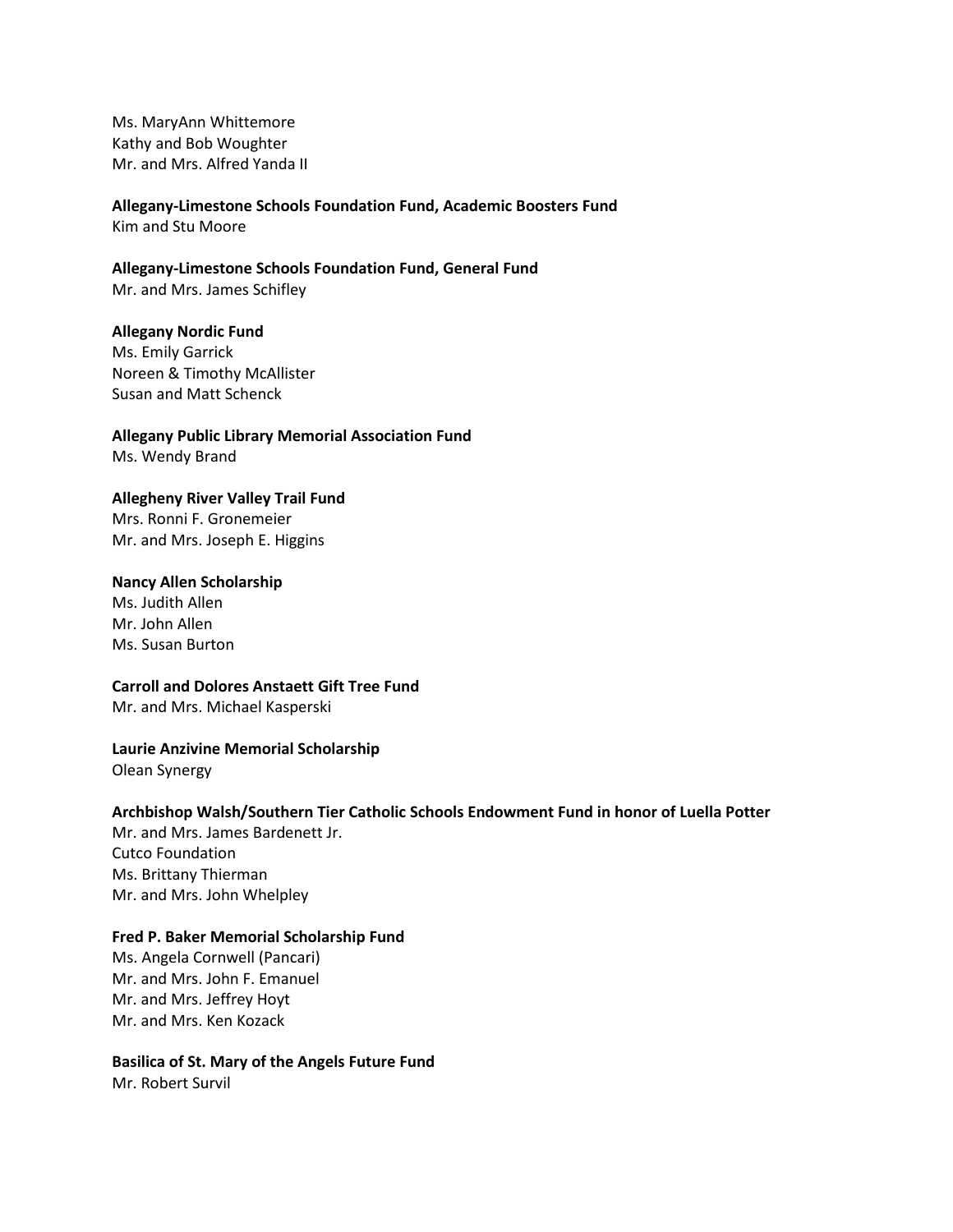#### **Nelson M. Beard Memorial Scholarship Fund**

Ms. Donna Calvo Mr. and Mrs. Jim and Luanne Finiki

# **Beautification Fund for Olean Community**

Mildred Milliman Fund

## **Albert A. Bennett Jr. Family Scholarship**

Mrs. Sue Bennett Mr. and Mrs. William Fox

#### **Big 30 Athletic Fund**

Mr. and Mrs. Bob Blovsky Mr. Dave Fuhrman Brian & Kelly Green Ms. Taylor Green Mr. George Hicker Kites Kids LLC Mr. Mickey Marshall The Welty Family

#### **Tyler Bihler Memorial Scholarship**

Jeff Anastasia Mr. Randy Anastasia Mr. and Mrs. Ron Anastasia Ms. Lori Anastasia Kelly J. and Jeffrey L Andreano Mr. and Mrs. J. O. Bihler Ms. Kim Bihler Mr. and Mrs. Thomas N. Bowersox Mr. Henry Canali Mr. and Mrs. Tony Harenda Ms. Suzanne Monroe Karen O'Dell

## **Tim Bushnell Memorial Scholarship**

Ms. Kim Ackerman Bud and Nancy Allen Kelly J. and Jeffrey L Andreano Mr. John Bartz The Bates Family Mr. Charles Bauer Mr. and Mrs. William Blessing Ms. Susan Brisky Mr. and Mrs. George Broadbent Ms. Molly Brown Ms. Mandy Bushnell Ms. Katie Camp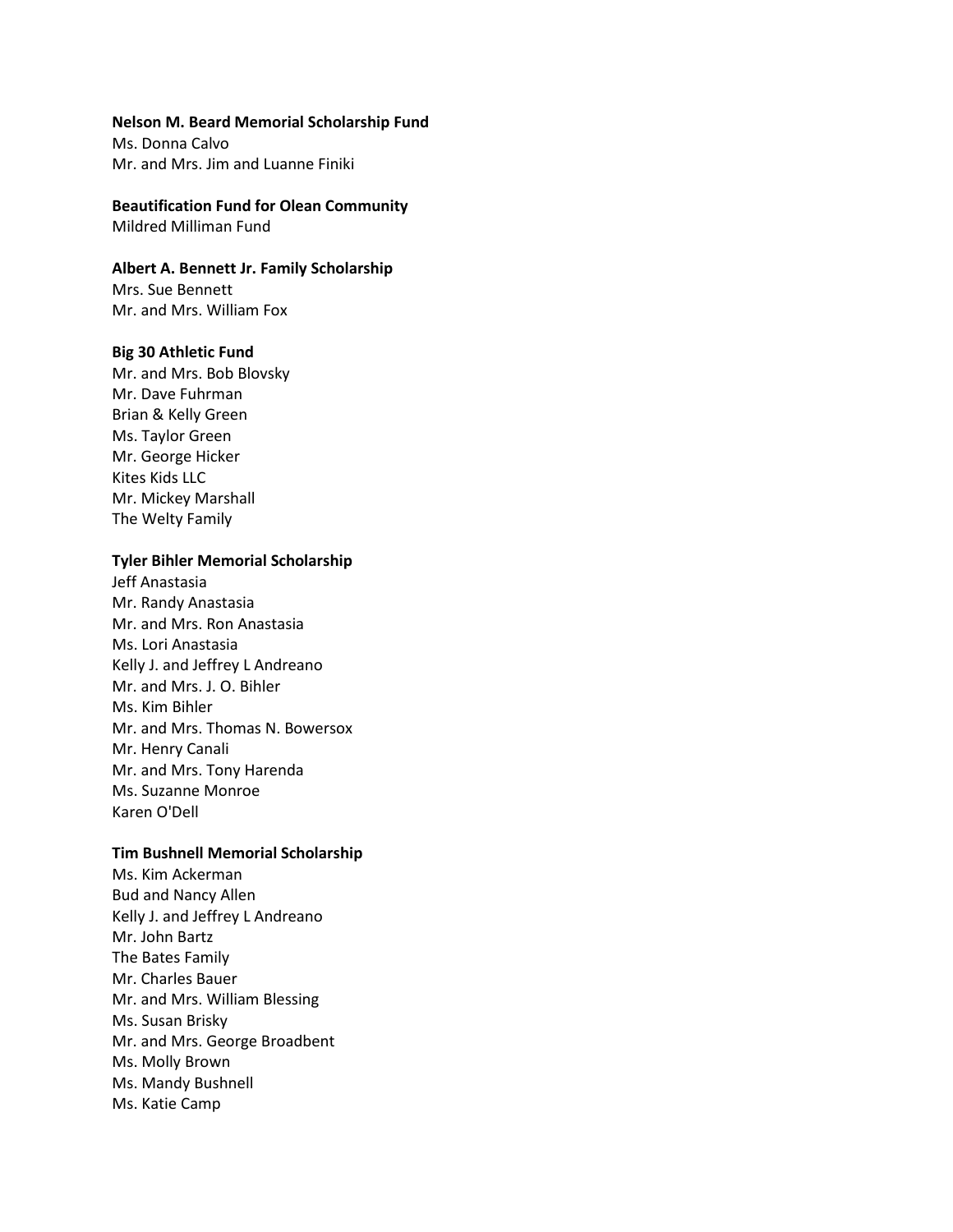Ms. Elizabeth Damato Ms. Emily DeFazio Mr. and Mrs. Scott Derwick Mr. Timothy Fischer Mrs. Catherine F. Gaetano Mr. and Mrs. Harry Gayton Mr. Frederick Gibson Mr. Richard Goy Mr. Robert Haggerty Ms. Kelly R. Havens Mr. Ryan C. Hughes Ms. Julie Kane Mr. and Mrs. Kelly Karst Mr. and Mrs. Robert Ketchner Ms. Dawn Ketchner Mr. and Mrs. Mark Kless Ms. Marjorie Kosinski Ms. Laurie Lindstrom Ms. Linda Longo Mr. and Mrs. Brian Martin Mr. and Mrs. Douglas Patrone Mr. and Mrs. Doug H. Pelton Mr. and Mrs. Dennis Pezzimenti Ms. Mary Pezzimenti Ms. Marie Rakus Ms. Katie Ralston Ms. Rachael Schreiber Mr. and Mrs. Thomas Stephens Ms. Nancy Sullivan Ms. Melissa Tosto Mr. and Mrs. Gerald A. Trietley Ms. Jenny Ursoy Mr. and Mrs. Philip Vecchio Mr. Adam Winston

#### **Mike and Laura Bysiek Memorial Fund**

Mr. and Mrs. Christopher Lampack

#### **Caneadea Dam at Rushford Lake Fund**

Mr. and Mrs. Michael Abraszek Mr. and Mrs. David Adams Mr. and Mrs. David Adams Ms. Mary Lou Ahler Mr. and Mrs. Eugene R. Anderson Mr. and Mrs. James J. Andres Armstrong Group Mr. and Mrs. Merrill Arthur Mr. Merrill Wade Arthur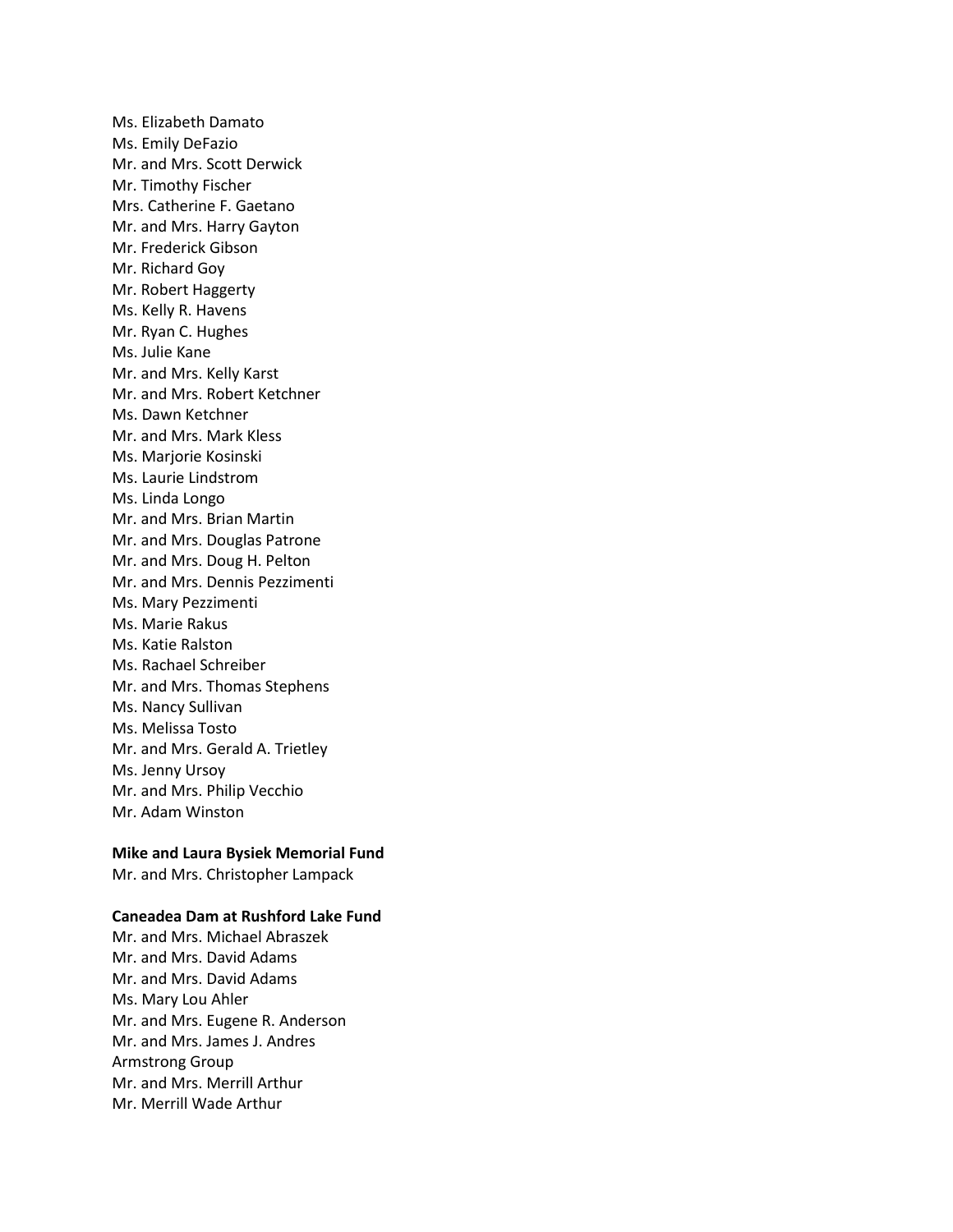Mr. and Mrs. Jeremiah Axtell Backyard Party Supply Mr. and Mrs. Charles E. Bauer Ms. Sharlene T. Bauer Mr. and Mrs. James Bestine Mr. Gary W. Bork Boulder Enterprises, LLC Mr. Russell Boyle and Ms. Tamara Storch Mr. and Mrs. Jeffrey L. Brisky Mr. Dale Brown MJ Brown & Kevin Lester C R Landscaping Mr. and Mrs. John E. Cady Cinema and Sound WNY LLC Mr. Gary D. Clements Mr. and Mrs. Donald Cronk Mrs. Priscilla R. Cronk Crown Y Mr. and Mrs. Robert S. Darlak Mr. and Mrs. Joseph A. Deck Jr. Ms. Leslie Deich Mr. and Mrs. Michael Dembrow Ms. Mary Ellen Donnelly Mr. and Mrs. Michael Donohue Don's Septic Service LLC Mr. and Ms. Rodney L. Doran Dubrick, Mr. and Mrs. Richard Mr. and Mrs. James F. Dusel Mr. and Mrs. Loren Eastmer Ms. Susan B. Eastmer Ms. Lynn A. Elder Mr. and Mrs. Mark Ernstberger Mr. and Mrs. Gary M. Fazio Fillmore Shop N Save Mr. and Mrs. Timothy E. Franger Mr. Richard Fremming Ms. K. Malina Gaskamp Mr. and Mrs. James Gavner Mr. Jeffrey Gibson and Mr. Allen Corwin Glenwood Depot LTD Mr. Dale Green Mr. William Green Mr. and Mrs. Neil Greiner Ms. Kelley Hacker Ms. Jeannette S. Hadwin Mr. and Mrs. Douglas Haines Jr. Hart's Jewelry Mr. Michael J. Helwig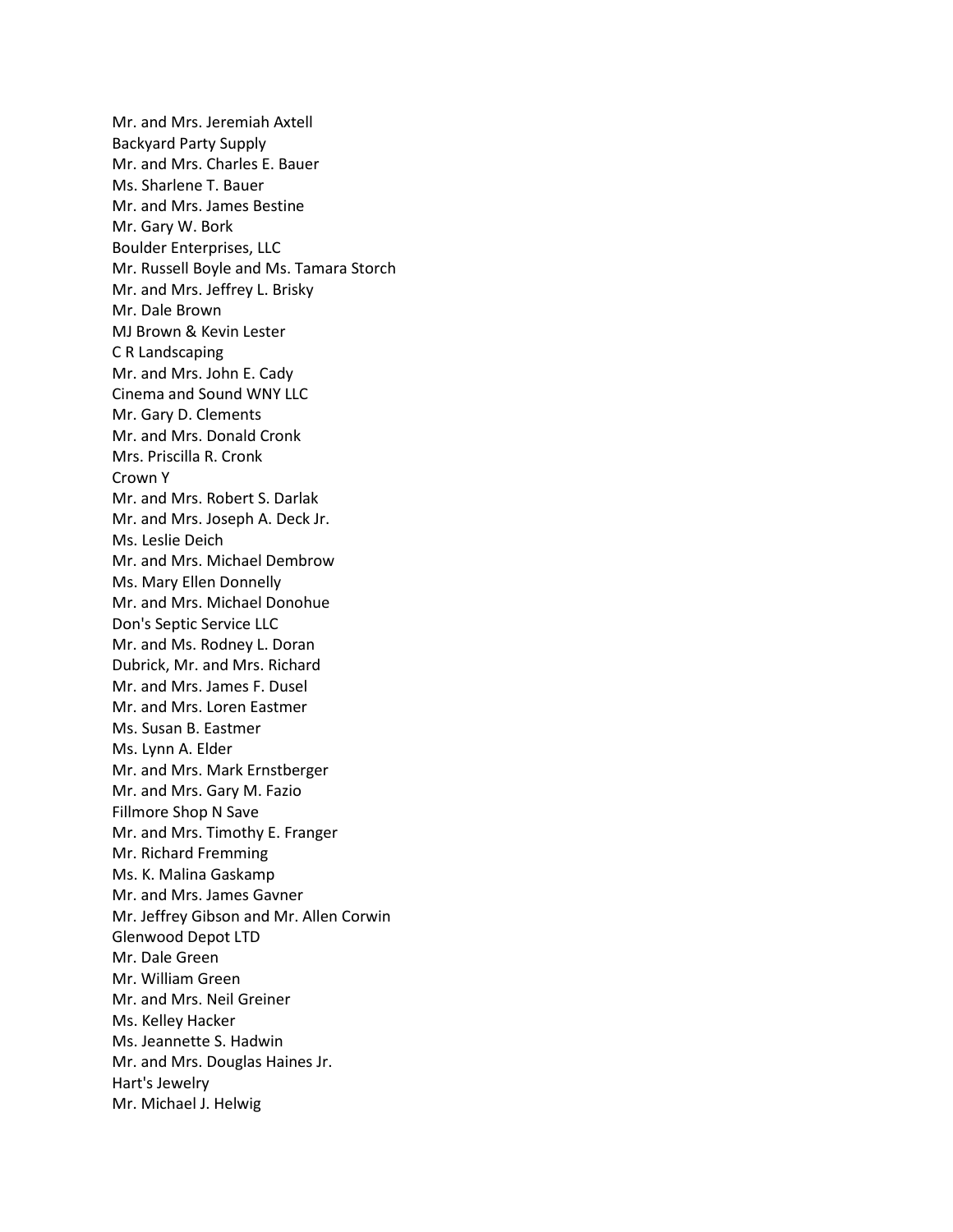Ms. Kathy Hock Mr. and Mrs. Richard Hubbard Mr. Mark Hunter Ms. Deborah K. Hunter Mr. and Mrs. Gary M. Jaros Mr. and Mrs. Paul Johnson Mr. and Mrs. Timothy Klein Ms. Lynda S. Large and Ms. Kathleen M. O'Hara Ms. Susan Lawrence Mr. and Mrs. Carl Mann Jr. Mr. Leonard Martinez Maxim Management Mr. and Mrs. Francis J. McLaughlin MS. Diane M. Michalek Mr. Michael Moran and Ms. Cheryl Weishaupt Mr. and Mrs. Mark Morath Nunda Lumber & Hardware Inc. Nutty/Turnr Mr. Jeffrey A. O'Callaghan and Mrs. Diane M. Ocallaghan Mr. and Mrs. Robert Over Millennium Construction Mr. and Mrs. Dennis Pezzimenti Mr. and Mrs. Tim A. Pierce Pomeroy & Reynolds Excavating Pomeroy Well Drilling Jim Pomeroy R & K Marina, Inc. Mr. Thomas Ricketts and Ms. Amy Chiu Lindy Rodriguz Ms. Lynn M. Ronca Rushford Lake Conservation Club Rushford Lake Landowners Association Mr. and Mrs. David J. Sabato Mr. and Mrs Terrance Schmelzer Schwab Aggregates Mr. and Mrs. Ronald Schworm SEKO Logistics Ms. Faith Sikorski Olson Mr. William J. Sikorski Mr. and Mrs. Harmon Smith Southern Tier Wireless, Inc. Mr. and Mrs. John Stachewicz Ms. Christine Stankavich Mr. Wayne M. Stanton and Mrs Christine M. Hendricks Stanton Ms. Sandra L. Stubbs Ms. Kimberly Szabo and Ms. Christiana Sedita Mr. and Mrs. Michael Szpara The Safe Place for Counseling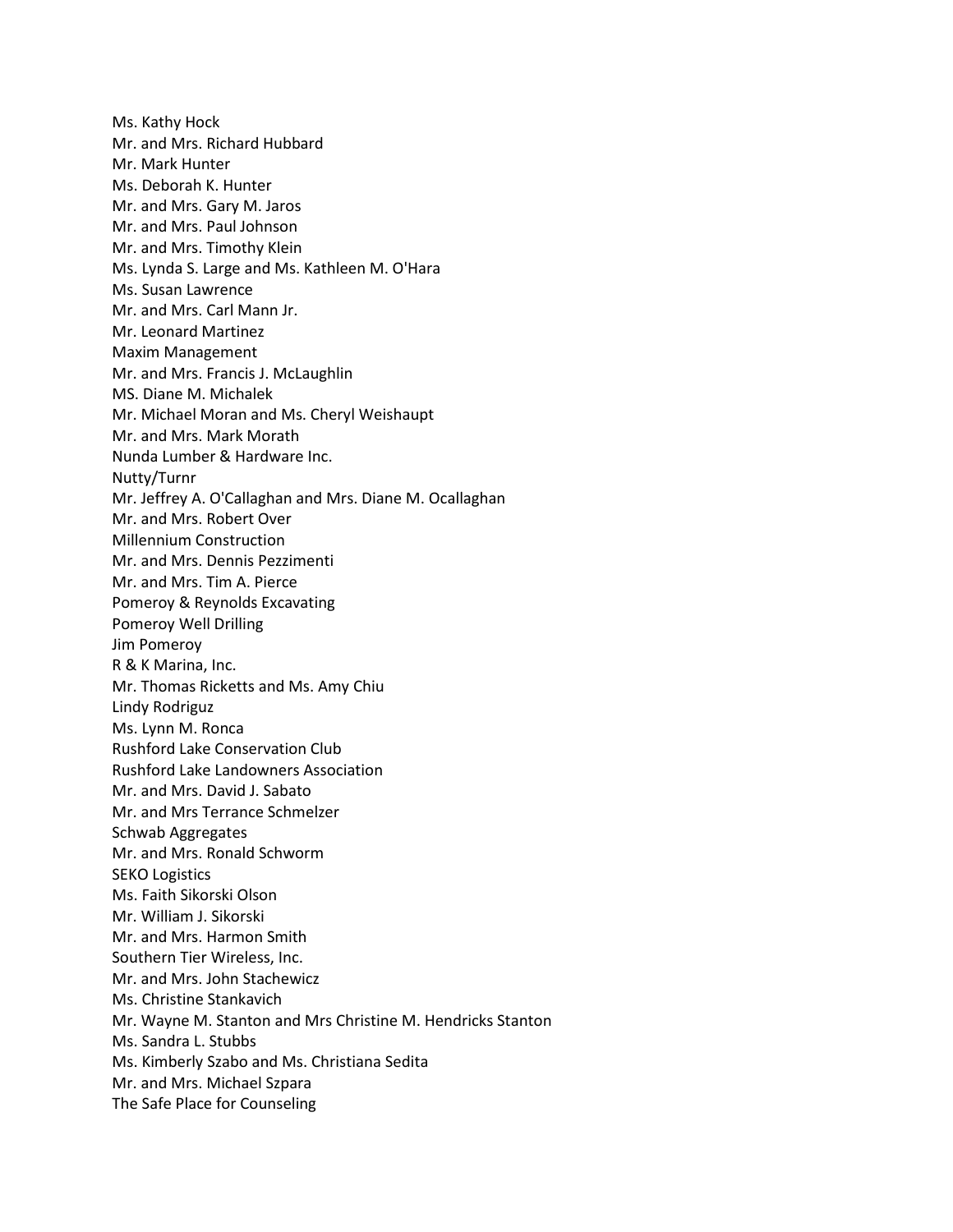Thomas Johnson, Inc. Mr. and Mrs. Peter Thomas Mr. and Mrs. Thomas Timothy Mr. and Mrs. Thomas Turner Uncle Tom's Kabinn Mr. and Mrs. James Wager Mr. James Walzl and Ms. Mary Ellen Corwin Ms. Elizabeth W. Weber Worden Ms. Cheryl Weishaupt Win-Win Wireless, LLC Worth W. Smith Co. Mr. John Yansick Young Explosives Corporation

#### **Canticle Farm Endowment Fund**

Ted & Darcy Branch Canticle Farm Inc.

#### **Cattaraugus County Law Enforcement Project Lifesaver Fund**

Allegany Beverage and Redemption Center Cattaraugus County Department of Aging Ms. Margaret Schenk

#### **Cattaraugus County Suicide Prevention Coalition Fund**

Mr. and Mrs. Thomas N. Bowersox Mental Health Association in New York State, Inc.

#### **Cattaraugus County Trappers Memorial Scholarship**

Cattaraugus County Trappers Association Ms. Ruth Chipman

#### **Cattaraugus Gives Fund**

Ms. Lucy Benson Both, Branch, & Hendrix Ms. Wendy Brand Dr. and Mrs. Tahir Chauhdry Community Bank, N.A. Cutco Foundation Hedley Brook Agency Howard Hanna Professionals Mazza Mechanical Services Park Centre Development Paul Brown Motors, Inc. Rafi's Platter LLC Southern Tier Realty & Insurance Mr. and Mrs. James E. Stitt Women's Health of Western New York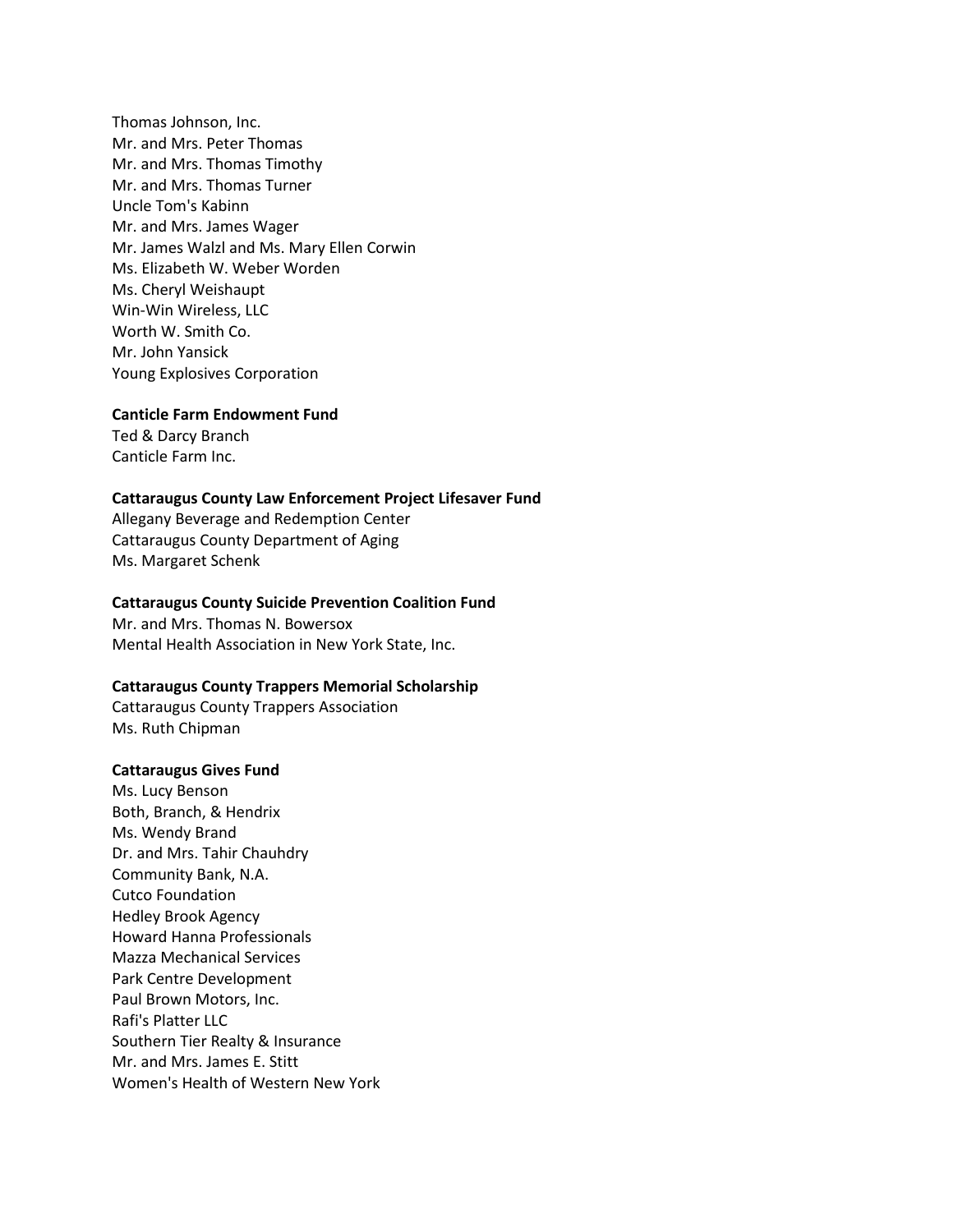**CCSO K9 Fund**

Mr. and Mrs. Larry Fish

#### **Challenger Learning Center Fund**

Jim & Susanna Stitt

# **Chautauqua Cattaraugus Board of Realtors Scholarship**

Ms. Claudia Attard-Keary Mr. Kenneth bailey Taylor Bennett Ms. Donna Breen Ms. Sandra Calalesina Mr. Joseph Chamberlain Chautauqua Cattaraugus Board of Realtors, Inc. Ms. Michelle Czarnecki Ms. Theresa Dispenza Mr. and Mrs. John Dwaileebe Jr. Ms. Nicole Genberg Mr. Nicholas Holt Ms. Ginger Johnson Mr. and Mrs. Kelly Karst Ms. Judy E. Kraft Ms. Anne LaPaglia Ms. Darcie McLachlan Ms. Darcie McLachlan Mr. and Mrs. Douglas Patrone Mr. and Mrs. Dennis Pezzimenti Ms. Mary Pezzimenti Ms. Tammy Schmitt Mr. John Skadowski Mr. Mark Sleggs Ms. Roberta P. Thompson Ms. Judy Weilacher Ms. Kristyne Whitmore

## **Chipmonk Community Hall Scholarship**

Mr. and Mrs. George Stevenson

## **Christmas in Allegany**

Mr. and Mrs. Ron Anastasia Ms. Lori Anastasia Ms. Kim Bihler Cattaraugus County Sheriff's Employee Benevolent Association R.S. Maher & Son, Inc.

# **Citizens Advocating Memorial Preservation (CAMP) Fund**

American Legion Post 181 Bell Jar Citizens Advocating Memorial Preservation (CAMP)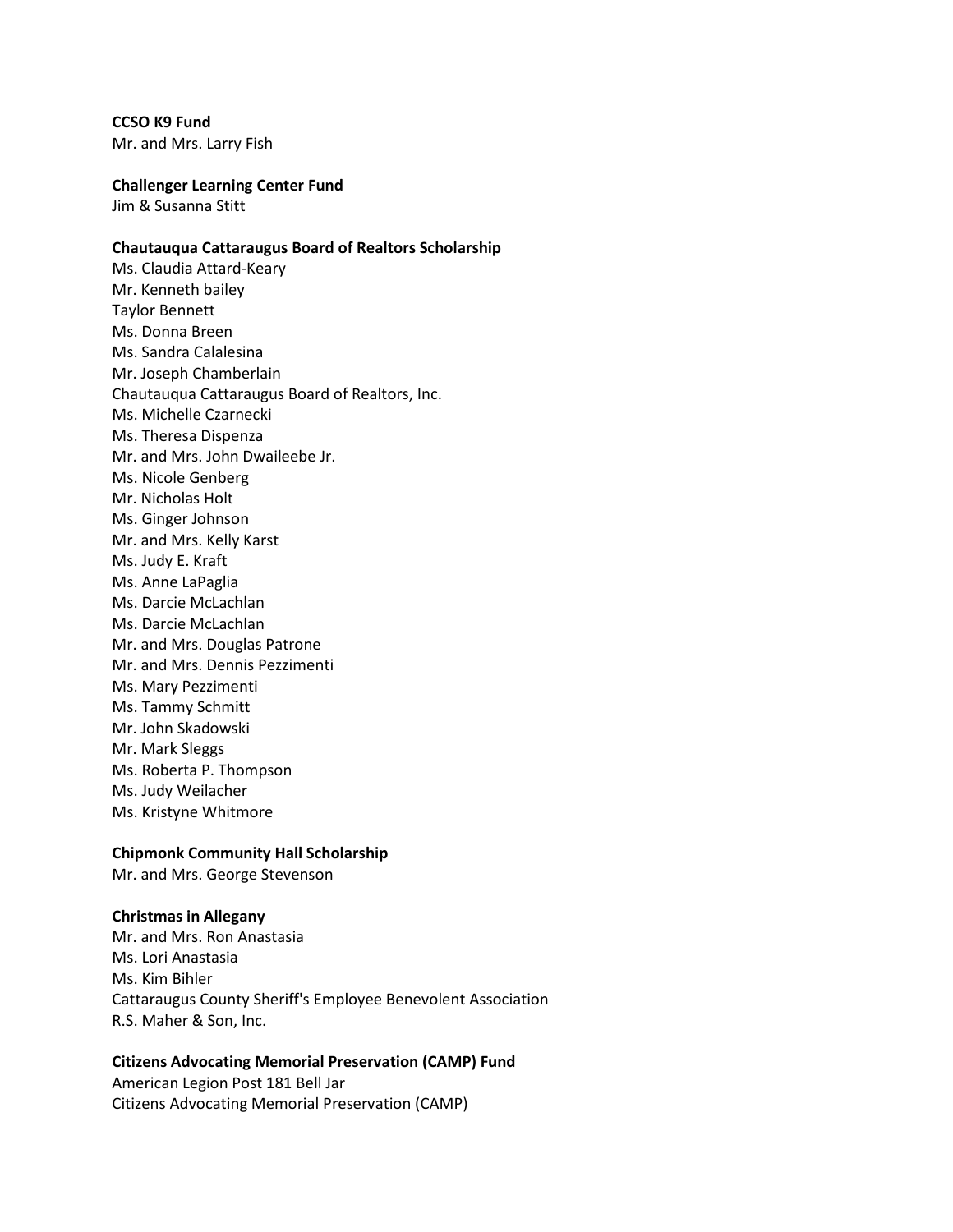Ms. Sharon Doubek Ms. Mary Eagleson Mr. Dennis Frank Mr. Harry Granger Ms. Cristie Herbst Mr. John H. Jewell LINDA K LAKE Mary L. Mager Kish Mr. Dana Oakes Mr. and Mrs. Dan Perkins Ms. Mary Ann Pietrzak Mr. Lee Spencer Mr. and Mrs. Thomas Young

#### **Community Fund**

Advantage Business Group, Inc. Ms. Susan Asis Kalman Mr. and Mrs. James Bardenett Jr. Mr. and Mrs. William H. Bathurst Mr. and Mrs. Travis E. Baugh Bradley/Mayer Family Mr. and Mrs. Ted Branch Ms. Wendy Brand Ms. Christie Brook Mr. and Mrs. Steven R. Brundage Mrs. Karen Buchheit Mr. and Mrs. Charles Cappellino Ms. Barbara Casey Mr. and Mrs. Douglas L. Cashing Mr. Lance Chaeffee Ms. Teri Chapman Cummings Family Fund DCB Elevator Mr. and Mrs. Louis DeRose Mrs. Paula Derwick Mr. Dale Donadio Ms. Liselle Esposito Dr. and Mrs. Anthony Evans Mr. Darryn and Mrs. Susan Fiske Ms. Janine C. Fodor Esq. Mrs. Mary Freeman and Mr. Michael Kelley Mr. Aaron Godert Mr. John Hart Ms. Katelyn Higby Mr. and Mrs. Michael Higgins Drs. Ahmad and Naheed Hilal Howard Hanna Professionals Mr. and Mrs. John J. Irving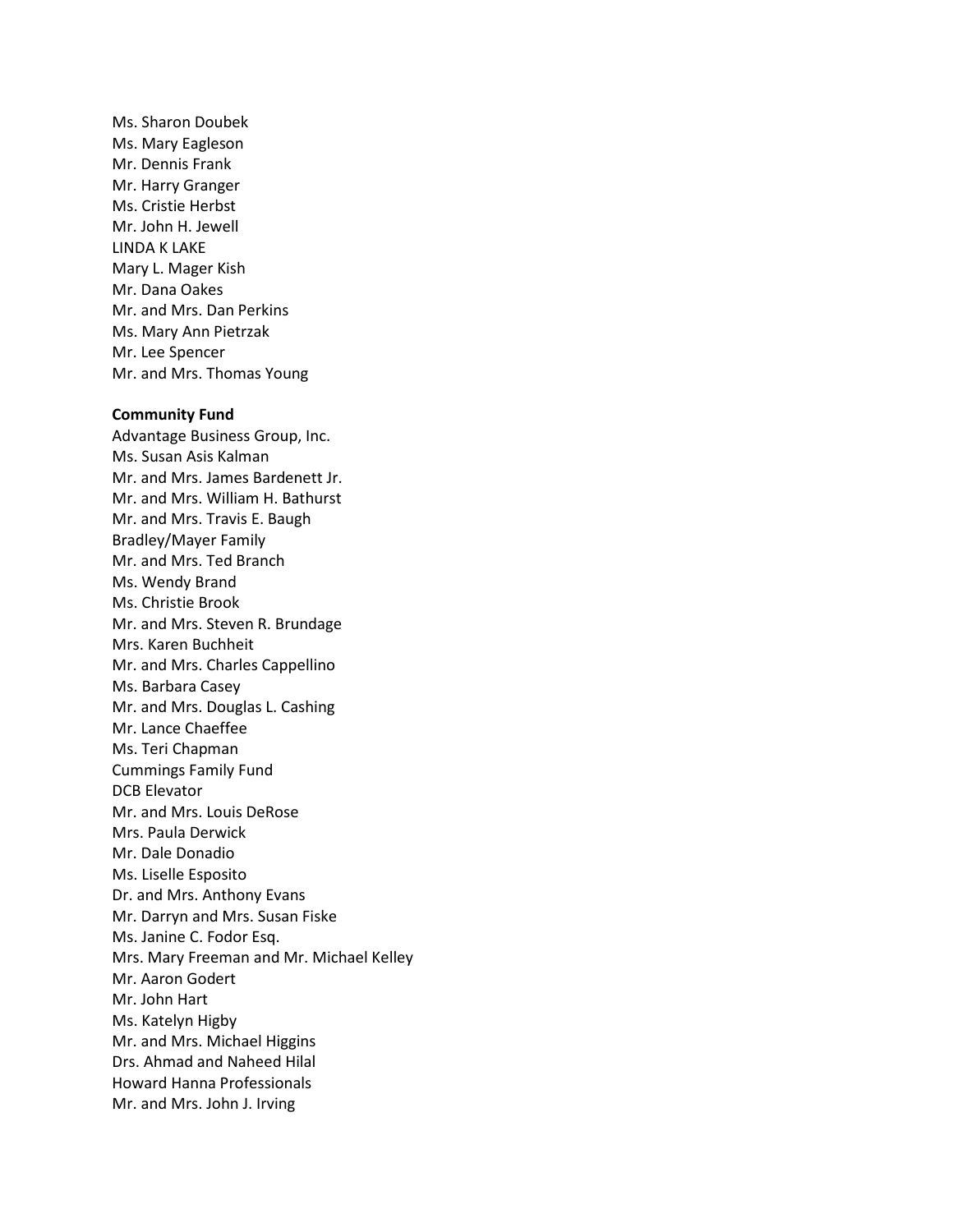Mr. Adam Jester Ms.Shauna Keesler Mr. Richard Ko Mr. and Mrs. David J. Koebelin Ms. Yogi Kothari Mr. Jack Lorenz Ms. Carol L. Mahoney and Mr. Ira Katzenstein Mr. Ned Mollica Mr. and Mrs. Craig Myers Ms. Mary Neilon Mr. Tyler Newton Mr. and Mrs. Dan Palumbo Mr. and Mrs. Brian Palumbo Mr. and Mrs. Dennis Pezzimenti Ms. Eva Potter Mr. Cameron Riodan Ms. Suzanne Roberts Ms. Kathleen Sapienza Jamie Schultz Ms. Margaret L. Shavalier Mr. and Mrs. Robert Simon Ms. Sarah Smith Mr. and Mrs. Mike Stevens Mr. and Mrs. James M. Stitt Dr. Colleen M. Taggerty and Mr. John J. Morton Mr. Rajiv Thandla Mr. and Mrs. Tyler Threehouse Ms. Margaret Walsh Ms. Lanna Waterman Mr. and Mrs. Lawrence J. Welty Jr. Mr. and Mrs. Ward Wilday Mr. Kirk A. Windus Mr. and Mrs. Alan Windus Ms. Jeanette Wojcik

## **COVID-19 Response Fund for Cattaraugus County**

Dr. Lyle F. Renodin Foundation Franciscan Sisters of Allegany, The Franciscan Ritiro Lt. Col. Harry R. Weber III (Ret)

## **Cuba Lake Area Young Sailors' Fund**

Mr. and Mrs. Ward Wilday

**Jen DeLong Memorial Scholarship Fund** Ms. Lisa Swaciak

**Dream It. Do It. Cattaraugus County Fund** Mr. and Mrs. James Bardenett Jr.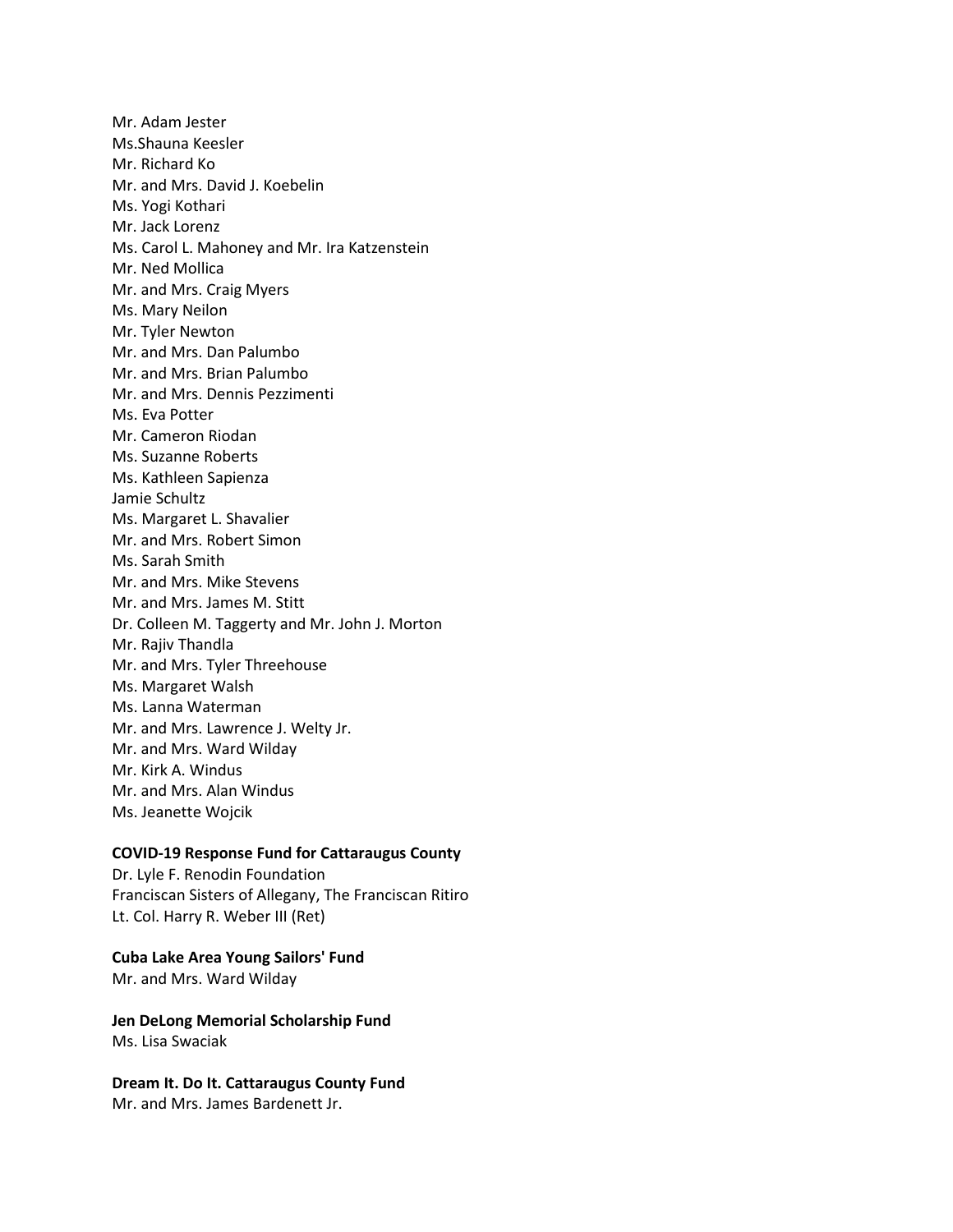Mr. Lance Chaeffee Dream It. Do It. Western New York Eaton Charitable Fund Mr. Holger Ekanger Mr. Aaron Godert Mrs. Ronni F. Gronemeier Mr. and Mrs. Chris Napoleon Ms. Mary Pezzimenti Pierce Steel Fabricators, Inc. Ralph C. Wilson, Jr. Foundation Ms. Evelyn Sabina Mr. Jeffrey Seamon Mr. and Mrs. James M. Stitt Mr. and Mrs. James E. Stitt Mr. and Mrs. John Whelpley

## **Dresser-Rand Employees Scholarship Fund**

Dresser-Rand Employee Trust Association

#### **Elias Eade Jr. Scholarship**

ARG360, llc Sister Vickie and niece, Maria Ms. Diane Davidson Ms. Paula M. Eade Newcomb Paul & Lori Eade Mr. Pierre Eade Mr. Chris Eddy Gretchen Eddy Ms. Lisa Eddy Pamela Eddy and David Pape Mr. and Mrs. Michael Kasperski

#### **Ellicottville Great Valley Recreational Trail Fund**

Mr. Mark Abbott American DND, Demolition & Nuclear Decommissioning, Inc. Ms. Laurie A. Barrera Community Foundation for Greater Buffalo Amy DeTine EVGV Trail Board of Directors Estate of Paul Stokes Ms. Elaine Northrup Tom Kiczek Charitable Fund Ms. Barbara Yunis

#### **Ellicottville Skate Park Fund**

American DND = Safety First ! Mr. Gregory Cappelli Daff, LLC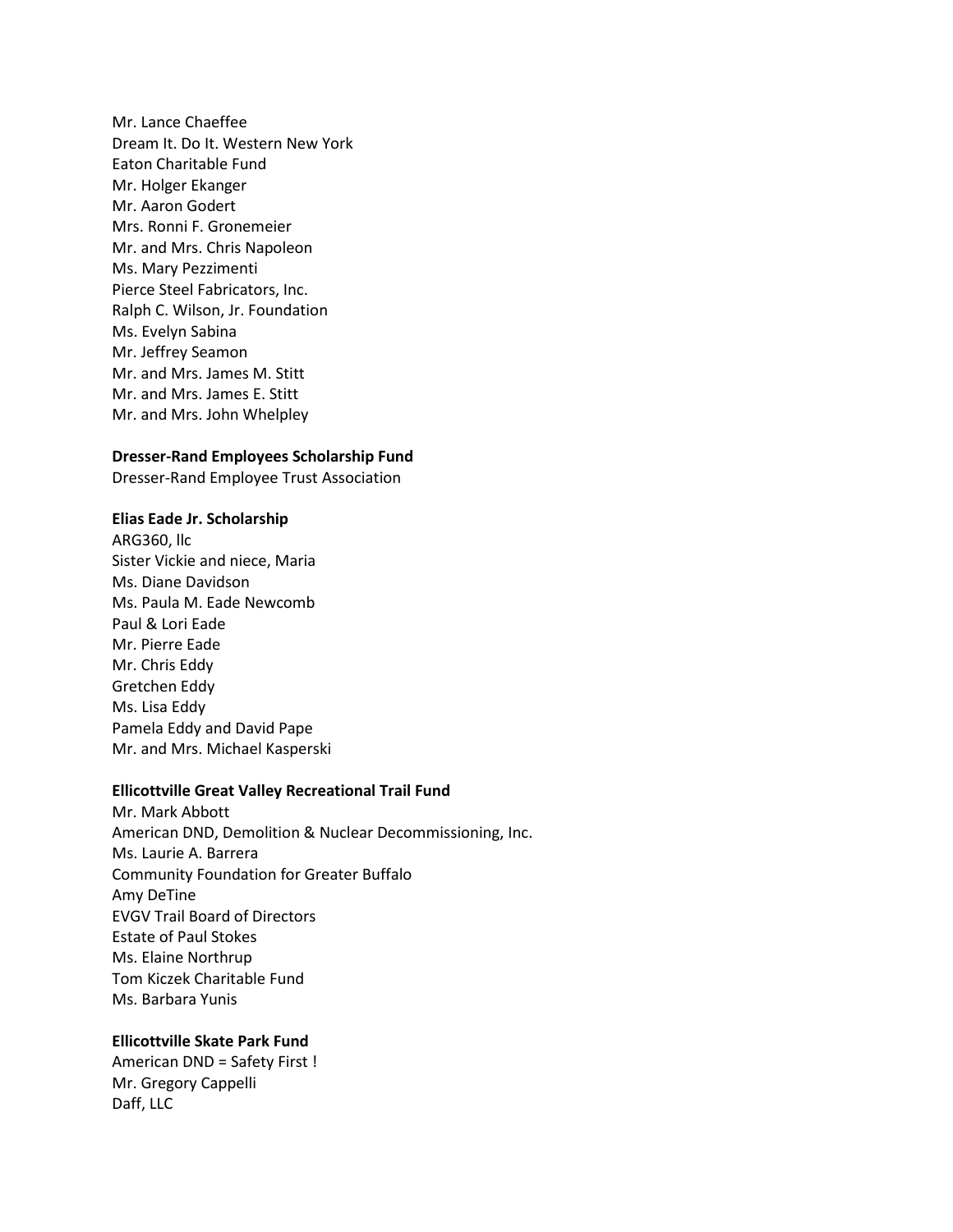Ellicottville Central School Ms. Kathy Elser Estate of Karen A. Schwartz Five Oh Skateshop Holimont Inc. Mr. and Mrs. John Hushen J.W. Swanson and Associates, LLC. Mr. Jason Krakowiak Langmania LFM Management McLain Foundation Ms. Mary Neilon Val Nesset Ms. Anjanette Nicolazzo North Park Innovations Group, Inc. Ms. Elaine Northrup Dave and Meredith Perks Mr. Matt Poshedley Gado-Gado Rotary Club of Ellicottville NY Sheldon Precision LLC Mr. and Mrs. James Shook Mr. John Swanson, Jr. The Jefferson Inn Mr. James C. Thoman Town of Ellicottville Valentine Properties, LLC Village of Ellicottville Villagio Warrior Fitness & Wellness LLC Ms. Michelle Watorek Ms. Carey Welch Mr. Ed Youmans

**Empire Animal Rescue Society (E.A.R.S.) Agency Fund** Ms. Renee Sterling

**Louis W. Ensworth Charitable Foundation Trust Scholarship for Allegany-Limestone Central School** Louis W. Ensworth Charitable Foundation Trust

**Louis W. Ensworth Charitable Foundation Trust Scholarship for Olean High School** Louis W. Ensworth Charitable Foundation Trust

**Ernst Family Scholarship Fund** Mr. and Mrs. Gerry Ernst

**Fox Derwick Family Supporting Children in the Arts Fund** Mr. and Mrs. James Bardenett Jr.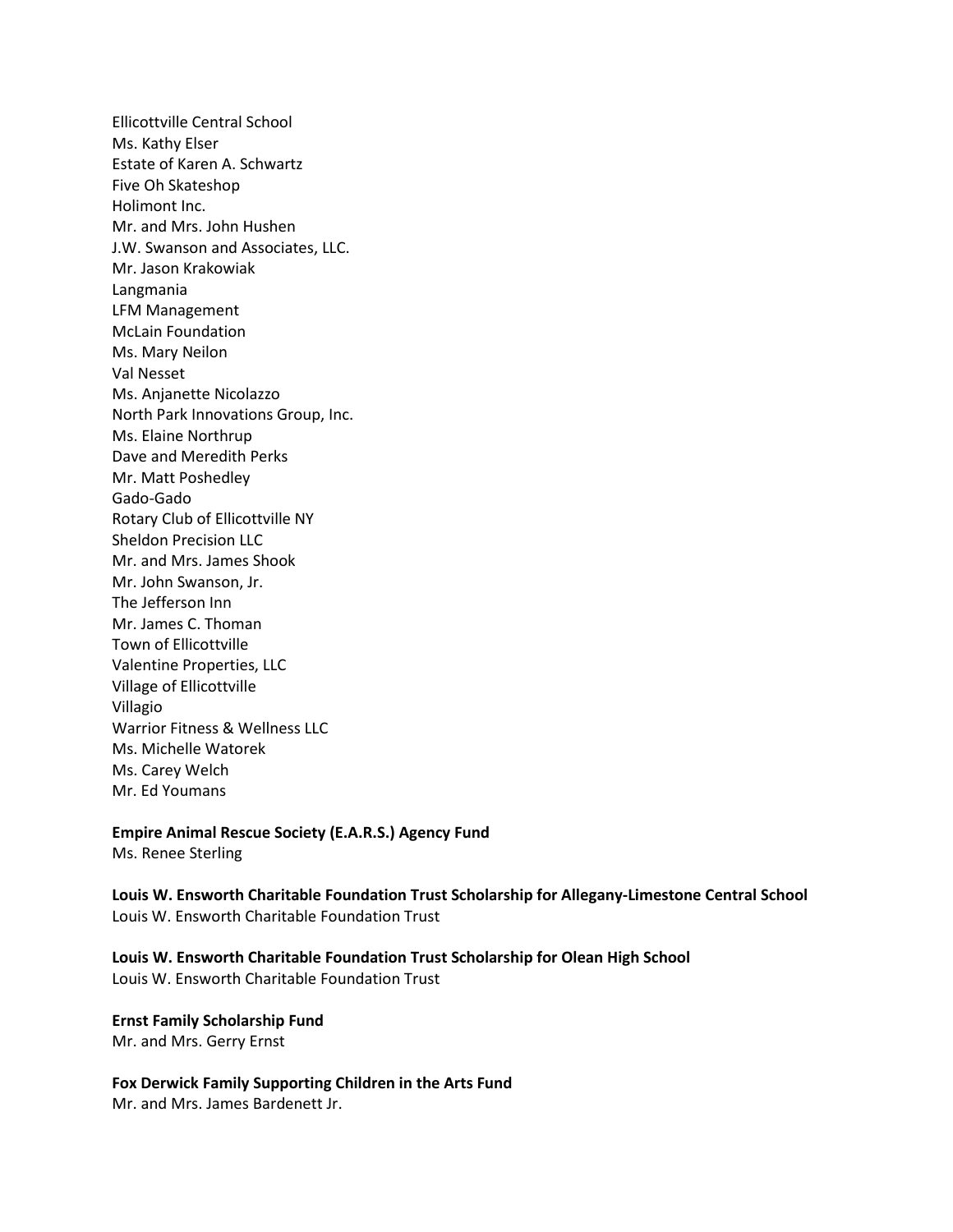Mr. and Mrs. Scott Derwick Ms. Francine Masi Gabler Darlene Goetzman Rich & Ann Marcellin

#### **William D. and Catherine Griffin Fraser Fund**

Ashley, Dan and Landon Abdo Ms. Stephanie Abdo Ellen, Matthew and The Pokigo Family Luigi's Pane & Pasta Mrs. Carol O'Connell Mr. Lawrence J. O'Laughlin Mr. and Mrs. Raymond Paladino Mr. David E. Parmelee Mr. and Mrs. Robert Schnell Fay Sliger Mr. and Mrs. James Thompson Mr. Dave Van Kleeck

**The Rev. Leo J. Gallina Endowment Fund for St. Bernard of Clairvaux Church** Mrs. Karen Buchheit

# **Gargoyle Park Public Disc Golf Course Fund**

A Jason Clemons Salon Archbishop Walsh Academy Blue Dog Disc Golf Both, Branch, & Hendrix Mr. Lance Chaeffee Community Bank NA Systems Cutco Foundation Dan Horn Pharmacy and Health Services Design Perks Ms. Kathy Elser Fox Financial Friday Night League Golfers Ms. Kellee Gangemi Grand Slam Grill, Inc. Greater Olean Area Chamber of Commerce Hedley Brook Agency Mr. Joseph Henton Hollamby Agency Ms. Amanda Hulbert Jim's Park and Shop Mr. and Mrs. James Longer Mr. Richard Longer Marcella Smith, State Farm Agent Ms. Natalie Montague Olean Area Federal Credit Union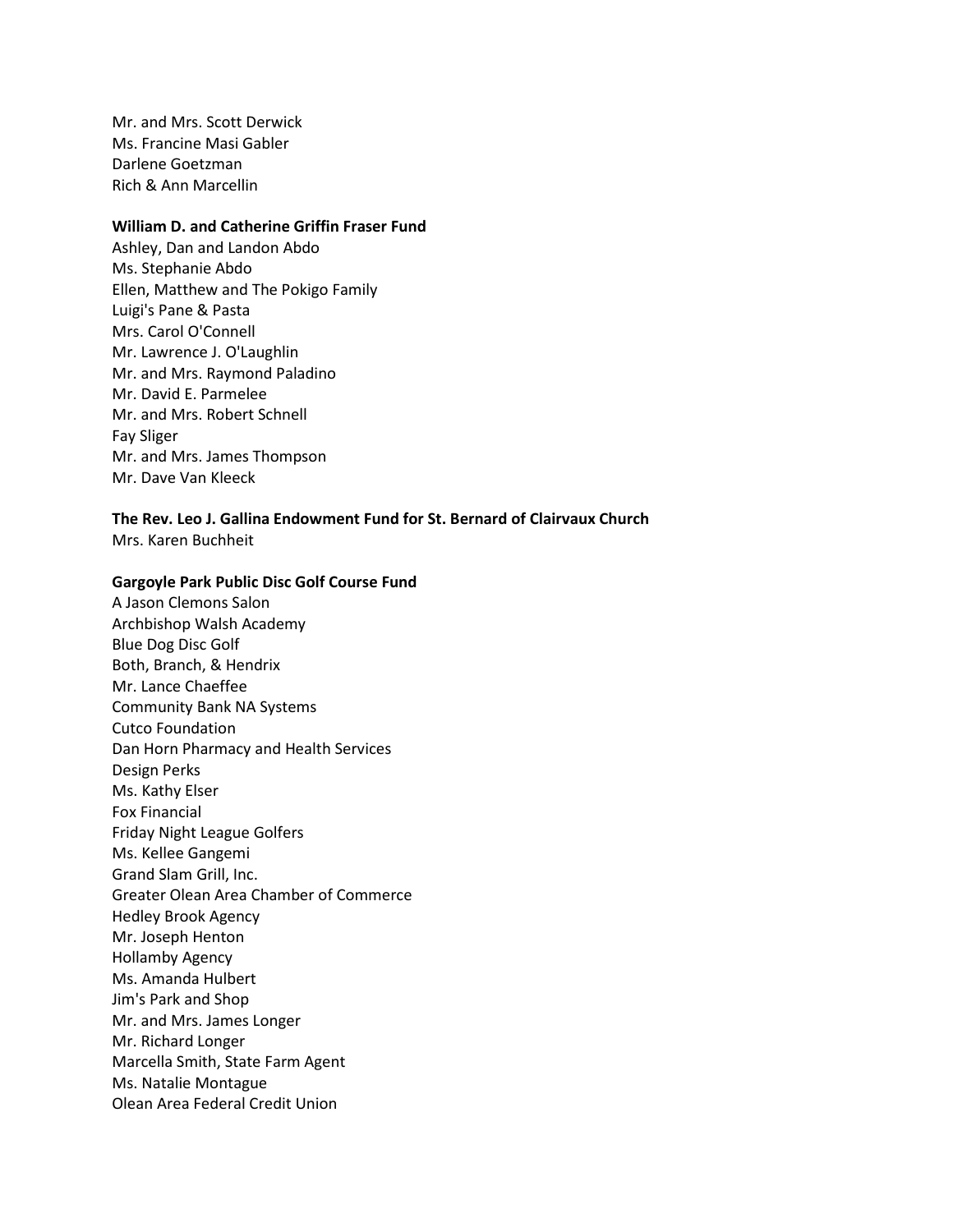Olean Medical Group Olean Rotary Club Ontario Shores Shane A Pangborn Jr Petruzzi Insurance Agency Planning Committee on Problems of the Aging Ms. Corinne Potter SolEpoxy, Inc. Southern Tier Realty & Insurance St. Bonaventure University Student Life State Farm Insurance Tasta Pizza The ReHabilitation Foundation The Sports Locker Wal-Mart Foundation

## **Genesis House of Olean Fund**

Lynn and Jackie Corder Mr. and Mrs. Richard Fohl

## **The Good Samaritan Award Fund**

Mr. Pierre Eade Homeless Huskies

#### **Paul and Betty Hanson Career/Technical Scholarship**

Mr. and Mrs. Thomas N. Bowersox Mrs. Elizabeth Hanson Mr. and Mrs. Joseph Kryniski

#### **Paul and Betty Hanson Fund**

Mrs. Elizabeth Hanson Mr. Gary M. Stebick

## **Alyn J. Heim Music Scholarship Fund**

Mr. and Mrs. Paul DeRitter

## **Higgins Memorial Golf Tournament Fund**

Beef 'N Barrel Brian & Gillian McNamee Foundation (A Fund of American Endowment Foundation) Mr. and Mrs. Mike Conroy Mr. and Mrs. Scott Derwick Mr. and Mrs. Scott Derwick Mr. Richard Dwaileebe and Ms. Karen Hill Focus Physical Therapy of Olean Franz Construction Hamlin Bank & Trust Mr. and Mrs. J. Kyle Henzel Mr. and Mrs. Knut Johnsen III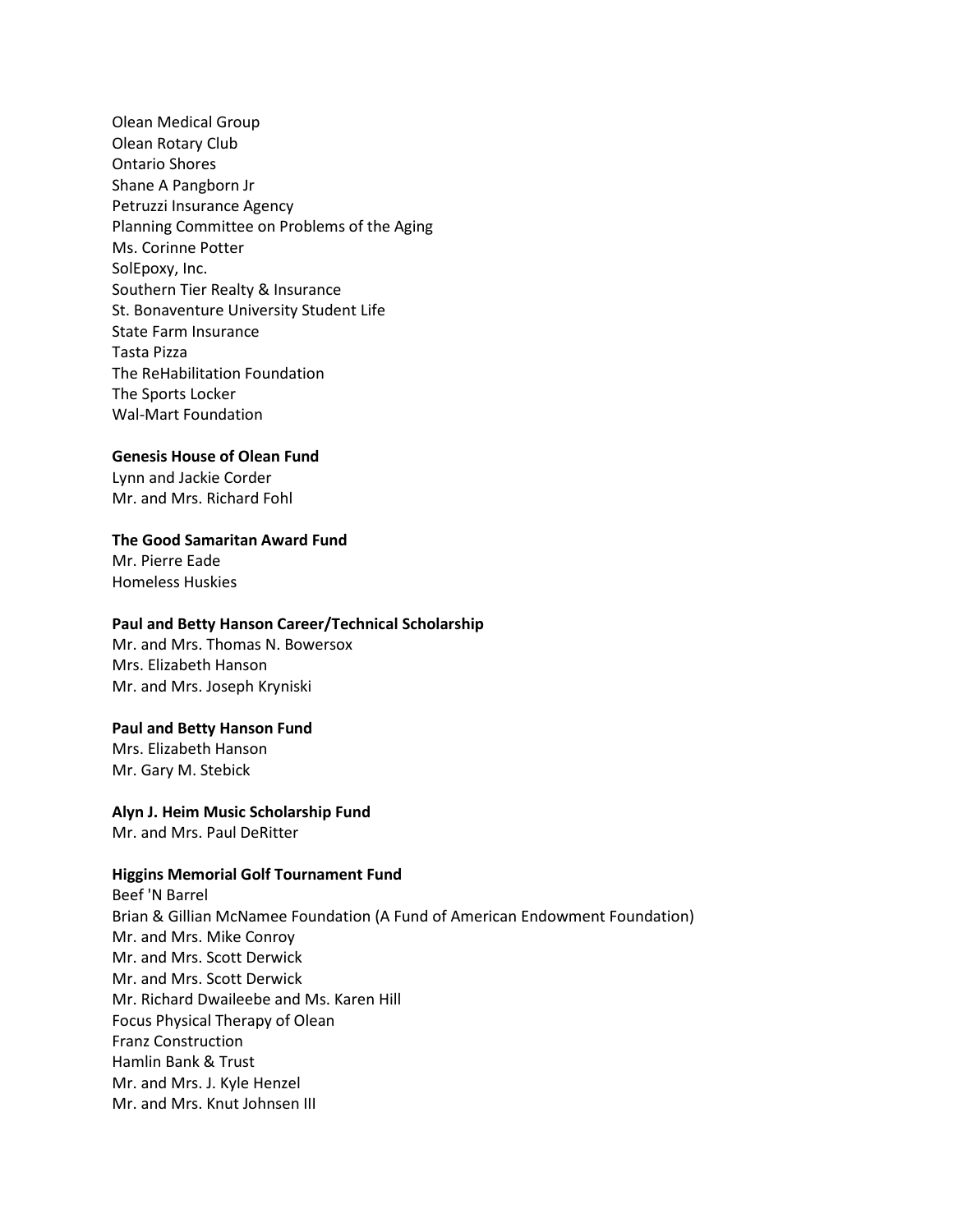Marcia and Jack Kelly Mr. Jon Kirk Mr. and Mrs. Mark Langenhan McHone Industries Meadowlark Properties Olean LLC Monroe St. Brick and Brew LLC Olean Area Federal Credit Union Petruzzi Insurance Agency Pierce Steel Fabricators, Inc. Mrs. Ronda Pollock Ms. Carolyn K. Shields Mr. and Mrs. Richard C. Smith Southern Tier Realty & Insurance Dr. Colleen M. Taggerty and Mr. John J. Morton The Brickhouse Bar & Grill Mrs. Karen Weidt

## **Hinsdale Alumni Association Memorial Scholarship**

Mr. and Mrs. Monroe B. Bishop Mr. John Fairfield Mr. Monroe Bishop Mr. and Mrs. Burton Hogue Mrs. Sandy Holdridge Ms. Mary Ann Sawaya Mr. and Ms. Guy Williamson

## **Kristen Hintz Memorial Scholarship Award**

Mr. and Mrs. Daniel Fitzgerald Mrs. Deborah Hintz Mr. Jeffrey M. Hintz Ms. Barbara McCarthy

#### **Don and Bern Holcomb Memorial Scholarship Fund**

Ms. Janice Caya Jonah's Attic

#### **Horse Resource Fund**

Linda Idzik

#### **Elisa B. Hughey Scholarship for the Arts**

Mr. Bob Amico Mr. James M. Anzalone Sharon Bacon Ms. Mercedes E. Barrera Diana Bell Ms. Belinda Motzkin Brauer Mr. Judson Brown Ms. Aimee Clark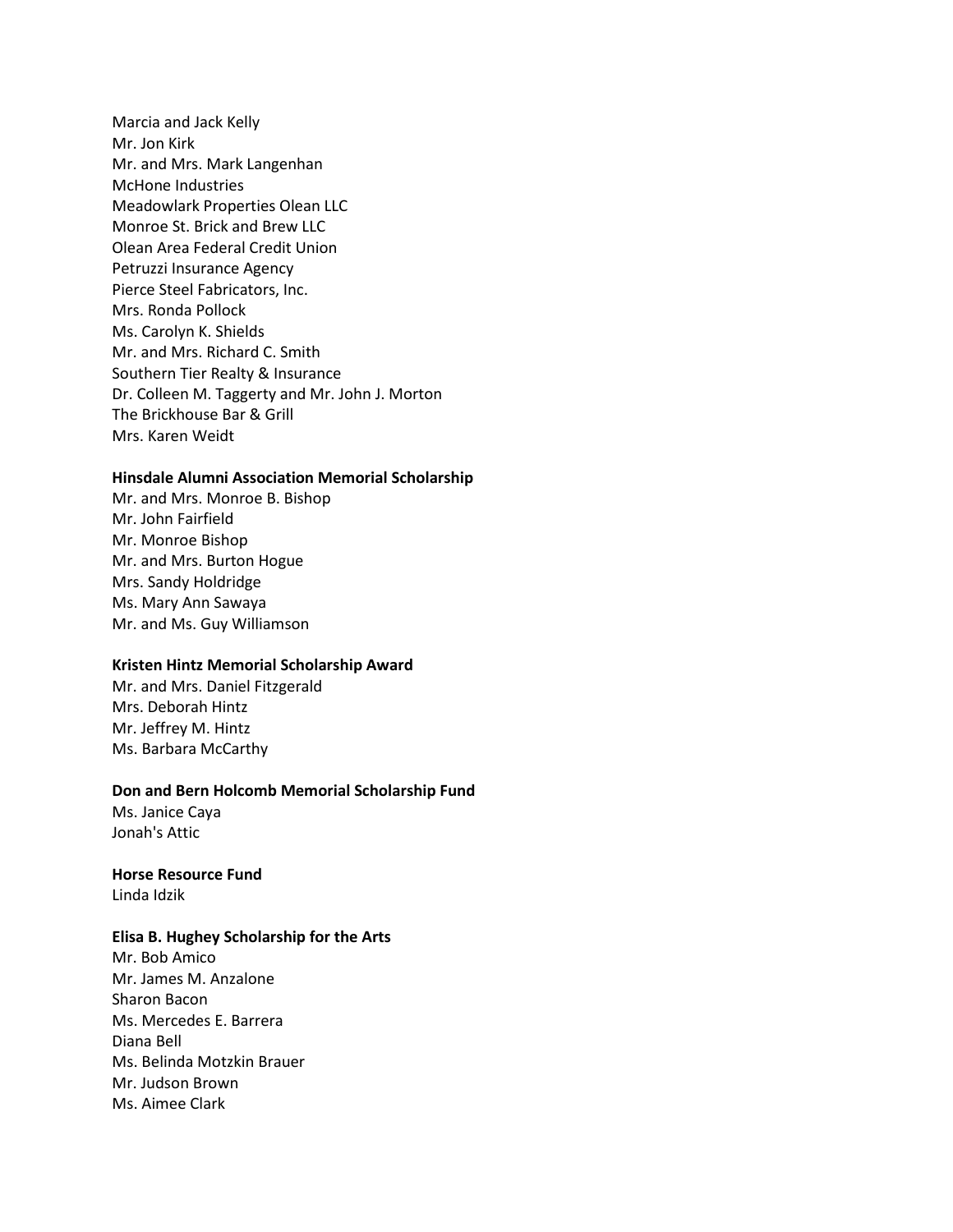Paula Corrette-Fay Mr. Richard Crandall Ms. Heather Crimmins-Fraser Tom, Grace and Kyle Paul and Lisa D'Andrea Mr. Craig Siudzinski and Ms. Deborah Dinoto The Dodici Family Mr. and Mrs. Thomas Dunkleman The Ehman Family Ms. Sally Hoak Ms. Brenda Hughey Ms. Amy King The Klimczak Family Camille Beth Kwiatek Ms. Michelle Lee Ms. Elizabeth Lowes Ms. Diane Marasciulo Ms. Michelle Marra Ms. Connie Marrett Linda NcNatty Susan McPherson Ms. Aimee Means Ms. Deborah Morrison Nancy Morrison Natoris Ms. Barbara Novak Ms. Barbara A. Pearce Craig Polson Ms. Lynne Reading Ms. Heather Rhatigan Mr. and Mrs. Charles Rochman Barb Schueppert Billy Sheil Kathy Smielecki Mr. Lawrence C. Sniezak Ms. Doreen Sullivan Ms. Kelly Sweet Dr. Colleen M. Taggerty and Mr. John J. Morton Ms. Sheeva Talebian The Zynczak Family Fund Barb & Archie Toth Brenda Tyler Ms. JoAnn Vana Steve, Anne & Lily Vanuga Mr. and Mrs. Troy Wagners Mr. Rob Walk Ms. Patricia Weinreich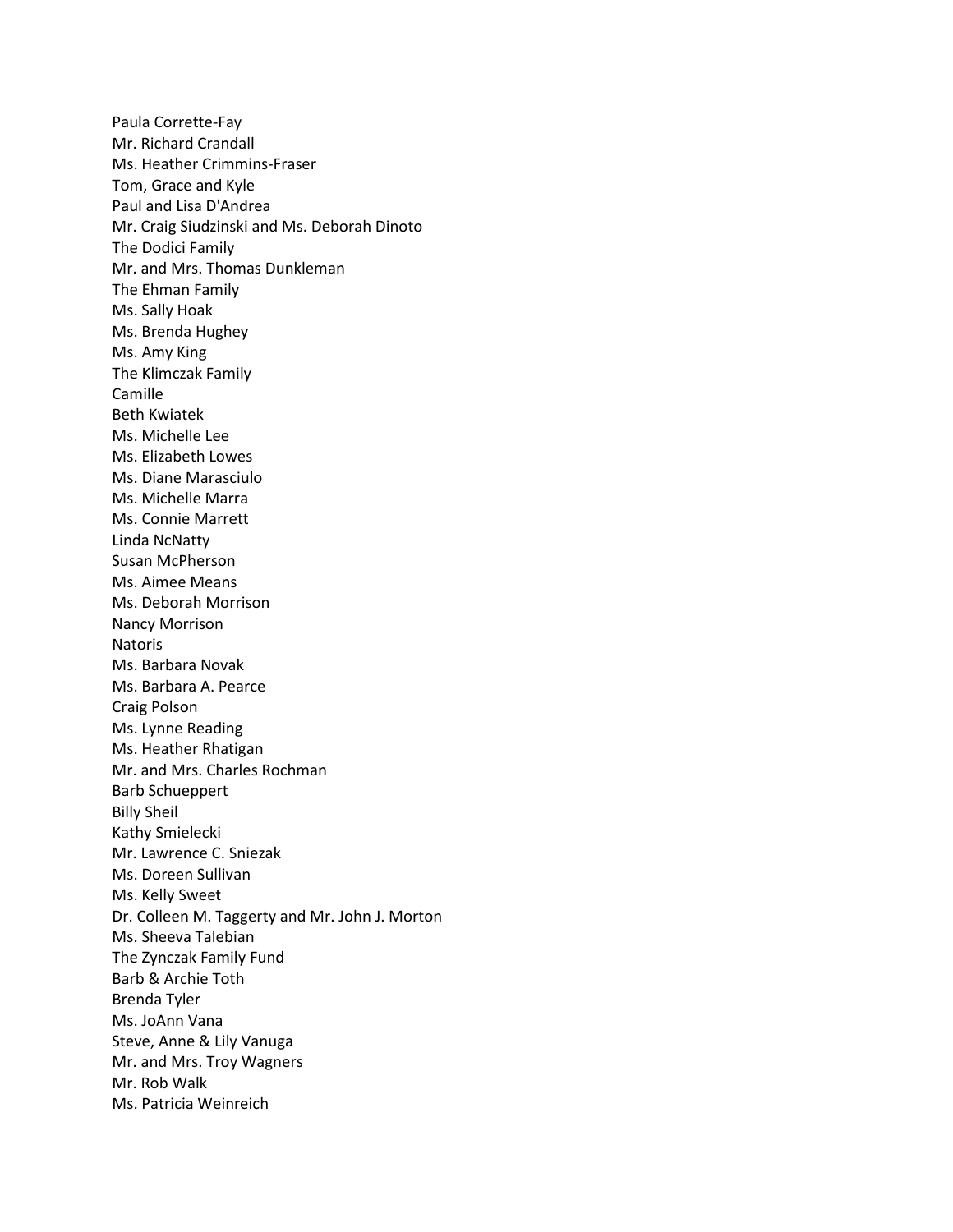Ms. Elaine Weinstein Ms. Annie Zheng

#### **Hughey Family Award for Resilience**

Ms. Ellen Hughey Reynolds

# **Hughey Scholarship Fund**

Ellicottville Central School

#### **Robert E. Hull VMD Memorial Scholarship**

Mr. Tom Alderman Mr. and Mrs. Thomas N. Bowersox Mr. Bert R. Dohl Mrs. Diana Hull Ms. Elizabeth Margutti

## **Anthony and Gayle Iacovino Legacy Scholarship**

Mr. and Mrs. James M. Iacovino Mr. Joseph Iacovino

# **Interfaith Caregivers Inc. Fund**

Cutco Foundation Stu Moore The Stitt Foundation

#### **Jamie's Fund**

Mr. and Mrs. Joe Eysaman Mr. and Mrs. Norman Kantowski Mr. Robert Shane Mr. Michael Zuckerman

# **Paul and Mary Janowicz Memorial Fund**

Mrs. Elizabeth Hanson

# **Kids and Cancer Fund**

6V Sales and Service LLC A C Oil LLC American Refining Group Inc. B & T Enterprises Between Four Walls Mr. and Mrs. William Black Dr. Blake Housler Blue Collar Workwear Bradford Area Golf Association DBA Pine Acres Country Club Bradford Community Pride Lions Club Bucktail Legion Post 138 Greg & Teri Cannon Mr. and Mrs. Michael Cattoni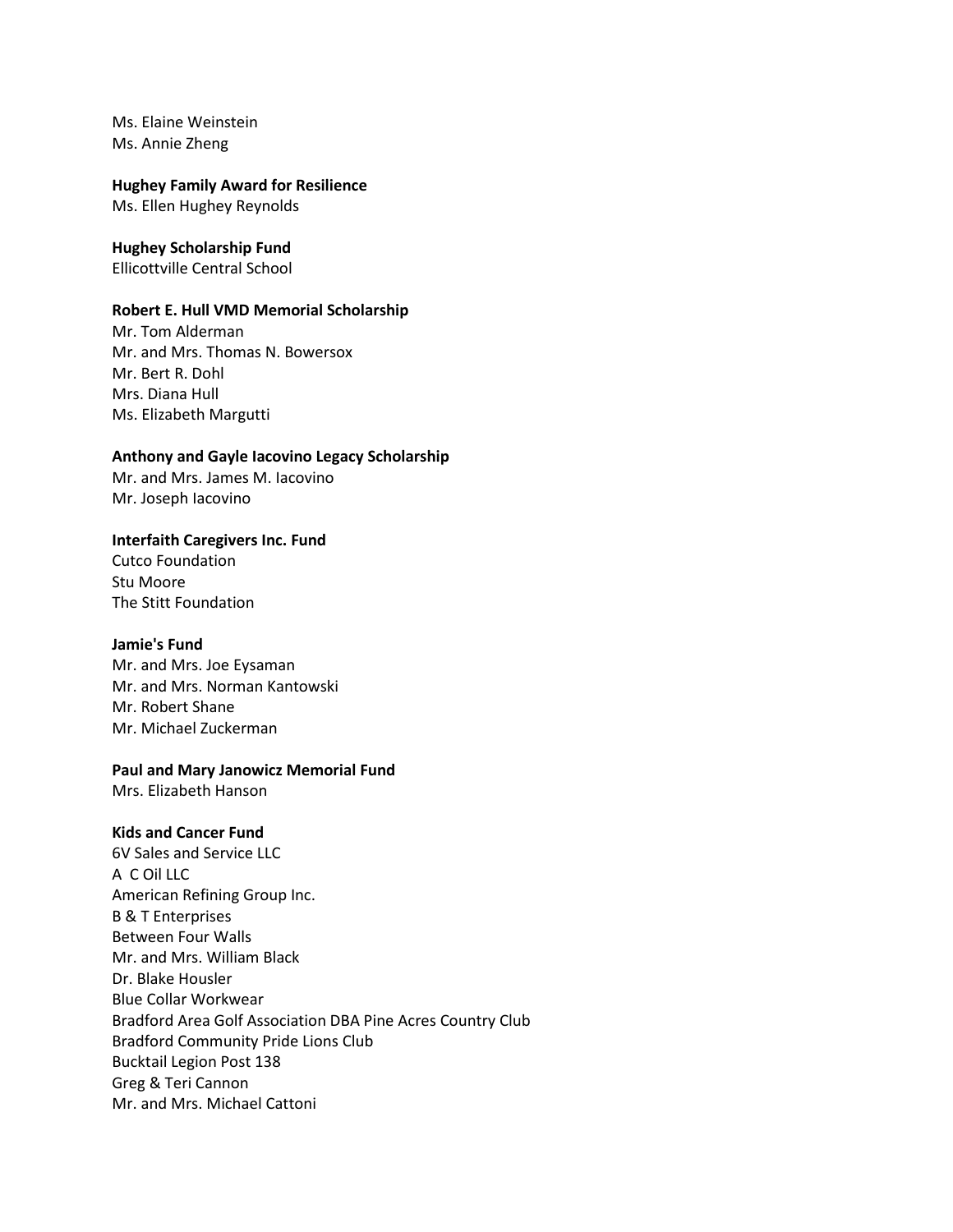Chautauqua Kinzua, H.O.G. Class of 1969 Classmates Bradford Area High School Close's Lumber Co., Inc. Mr. and Mrs. Donald Crawford Crescent Beer Distributor Ms. Molly Cummiskey Dairy Delite Mr. Daniel DeFrank Mr. Robert Densmore Tom & Dottie Douglas Dr. Green Lawn - Custom Turf Mr. George B. Duke E & M Engineers & Surveyors Eagles for Autism Enix Ms. Patti Fisher Mr. and Mrs. Nicholas Frampton Fraternal Order of Eagles Auxiliary to the Aerie Ms. Francis Gee Mr. Thomas and Mrs. Jacqueline Jack & Bev Gorton Hamlin Bank & Trust Harley Davidson of Jamestown, Inc. Horizon Technology Mr. Zach Howe J. A. Frisina, Inc. Jarrett Machine Co. JJS Saloon LLC Kane Elks Club, BPOE #329 Kane Vets Home Association Kessel Construction, Inc. Morrisroe Kids Kiwanis Club of Bradford LaBrozzi Insurance Group Lang Surveying LLC Mr. and Mrs. Peter A. Lindstrom LT John C. Roche VFW Post 212 Ms. Laurie Ludwig Mr. and Mrs. Michael Lundgren Mr. and Mrs. Dennis Maley Class of '80 Mr. and Mrs. J.P McGuire McKean County Animal Hospital McKean County Veteran's Club - VFW Post #2497 Mr. and Mrs. Jon R. Meabon Mr. and Mrs. Wayne Mead Metalico, Inc. Mr. and Mrs. Moonan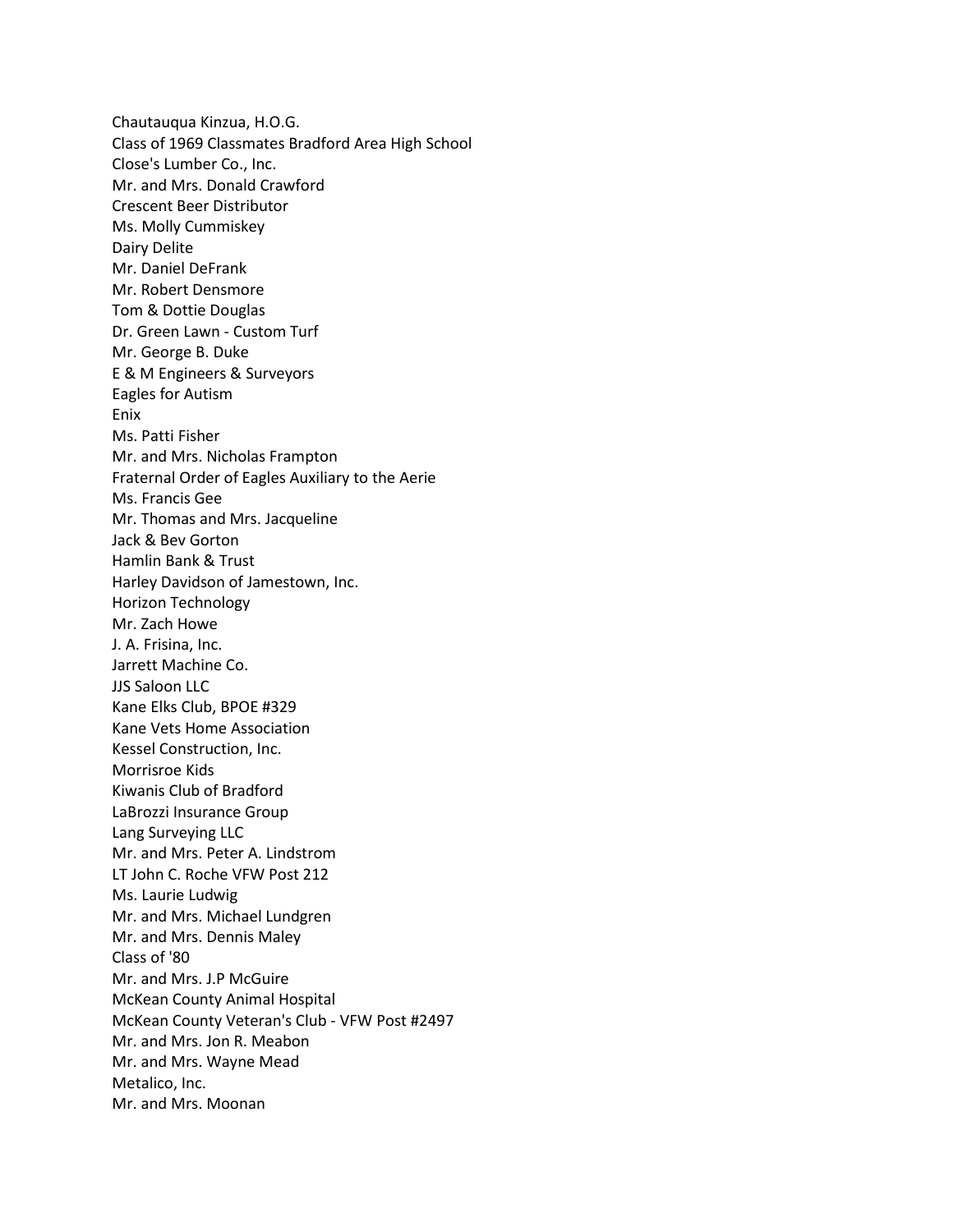Kim and Stu Moore NFADA Charitable Foundation Northwest Bank Olean Area Federal Credit Union Gorton Family Reunion Group Ms. Frances Paul Philo and Sarah Blaisdell Foundation Phoenix Power Sports LLC DBA Charlie's Cycle Sales and Service Mr. and Mrs. Anthony Pitrone Ms. Sally A. Potkovick Ms. Deborah L. Price Ms. Claire Pusateri PV Paving & Stamped Concrete Mr. and Mrs. Michael Roff Ron's Smokeshop Mr. and Mrs. Thomas Shay Mr. and Mrs. Duane L. Sherman Smith Brothers Plumbing & Heating Co. St. Marys Insurance Agency, Inc. Mr. and Mrs. Kevin Teribery Thacker Development Mr. and Mrs. Robert Thomson Togi's Family Restaurant Togi's Sub Station Mr. and Mrs. James VanScoy Vavalo's Bar and Restaurant Walker Business and Staffing Services Mr. and Mrs. Allen Whitaker Williams Agency Inc. Bob and Marianne Wymer and Family Zito Media Zook Motors

#### **Kids and Cancer Endowment Fund**

Ms. Mariann Kahle

#### **Michele Krahe Peace O.H.S. Scholarship**

Mr. and Mrs. Jeffrey Andreano Mrs. Dolores Anstaett Mr. and Mrs. Monroe B. Bishop Ms. Krista Branch Mrs. Pam Caldwell Terry and John Carpenter Mr. and Mrs. Douglas L. Cashing Cory, Alissa Dante Mr. and Mrs. T.P Cucchiaro Ms. Kathleen Cucchiaro Mr. and Mrs. Patrick M. Flynn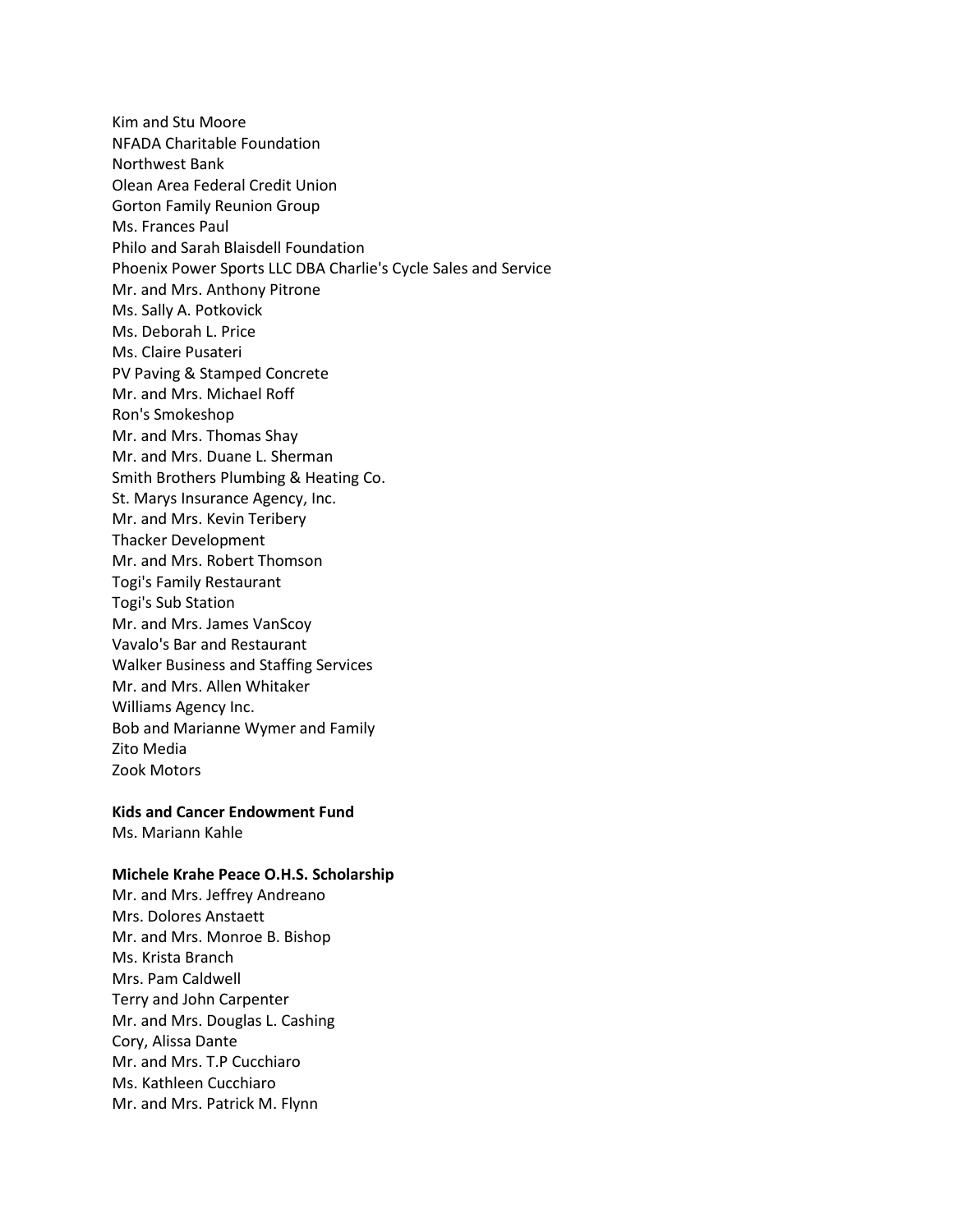Mrs. Mary Freeman and Mr. Michael Kelley Mr. Eric Garvin Ms. Danna Gaunter Mr. and Mrs. Raymond Gawronski Mr. and Mrs. John Haggerty John & Julie Irving Mr. and Mrs. Mickey Jordan Mr. and Mrs. Ernest Kallenbach Jr. Mr. and Mrs. Michael Kasperski Mr. and Mrs. Walter Kosinski Mr. Ron Krahe Mr. Mark Kratts Mr. and Mrs. Paul H. Ksionzyk Mrs. Joyce Louser Mr. and Mrs. Thomas Luteran Mr. and Mrs. Terrence J. Mark Mr. and Mrs. Norbert McCarthy Mrs. Judith Meyer Mr. and Mrs. Edward T. Moran Mrs. Carol Moses Olean Sports Boosters Ms. Dawn Pezzimenti Ms. Jackie Porter Mr. and Ms. John A. Reed Ried's Markets, Inc. Larry and Susan Sorokes Jeff & Jody Spears Mr. and Mrs. James Stadtler Daniel Stetz Roofing Division Recruiting Department - Coleen, Veronica, Jackie & Katie Mr. and Mrs. Tony Vuolo Ms. Carole Walker Ms. Patricia Weber Ms. Danielle Windus-Cook Mr. and Mrs. Tom Yanetsko Mrs. Lisa Zlockie

#### **Deputy Wayne Krieger and Carol Krieger Scholarship Fund**

Dr. and Mrs. Jeffrey M. Bowen Mr. and Mrs. Robert Kersch Mr. and Mrs. David Minich

# **Erick Laine Entrepreneur Fund**

Mr. and Mrs. Jeffrey Andreano Mr. and Mrs. George Barton Millicent Bates Mr. and Mrs. Thomas Buffamante Cutco Corporation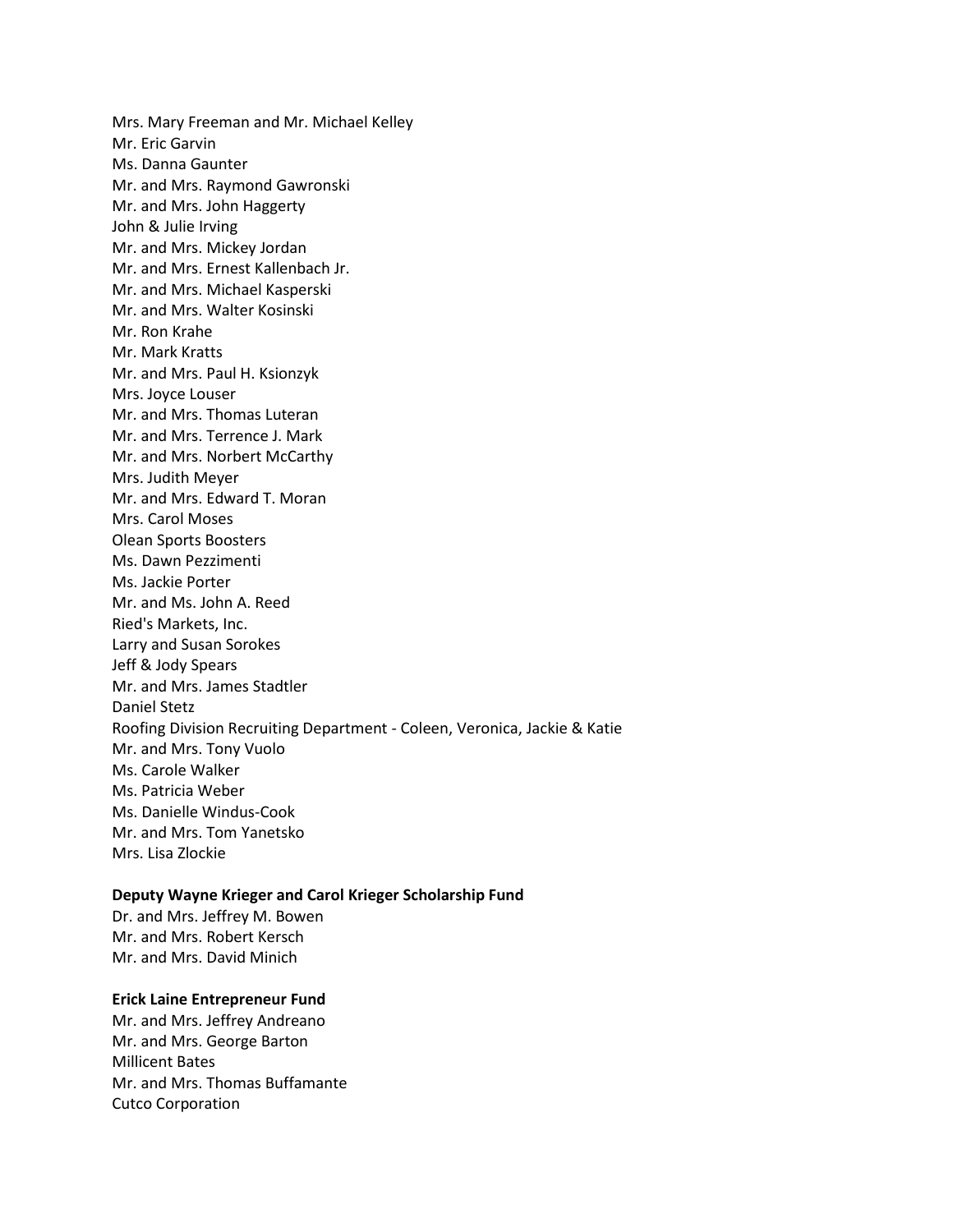Mr. and Mrs. Timothy Davison Dream It. Do It. Western New York Mr. and Mrs. John Hart Jr. Mr. and Mrs. Christopher Lampack Mr. and Mrs. Mario Liberati Mr. and Mrs. Robert Lorenz Diane, Judy, and Bob McGovern Mr. and Mrs. James O'Dea Mr. and Mrs. Scott Reed Ms. Evelyn Sabina Mr. and Mrs. James E. Stitt Ms. Patricia L. Sweet Taylor, Mike and Maryann Mr. and Mrs. John Whelpley Mr. and Mrs. Ward Wilday Mr. Charles Williams and Ms. Margaret McGovern Dr. Carol Wittmeyer **Erick Laine Lift Up Endowment Fund** Estate of Erick Laine

#### **Little Valley Fund**

Ms. Rene Adams Mr. Arthur Asquith Mr. and Mrs. William H. Bennett Mr. Allan J. Blume Mr. and Mrs. Pete Bowen Janice & Peter Burke Carol A. Gloff Charitable Giving Fund Ms. Joyce Carr Ms. Sherry Charlesworth Mr. and Mrs. Chun Hai Chen Mr. and Mrs. Wesley Dart Mr. and Mrs. Jeanne Dunn Mr. George Dupree Mr. Howard Ellis Mr. Howard Ellis Ms. Kathleen M. Ellis Mr. and Mrs. James Euken Ms. Teresa Evans Flo Base-Smith Ms. Jamie Coccarelli and Ms. Anita French Mr. and Mrs. Dennis Gilman Mr. and Mrs. Jessie Gilman Ms. Carol Gloff Ms. Jessica Golley Mr. and Mrs. Robert Harris Ms. Jeanne Heber Mr. William Jusko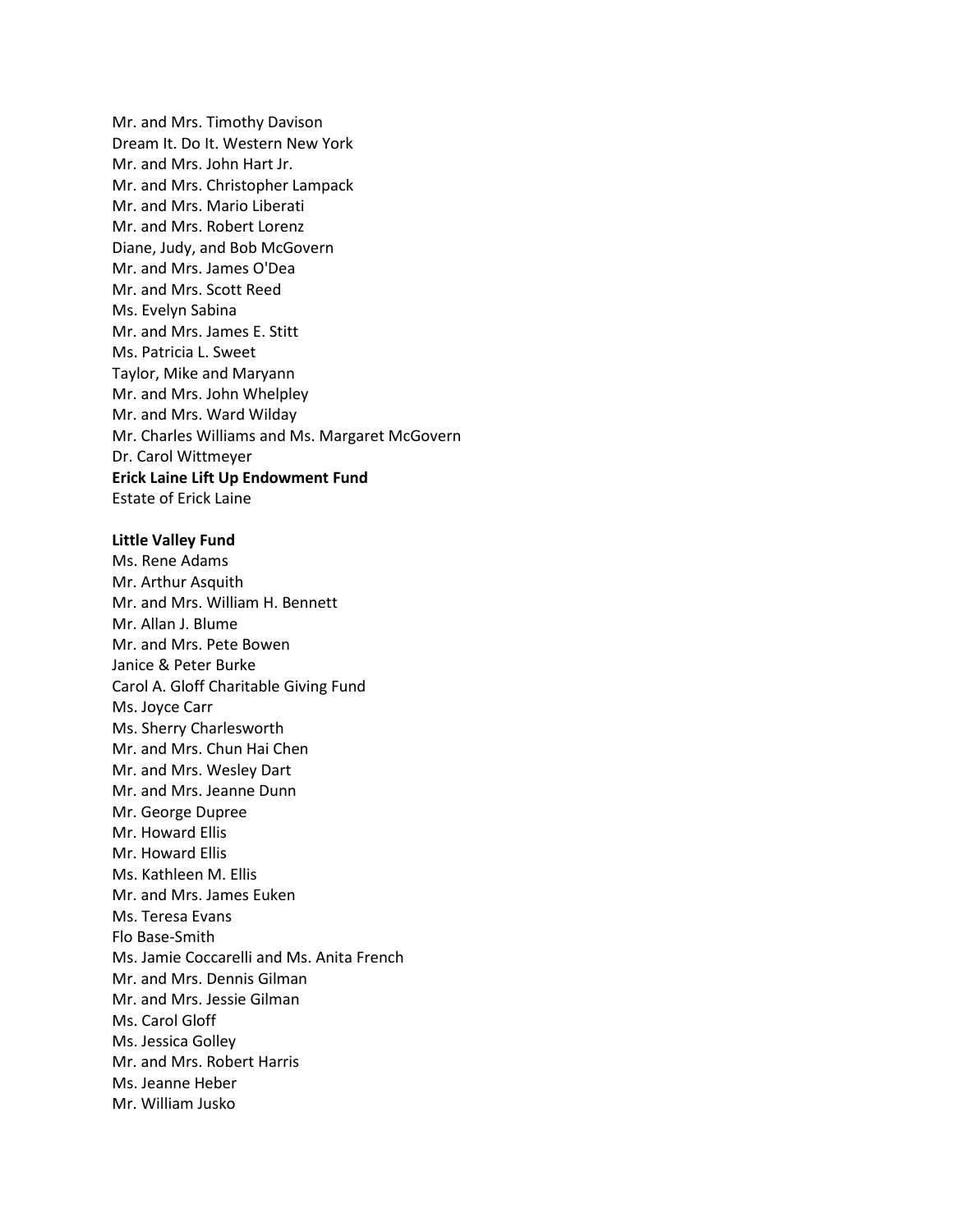Ms. Terese Kelly Mary Lou Ms. Penny Lane Mr. and Mrs. Michael Laughlin Mr. Robert Leach Living Trust for Clyde C. Houser LVCS Alumni Association Ms. Joelle MacKay Ms. Debra Mallen Mr. and Mrs. Wayne Marsh Mr. Dennis Maybee Mr. John Memmott Mr. and Mrs. Edmund Memmott Mr. and Mrs. Robert Miller Mirabito Holdings Mrs. Nancy Olson Mr. and Mrs. William Pater Ms. Priscilla Perthes Soden Mr. and Mrs. Donald Pistner Mr. Wayne Reed Mr. and Mrs. Rivetti Roberta Perthes Richeal Hal Sander Mr. James Shingler Ms. Dorothy Stearns Ms. Linda Steinbar Mr. and Mrs. Tom Sundeen Mr. James W. Taft and Mrs. Gretchen Sage Taft Ms. Margaret Taft Mr. and Mrs. Kenneth Volz Ms. Ellen Weaver Mr. and Mrs. Bruce Welka Mr. Ryan West Ms. Eloise Wetherby Mr. Gary Wilder

## **Long/Vossler Family Scholarship Fund**

Ms. Patricia Long Ms. Nancy G. Pitcher Mr. and Mrs. J. Michael Shane Mr. and Mrs. Thomas Young

# **Kathleen Loop Snyder Memorial Scholarship**

Mr. and Mrs. P. Gregory Buchanan Mrs. Janet E. Cottillion Ms. Marlene Eaton Mr. and Mrs. Stephen C. Gage Herzog Family Charitable Fund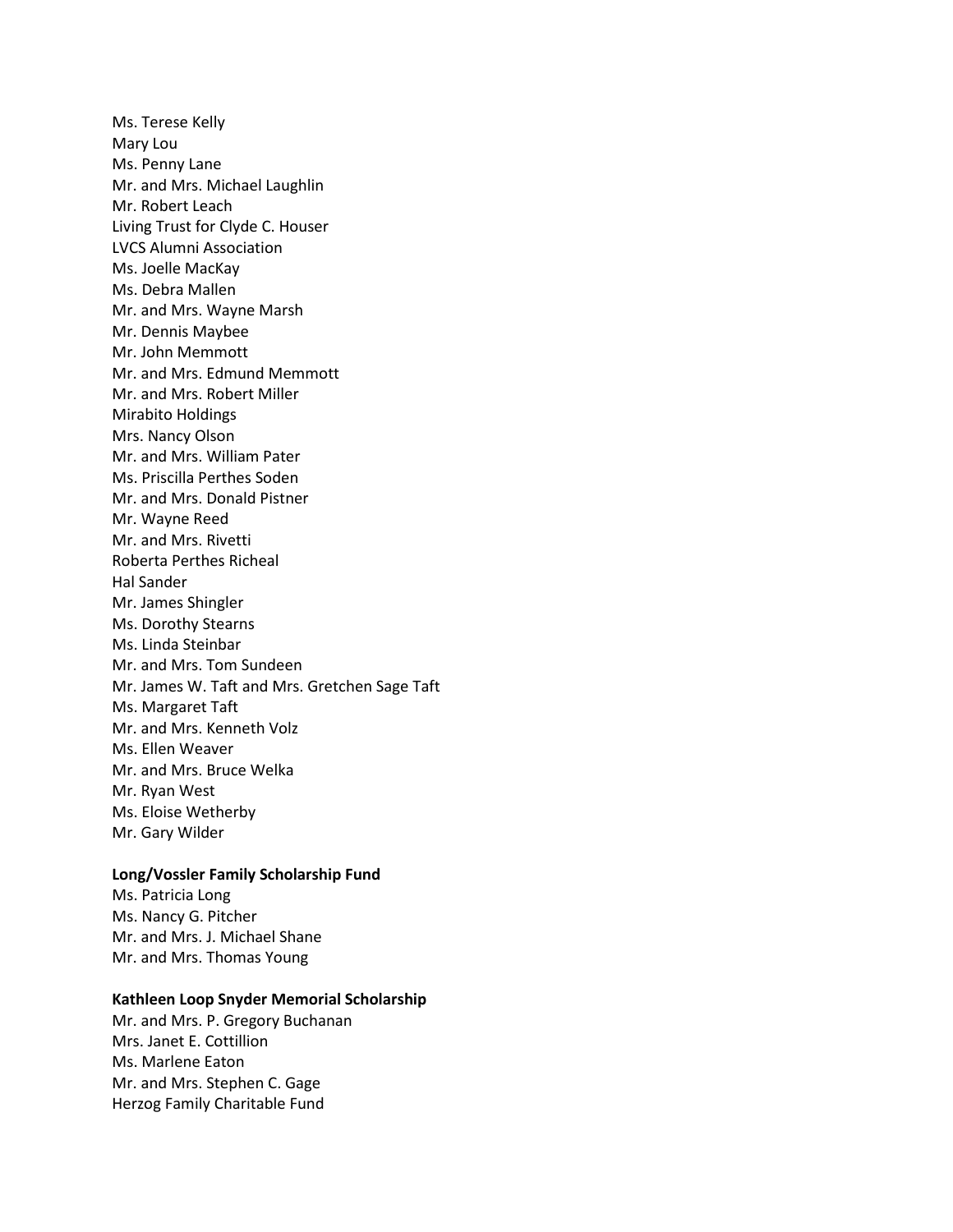Mr. and Mrs. Ronald J. Mulauski

#### **Lounsbury Adaptive Investment Account Fund**

Ms. Laurie A. Barrera Lounsbury Adaptive Ski Program

# **Louis A. "Louie" Magnano Scholarship Fund**

Ms. Vicki Blessing Park Centre Development

#### **James A. and Joan E. Maguire Family Scholarship Fund**

Ms. Margaret Chokrach Mr. and Mrs. Reed Edwards Ms. Erin Flynn Mr. and Mrs. James A. Maguire Mr. Matthew Maguire Mr. and Mrs. Edmund Memmott **Frank A. Martin III Memorial Scholarship Fund** Mr. and Mrs. Brian Crawford Ms. Jacqueline Giardini Mr. and Ms. John Holloway Olean Physical Therapy Professionals Pro Cut Lawns Mr. and Mrs. Kenneth Quattrone Streamline Media The Sports Locker Threehouse Law Firm, P.C. United Way of Tompkins County Mr. and Mrs. Stephen Watson

#### **Maryetta's Mission Scholarship Fund**

Maryetta's Mission Scholarship Fund c/o First Church of God of Eldred, PA Ms. Karen Shelton

## **Bob and Barbara McCord Scholarship Fund**

The Bob and Barbara McCord Foundation

## **Arnold McHone Sr. Manufacturing Scholarship**

Mr. and Mrs. Lawrence Chandler Ms. Yvonne Smith Jim & Susanna Stitt

**The McMullen Fund** Mr. Jeffrey McMullen

# **Meals on Wheels/Friends of Aging Fund of Cattaraugus County** Kelly J. and Jeffrey L Andreano

Ms. Robin Avery-Barnard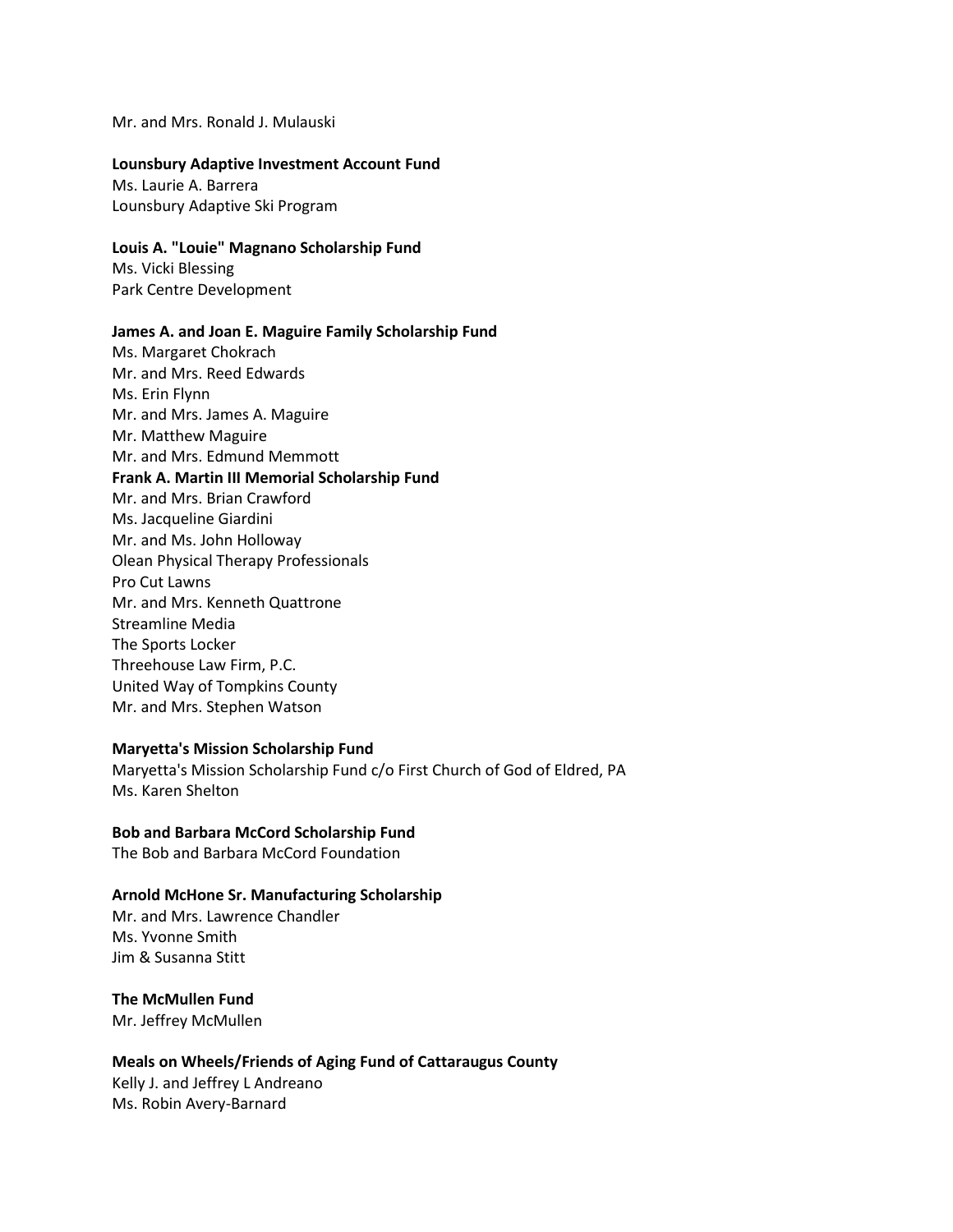Mr. and Mrs. James Barber Mr. and Mrs. William H. Bathurst Ms. Bryna Booth Ms. Anna Bush Cattaraugus Gives Fund Mr. Lance Chaeffee Ms. Vicki Chase Ms. Barbara Corell Mr. Mark Della Posta Mr. and Mrs. Robert Dingman Joe and Becky Disorbo Mr. and Mrs. Timothy Estate of Paul Stokes Mr. Craig Glatz Mr. Aaron Godert Ms. Joan Gollaher Mr. Ronald Goodrich Howard Hanna Professionals Ms. Marie Kennedy Ms. Paula Ketchner Keystone Powdered Metal Company Mr. and Mrs. Darwin Lewis Ms. Susan Markel Mr. and Mrs. Gary McCauley Mrs. Yvonne McHone Mr. and Mrs. Michael Mirwald Mr. and Mrs. Dannie P. Mong Sr. Mr. and Mrs. John Nordquist Olean Junior League Coasters Physicians Employees of OMG Ms. Suzanne Padalino Mr. and Mrs. James Pietro Ms. Tammy Rea Salamanca Lady Warrior Basketball Team Mr. and Mrs. Gerald Skurcenski Mr. and Mrs. Stephen Sloan Mr. and Mrs. Charles S. Talbot Mr. and Mrs. Phillip Terrano Town of Persia Upstate Niagara Cooperative, Inc. Mr. and Mrs. Waag Mr. Gary Warner and Ms. Cheryl Schmittendorf Western New York Foundation Ms. Sandra Wing Mr. and Mrs. Richard Youngs

## **Mental Wellness in Cattaraugus County Fund**

Estate of Elizabeth Pappas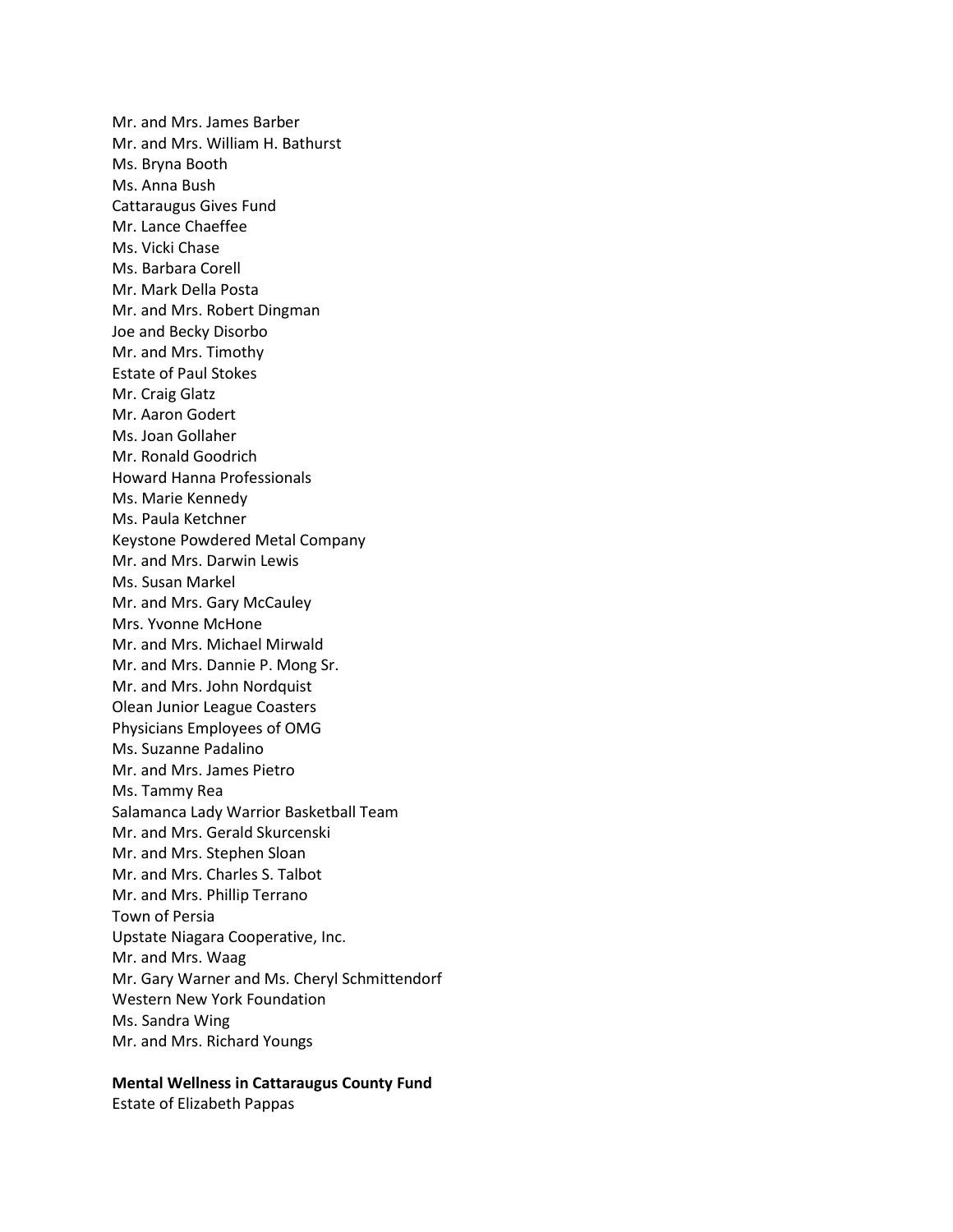Kothari Family Endowment Fund

#### **Mount View Cemetery Maintenance Fund**

Ms. Teri Chapman Ms. Bonnie Marceca Mount View Cemetery, Inc. Mr. Timothy Quattrone Ms. Mary Ann Sawaya

# **John J. Murphy Family Scholarship**

Mr. J. Scott Rochelli

#### **Roger S. Niemic Memorial Fund**

Ms. Patricia Niemic Mr. Daniel F. Stetz

#### **Dr. Brian O'Connell Sr. Memorial Scholarship**

Mr. Jeff Anastasia Ancient Order of Hibernians Ms. Carol Anderson Jon and Elaine Baker Mr. and Mrs. Jim Carroll Mr. and Mrs. John Carroll Mr. and Mrs. Andrea Certo Mr. and Mrs. Brian D. Donahue Rachel Galway Kyle and Amy Henzel Ralph & Marilyn Kerr Mark & Charlene Kinney Mr. and Mrs. Paul H. Ksionzyk Mr & Mrs Christopher Lampack Mr. and Mrs. Terrence J. Mark Ms. Barbara J. McCarthy Mr. and Mrs. Michael McLaughlin Ms. Sandra L. Mountain Marcie Johnson, Jeff Andreano, Lauren Stuff, Jerry Trietly, Jen Mahar, Jenny Bilotta, Jen Kless, Nick Patrone and Vicki Zaleski-Irizarry Olean CTE Sunshine Group Mrs. Patricia A. OMalley Paul Brown Motors, Inc. Mrs. Mary Frances Potter Rick Bokman, Inc. Mr. and Mrs. Jeffery M. Spears OHS Hospitality Committee Mr. Leon Sterle Mr. Daniel F. Stetz Ms. Marykat Sundahl Ms. Pamela Walter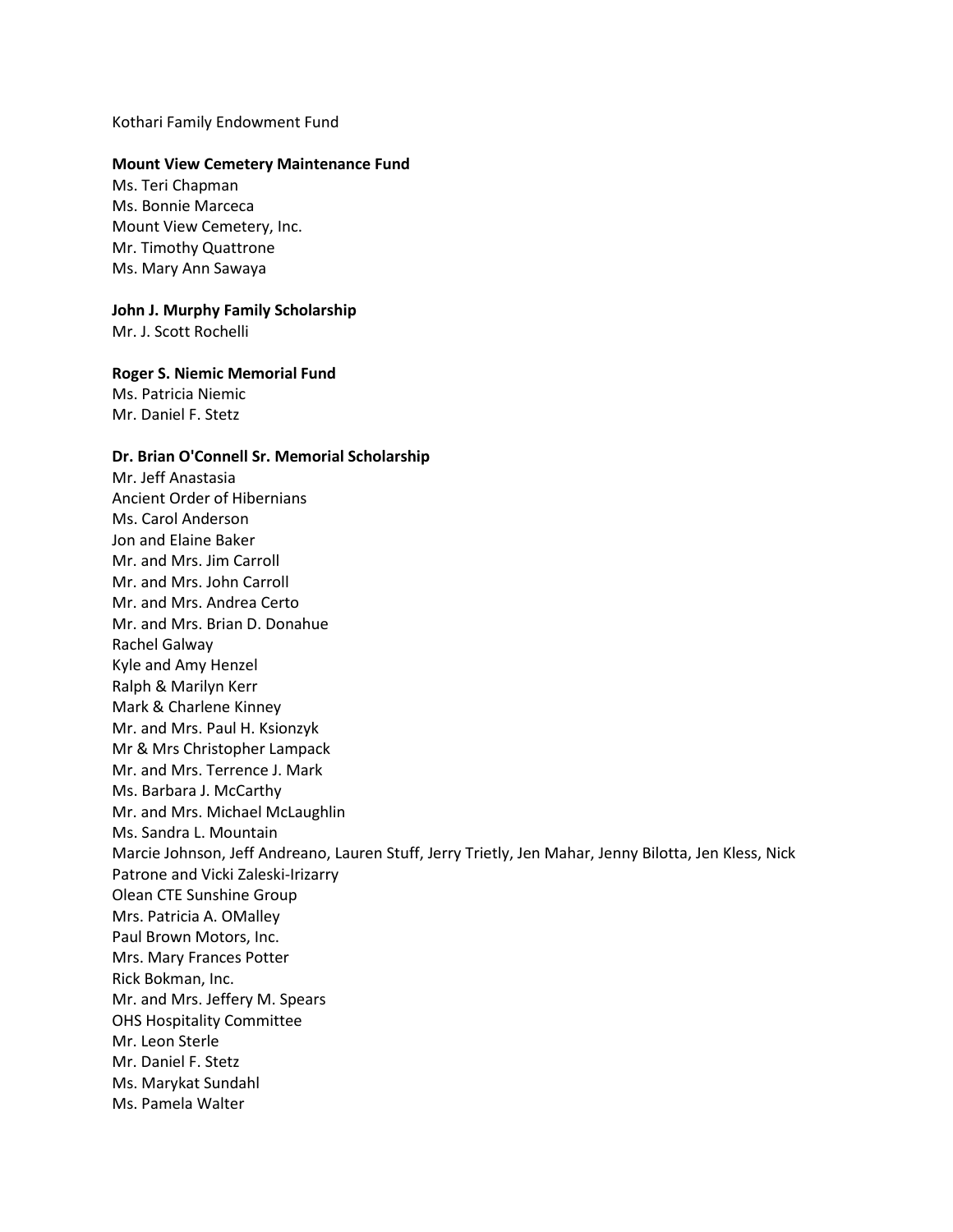## **OHS Class of 1961 Scholarship Fund**

Ms. Pamela Bowen Wessel Mr. Duane A. Geuder Ms. Nanci Soderlund Mr. and Mrs. N. Robert Utecht

# **OHS Class of 1983 Scholarship Fund**

Ms. Laurie Bailey Cattaraugus Gives Fund Ms. Teri Chapman Mr. and Mrs. Scott Derwick Ms. Paula M. Eade Newcomb Mr. Peter Farris Mr. William Hoffman Ms. Ronda O'Keefe Mr. and Mrs. Dennis Pezzimenti Mr. Craig Polson Ms. Maria Sassani Mr. Steve Schifley Ms. Alison Swain Ms. Karen Van Houtte

## **Olean Business Development Corporation Fund**

Mr. and Mrs. James Bardenett Jr. Cutco Foundation Mr. Adam Jester Michael & Joanie Lancellot Dr. Paula Scraba Jim & Susanna Stitt Mr. and Mrs. James E. Stitt

#### **Olean City School District Foundation Fund**

A Jason Clemons Salon Jean and Paul Abdo Bill & Patty Aiello Ms. Tina Aiello-Austin Ray & Jackie Attard B. Wright Properties Ms. Elaine Baker The Bates Family Jodie Bender Ms. Jenny Bilotta Mr. and Mrs. Marc Boutillette Brian O'Connell, Jr. Law Firm PLLC Vern & Sharon Burdick Ms. Tracy Bush Callahan Vending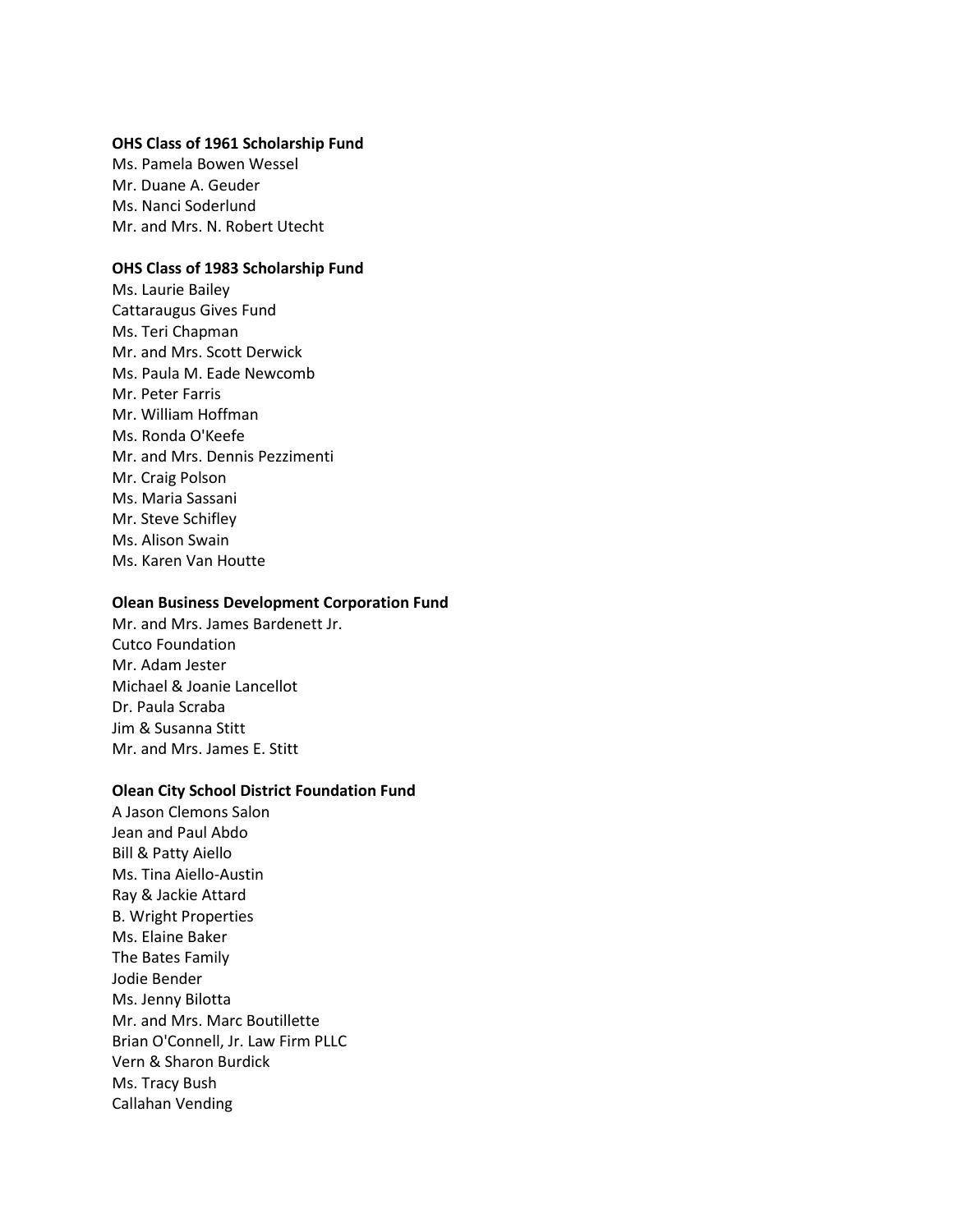Mr. and Mrs. Andrew J. Carlson Mr. and Mrs. Douglas L. Cashing Cattaraugus Gives Fund Mr. and Mrs. Andrew Caya Ms. Susan Chiapuso Cornell Capital Holdings Mr. and Mrs. Michael DeRose Mr. and Mrs. Michael DeRose Mrs. Rita DeRose Mrs. Tracy DeRose Mr. Joseph DiSorbo Dr. Eleas and Mrs. Sandra Chafouleas John & Nina Dwaileebe Eade's Wallpaper Ms. Pamela Eddy Ms. Mary K. Fay Focus Physical Therapy of Olean Ms. Janine C. Fodor Esq. Michael and Loriann Foskit Mary Freeman Friends of the Olean City School District Foundation Ms. Sharon Gardner Jackie Giardini Greater Olean Area Chamber of Commerce Guenther Funeral Home Mr. Timothy Hall Mr. and Mrs. J. Kyle Henzel Higgins Enterprises, LLC Higgins Memorial Golf Tournament Fund Naomi Hill The Hoffman Family Howard Hanna Professionals John & Julie Irving Jamestown Community College Foundation Southern Tier Technical Services John J. Irving Business Account Financial Partners of Upstate NY, Olean Office John P. Mucke, CPA, PLLC Johnson Distributing Co. Inc. Keenan Communications Group The Keller Family Ms. Cindy Kurjakovic Mr. David Lasky Mr. and Mrs. Joseph LeBoeuf Jr. Mr. and Mrs. Matthew Leslie Mr. and Mrs. Edward E. Lias Ms. Barbara I. Lias Ms. Jen Mahar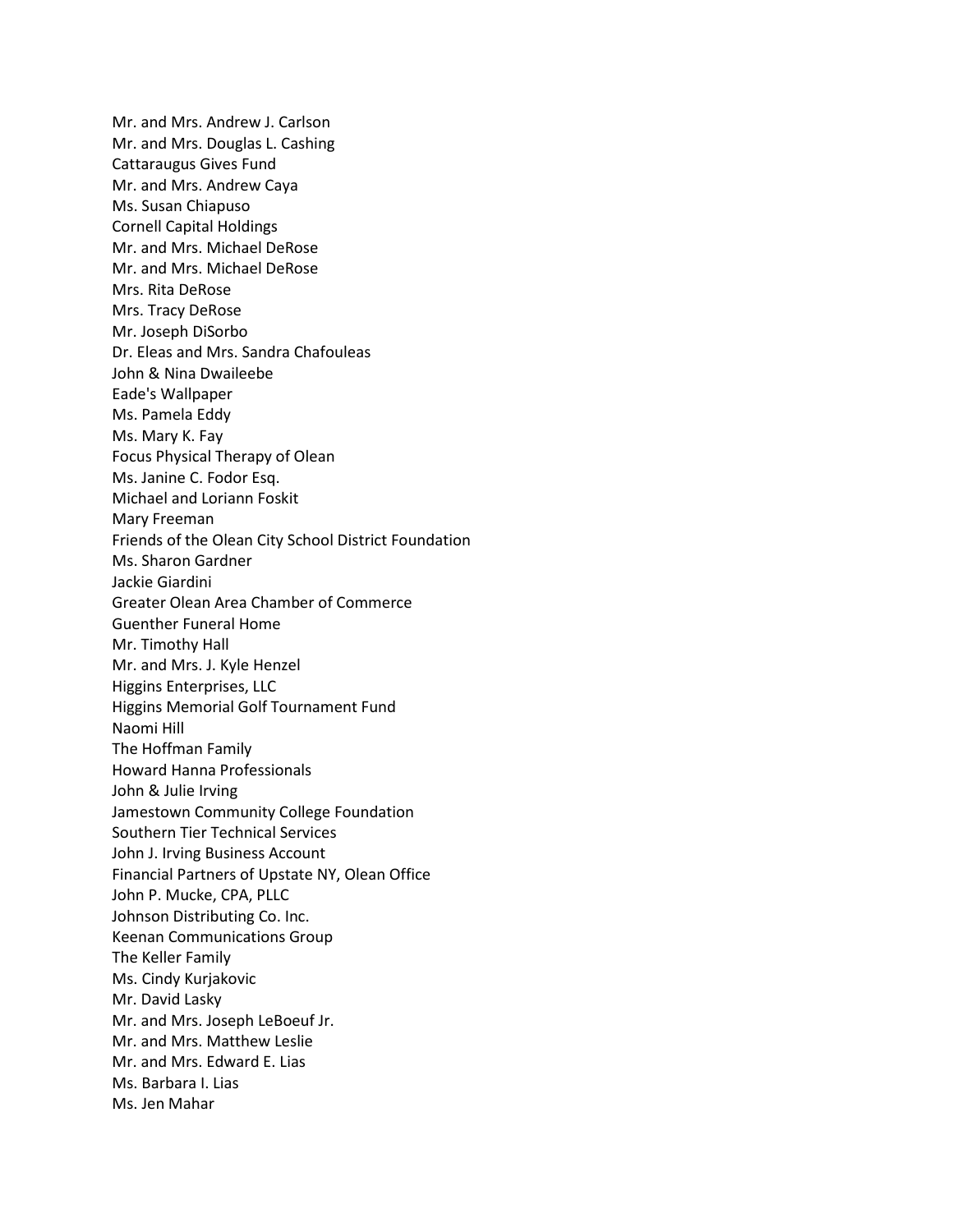Ms. Carol L. Mahoney and Mr. Ira Katzenstein Mr. and Mrs. Brian Martin Mr. Nathaniel Martinelli Mazza Mechanical Services Ms. Pamela McFall Mrs. Yvonne McHone The McLaughlin Family McNamee Family Trust Ms. Laura Moore Ms. Leslie Morey-Nasuta Mr. and Mrs. Thomas Morton Mr. and Mrs. James O'Dea Olean Area Federal Credit Union Olean High School Sports Boosters Olean Medical Group Mr. and Mrs. Brian Palumbo Mr. Kody Parker Pierce Steel Fabricators, Inc. Premo Limousine Service The Rauber Family Jan Rhody Mr. and Mrs. Bob Sader Mr. and Mrs. Randall J. Samuelson Mr. Philip Schena and Mrs. Mary Hirsch-Schena Mr. and Mrs. Donald L. Scholla Jr. The Boutillette Family Mr. and Mrs. Robert Sherburne Ship.com Mr. and Mrs. Frank Skrobacz Mr. and Mrs. Joseph Sorokes Ms. Rosemary E. Sosnowski Ms. Christine Stavish Lenny DeLong-Stavisky Ms. Elaine M. Stephan Mr. Daniel F. Stetz Ms. Christine Stetz Mr. and Mrs. Mike Stevens Ms. Lauren Stuff Pat & Barb Sweitzer Ms. Lynn Sweitzer Dr. Colleen M. Taggerty and Mr. John J. Morton Tasta Pizza The Sports Locker Ms. Marnie Vogtli The Wenkes Ms. Alexandra Wesley Andreas Williams Aaron & Carrie Wolfe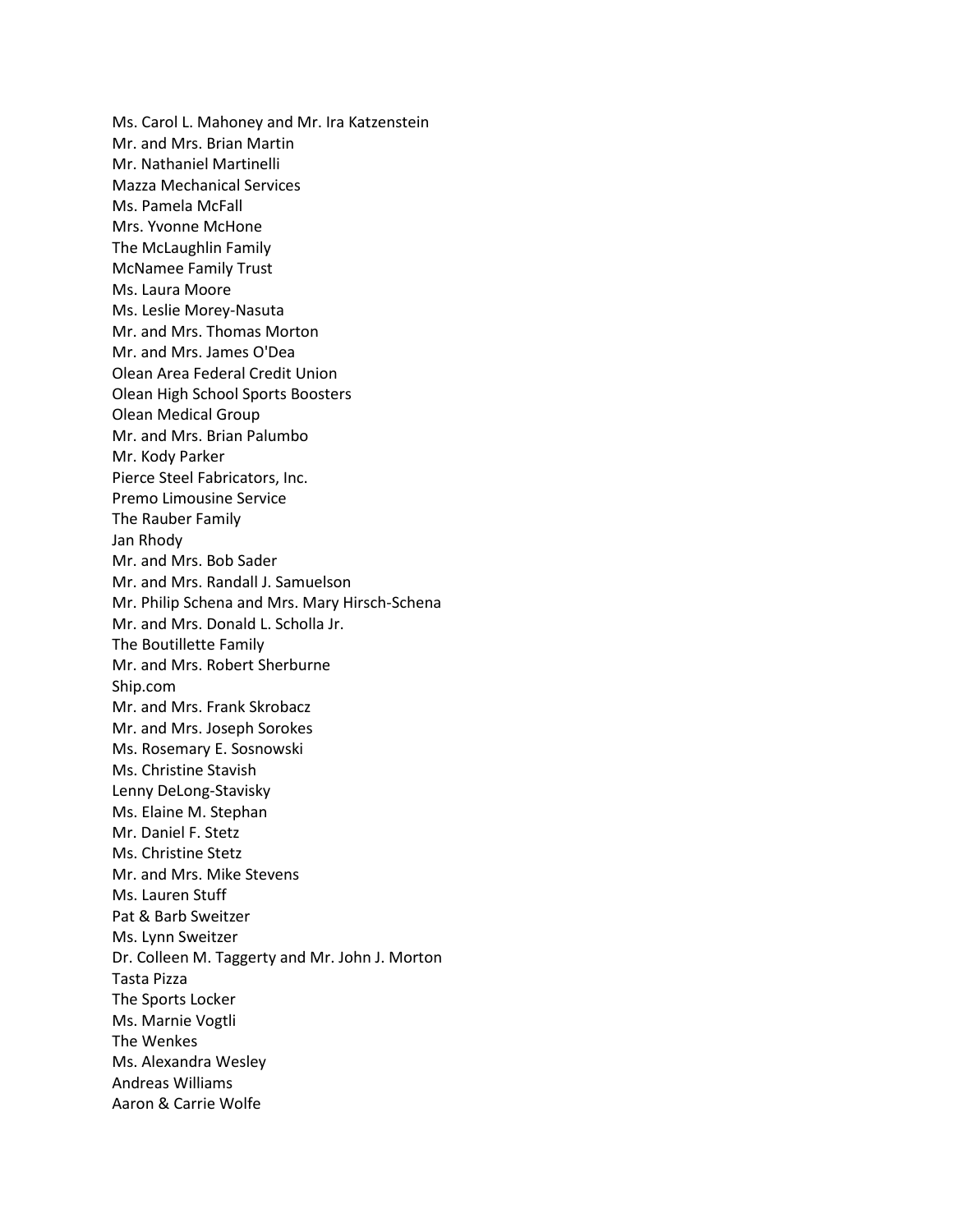Coach Wright The Wright Family Mr. Kenneth A. Wright Tony & Vicki Irizarry Jinjing Zhu

# **Olean Community Theatre Building Project Fund**

Jessica Ann Coder Janet Nolan's 2nd cousin Mary Kay Worth Ms. Jessica Anderson Cattaraugus Gives Fund Ms. Minna Badanes David and Carla Campbell Ms. Abbey Clark Ms. Andrea Cole Ms. Ruth Fuller Mr. Timothy Hollamby Howard Hanna Professionals Ms. Courtney Lasher Ms. Janet Nolan Ms. Marcella Ogborn Ms. Debra Place Ms. Corinne Potter Ms. Margaret Schuman Mr. Andrew Sherburne Mr. and Mrs. Robert Sherburne Mr. William Steffen Ms. Elaine Stephen Ms. Kelly Vaccaro Mr. Eric Van Druff Mr. and Mrs. Dennis Wright

#### **Olean Food Pantry Fund**

Mr. and Mrs. Richard Fohl Mr. and Mrs. Michael Kasperski Mr. and Mrs. Dale MacArthur Kim and Stu Moore Olean Food Pantry Mr. and Mrs. John Sayegh Jim & Susanna Stitt Lt. Col. Harry R. Weber III (Ret)

# **Olean High School Alumni Association Scholarship Fund**

The Bly Family Mr. and Mrs. Thomas N. Bowersox Mr. Steve Rogozinski Ms. Jerri L. Wasmer Stark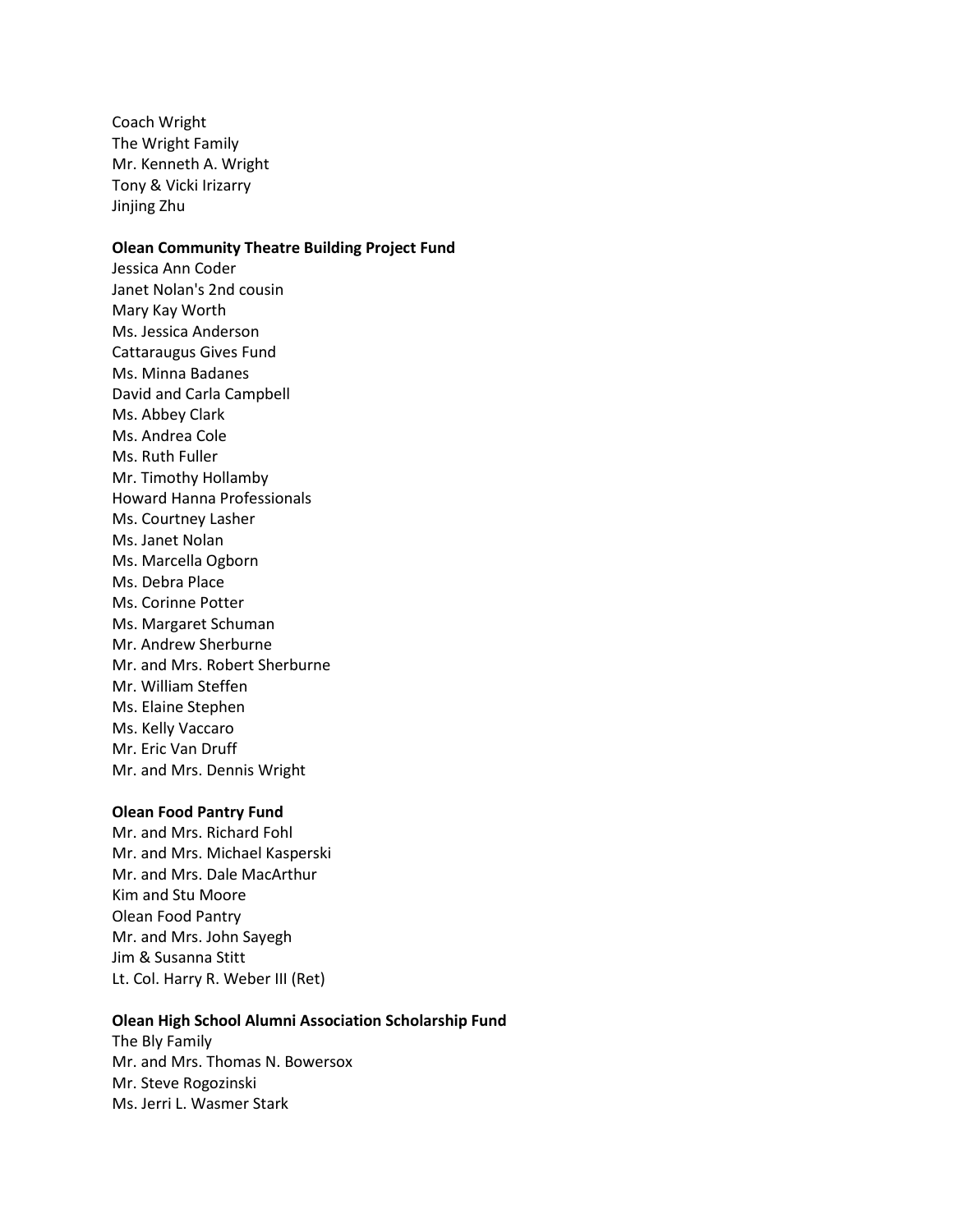#### **Olean Meditation Center Fund**

Ms. Beth Bergreen-Frost Mr. and Mrs. Ted Branch Cattaraugus Gives Fund Mr. and Mrs. Stephen Cocca Community Fund Ms. Celine Costello Ms. Barbara Endersen Ms. Kristina Evarts Mrs. Mary Freeman and Mr. Michael Kelley Ms. Joan Gravanda Mrs. Ronni F. Gronemeier Ms. Audrey Hager Mr. John Hart Mr. and Mrs. Michael Higgins Mr. Benjamin Howard Ms.Shauna Keesler Marcia and Jack Kelly Ms. Jen Mahar Mrs. Betsy Price Dr. and Mrs. Richard Reilly Dr. and Mrs. Rudolph Schrot Dr. and Mrs. Henry D. Storch Dr. and Mrs. K.R. Sundararajan Mr. John Vosburg Mr. Rob Walk Mr. and Mrs. Robert F. Walk Ms. Katie Ward

#### **Olean Parks Beautification Fund**

Mr. and Mrs. James Bardenett Jr. Mr. and Mrs. William H. Bathurst Mr. and Mrs. Jeff Brook Mrs. Marianne Laine

#### **Olean Professional Firefighters Fireworks Fund**

Olean Area Federal Credit Union

#### **Olean Rotary Club Community Improvement Fund**

Chris Eddy Greater Olean Area Chamber of Commerce Rotary District 7090 Southern Tier Technical Services, LLC Ms. Mary Kay Worth Mr. and Mrs. Dennis Wright

# **Olean Veterans Wall of Honor Fund**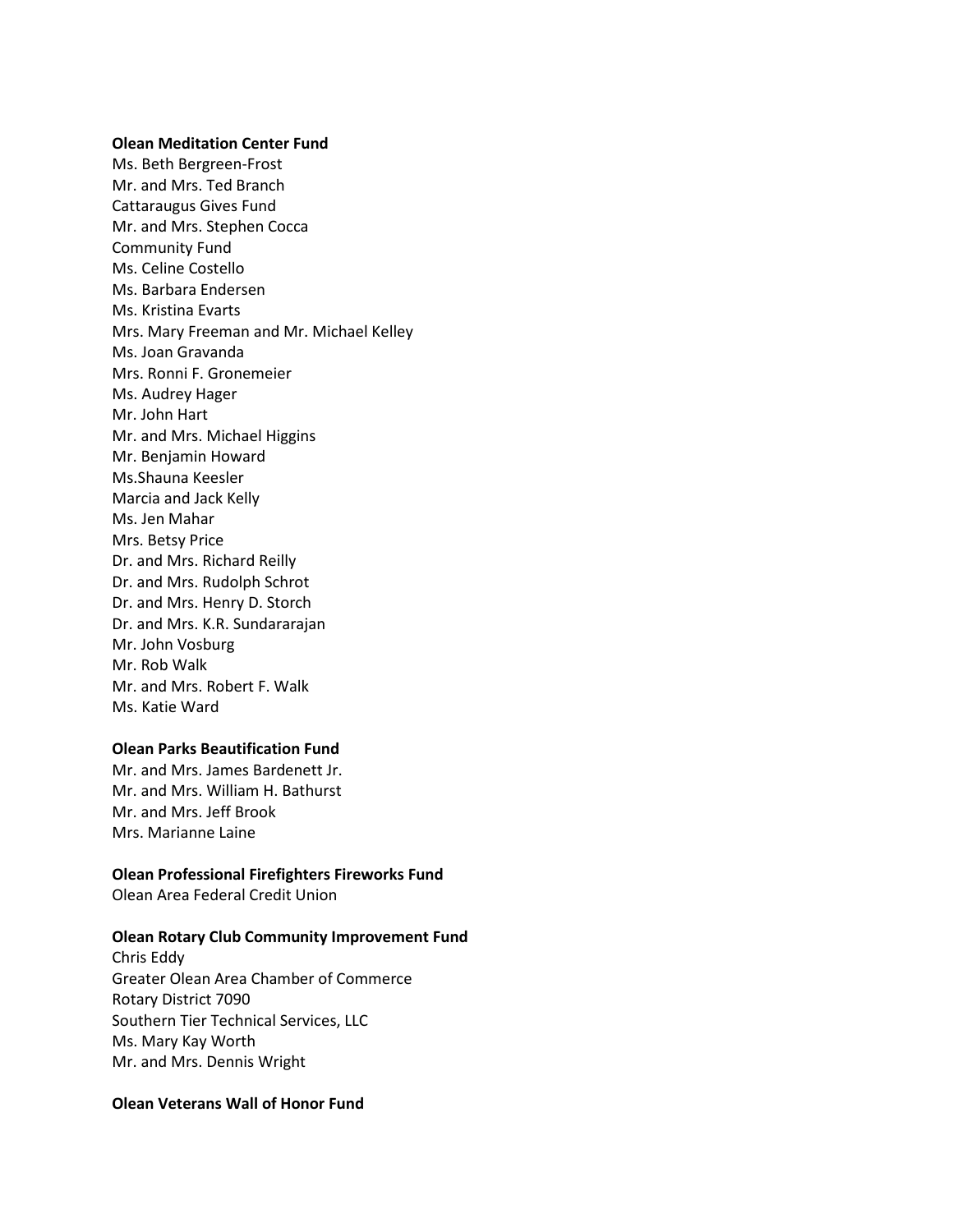Megan, Christine and Joe Connelly Mr. and Mrs. Bob Fairbanks Ms. Ann M. Ferguson Ms. Kathleen Jaap Mr. and Mrs. Christopher Lampack Mr. and Mrs. James P. Morris Mr. and Mrs. James Reynolds Veterans Wall of Honor Committee Mr. and Mrs. Thomas Young

## **Jim & Gail Olson Mercy Flight Fund**

Ms. Sally Jadlowski and Ms. Adele Sawaya Mrs. Gail Olson Ms. Teresa Piccirillo The Stitt Foundation

## **Operating**

Community Foundation for Greater Buffalo Carol and Jim Stitt Operations Fund Operating Endowed Fund

#### **Operating Endowed Fund**

Ms. Lucy Benson

#### **Operation Warm Hearts Inc. Fund**

Mr. and Mrs. William J. Aiello Ms. Patricia Allen Ms. Kelly J. Andreano Mr. and Mrs. Lee Anzivine Ms. Susan Asis Kalman Ms. Claudia Attard-Keary Ms. Jean Bailey Mr. and Mrs. James Bardenett Jr. Ms. Rita Blehar Ms. Peggy Burke Ms. Kathleen Coulter Ms. Susan DeBarbieri Mr. and Mrs. David G. Deckman Mr. Daniel Deckman-Hadden Mrs. Paula Derwick Mr. Dave DiTanna Mrs. Mary Freeman and Mr. Michael Kelley Friends of Operation Warm Hearts Mr. Aaron Gies Ms. Charlene Granger Ms. Shelia Gugino Hamlin Bank & Trust Company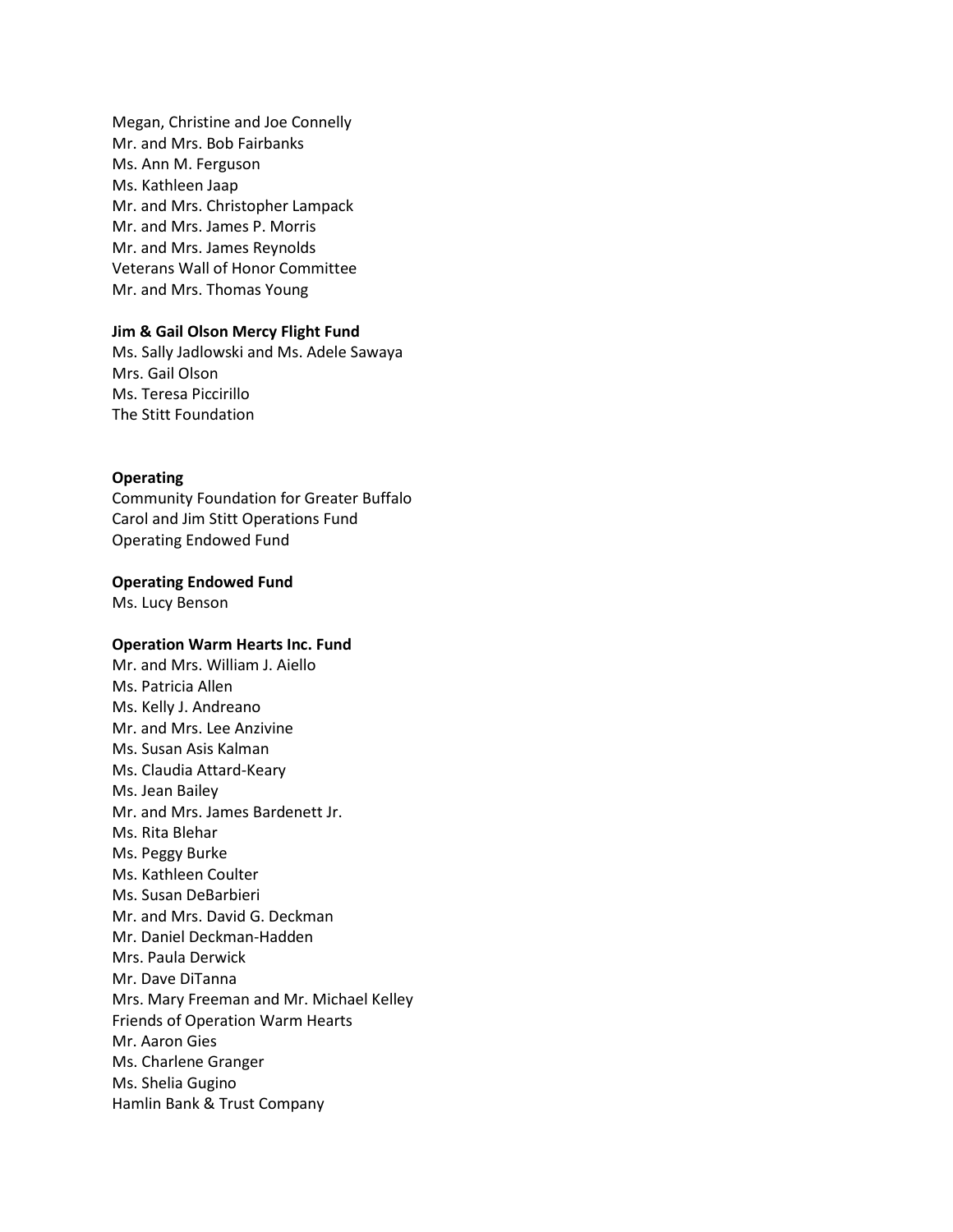Ms. Molly Higgins Plywood Studio Architecture & Design Dr. Gail Hirst Kaleigh Wilday Endowment Fund Ms. Paula Ketchner Ms. Linda Longo Tom and Kathy Martin The Melaro Family Mrs. Carol Moses Operation Warm Hearts Inc. Mrs. Pam Pezzimenti Ms. Teresa Piccirillo Pierce Steel Fabricators, Inc. Ms. Lee Ann Pompliano Burch Ms. Barbara Potter Ms. Ann Ried Ms. Chris Rosel John and Alice Sayegh Elden and Patricia Schumway Ms. Ann Marie Sitter Tompkins Jeff and Niharika Belt Ms. Elizabeth Stayer The Stitt Foundation Mr. and Mrs. Tyler Threehouse Diane Balaban Addalyn Wright Ms. Amanda Walsh Mr. and Mrs. Gary L. Wenke Dr. and Ms. Gilbert Witte Ms. Kim Wolfrom Mr. and Mrs. Dennis Wright

## **Otto-Eldred Alumni Scholarship**

Mr. and Ms. Arnold Brunner Mr. Robert Crowley Eldred Area Lions Club Otto-Eldred Alumni Association Cleveland G Shields Mr. James Shields Mr. Allan Woodmancy

# **Otto-Eldred Education Foundation Fund**

Dr. Eleas and Mrs. Sandra Chafouleas Bob & Barb Crowley Ms. Mindy Starling

## **Betty Pappas Scholarship Fund**

Mr. and Mrs. James M. Chamberlain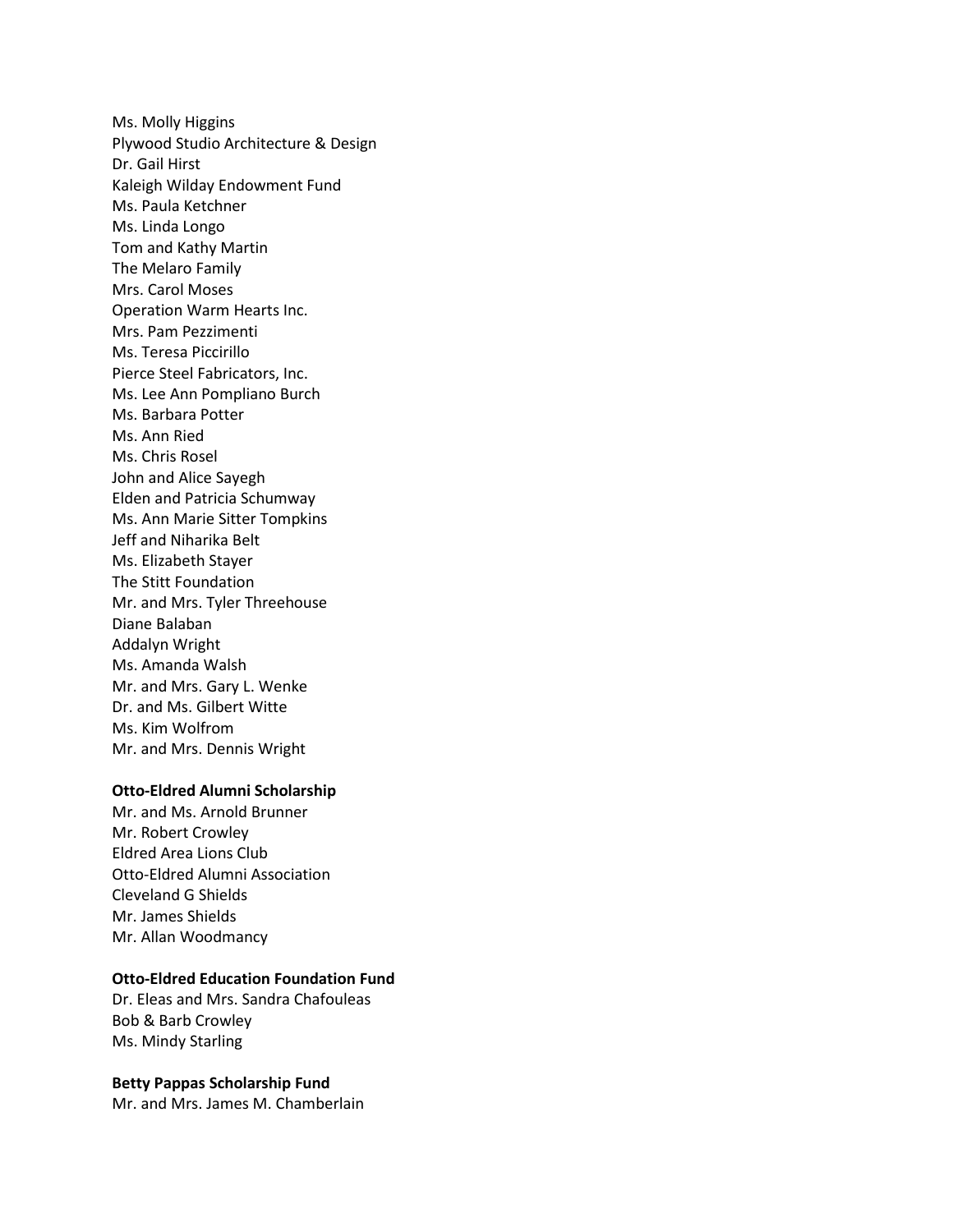#### **Rose Pappas Foundation Fund**

Stephen & Carol Greco Mrs. Martha Juvelis Mr. and Mrs. William Pettit Ms. Jeanette Shinners Seneca Nation of Indians

## **Nicolas G. Pendl Memorial Scholarship**

Allegany Engine Company Ms. Lucy Benson Linda Potter & Michael Catanzaro The Buckley, Christopher, Stayer and Davis Families Ms. Jacqueline Giardini Mr. and Mrs. Dale MacArthur Hon. and Mrs. Michael Nenno Fredonia Pendl's Mrs. Mary Frances Potter Allegany-Limestone HS Mathematics Team

#### **Eric Peters Memorial Scholarship**

Mr. and Mrs. Randy Peters

#### **Ross A. Peters Memorial Fund**

Ms. Holly Sheeser

#### **Kay Pfeiffer Gerkin Endowment Fund**

Susan and Bob Kalman Mr. Lance Chaeffee Ms. Angela Cousins Ms. Betty D'Arcy Ms. Kathy Elser Dr. and Mrs. Anthony Evans Mr. and Mrs. Michael Higgins Mr. and Mrs. Brian Jones Mr. and Mrs. Craig Myers Mr. Jeffrey Seamon Ms. Margaret L. Shavalier

## **Portville College Scholarships Fund**

Mr. and Mrs. Bob Colligan Ms. Kim Glenney Mr. Steven Saunders

#### **Portville Free Library Endowed Fund**

Dan and Pam Bailey Cattaraugus Gives Fund Ms. Maureen Donahue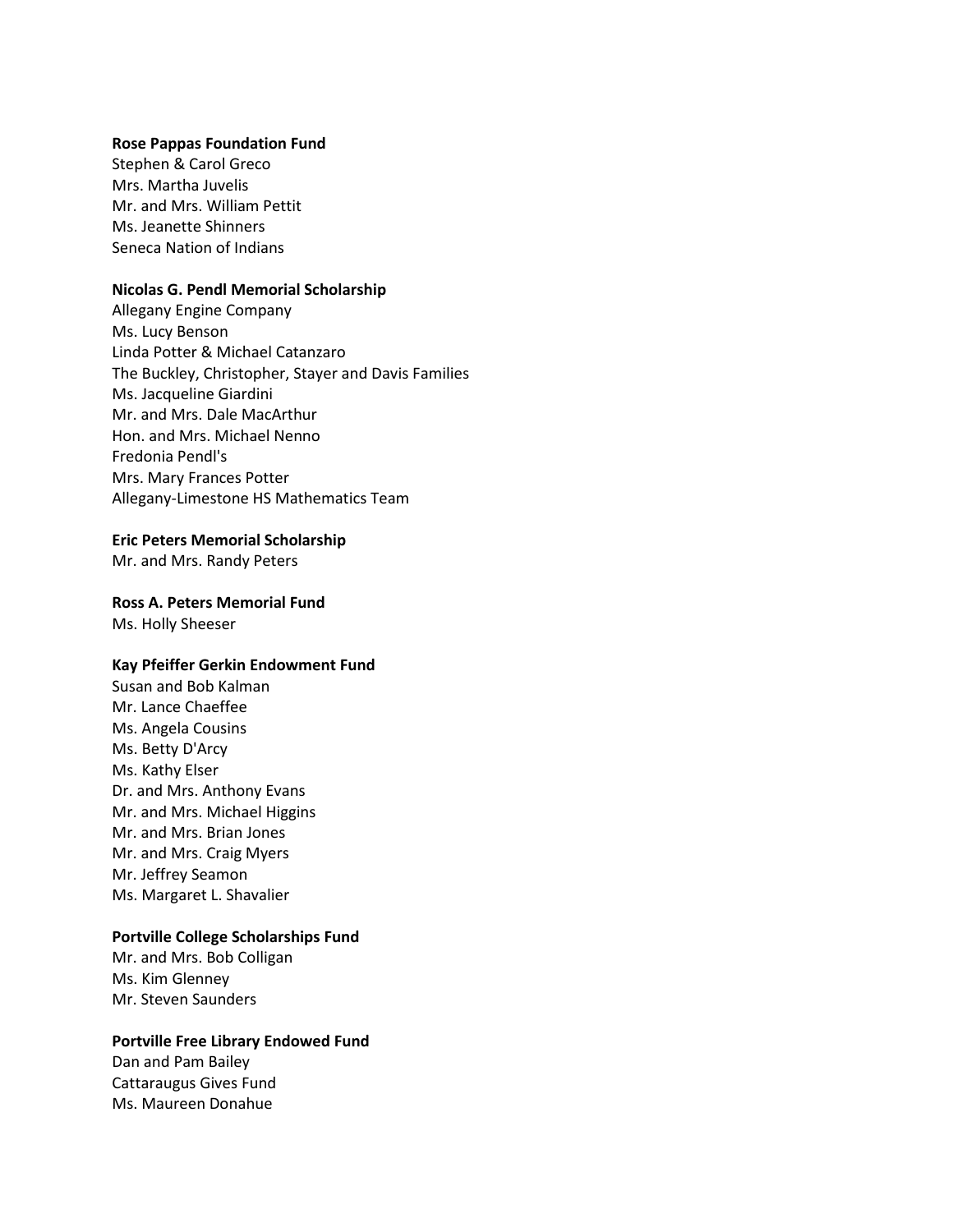Ms. Beth Eberth Dr. and Mrs. Anthony Evans Mr. and Mrs. Bob Fairbanks Mr. Mark Gavagan Ms. Kim Glenney Ms. Beth Marvin Boyce McDivitt Jeff, Jackie and John Worth

#### **The Pink Pumpkin Project Fund**

A Jason Clemons Salon Mr. and Mrs. William J. Aiello Allegany American Legion Post 892, Sons of the American Legion Allegany American Legion Post 892, Special Bell Jars Account Allen's Wine & Liquor Store, Inc. Ancient Order of Hibernians Ms. Sheryl Anderson Kelly J Andreano Lee, Lynn, Al & Lou Anzivine Mrs. Lynn Anzivine Ms. Noelle Anzivine Steve and brenda baker of Bakers equipment repair roulette pa Mr. Richard Bales Mr. and Mrs. James Bardenett Jr. Bartlett Country Club Women's Golf Association Ms. Betsy A. Barylski The Bates Family Beef 'N Barrel Belfast Central School Don Benson Beth Todd Memorial Fund Big 30 Allstar Charities Classic Mr. and Mrs. Monroe B. Bishop Mr. and Mrs. Thomas Blair Empire City Farms

Brittney Bokman Mr. and Mrs. James C. Bowman Bradford Ecumenical Home Employees Mr. and Mrs. Terence Brairton Brian O'Connell, Jr. Law Firm PLLC Brighton Retail Mr. and Mrs. George Broadbent Ms. Alicia Broadbent Louise Bryant Ms. Margaret T. Bryner Melissa and Bob B Mr. and Mrs. Joseph Butler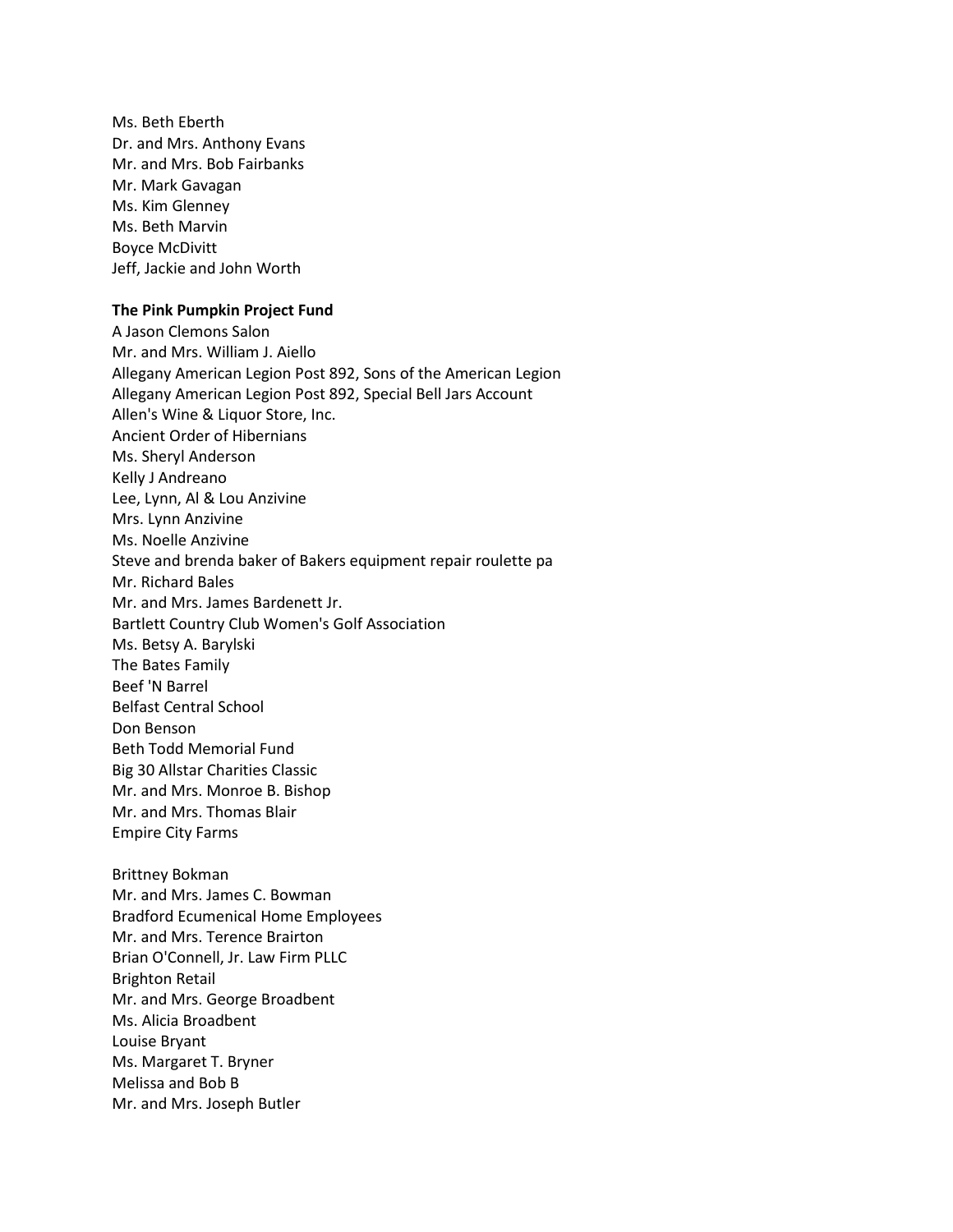By The Light of the Moon Inc. CABOCES at Rise Academy Ms. Jennifer Lee Canada Catalent Pharma Solutions Cattaraugus Gives Fund Mr. and Mrs. Mark Chambers Charles Harbel Post 892 American Legion Riders Mr. and Mrs. David Chisholm Cindy's CRAFT Co-op Community Bank, N.A. Cooper Power Systems, Eaton Corporation Lynn and Jackie Corder Country Gentleman Antiques Cummins Nutrition Cutco Foundation Cutco Women of Steel Local 5429 Dempsey Club P.B.A. Inc. Mr. and Mrs. Louis DeRose Ms. Judy Dickerson Mr. and Mrs. Doug Donner Dresser Pipeline Solution Employees Mr. and Mrs. John Dunbar Mr. and Mrs. Jerry L. Edwards Ms. Kathy Elser Ms. Mary K. Fay Fillmore Shop N Save Mr. Kyle Flierl Franklinville Conservation Club, Inc. Dave & Nancy Fuhrman G2 Gymnastics Mrs. Carol Gallo Jamie Gaylor Mr. Edward Giardini, Jr. Mr. Joseph A. Grabowski Mr. Terry Grant Mr. and Mrs. Patrick Gridley Friends at Atlantic Broadband Northern PA group Mr. James A. Harris Mrs. Patricia Harris Mr. and Mrs. John Hart Jr. Ms. Susan Hatch Mr. and Mrs. J. Kyle Henzel Olean Medical Group Staff Nancy Hepfer Mr. Jeffrey Hoffman Mr. and Mrs. Todd Hulse Laurie & Jim Hunt of Salamanca in Memory of Judy Hunt Ms. Patricia Hunt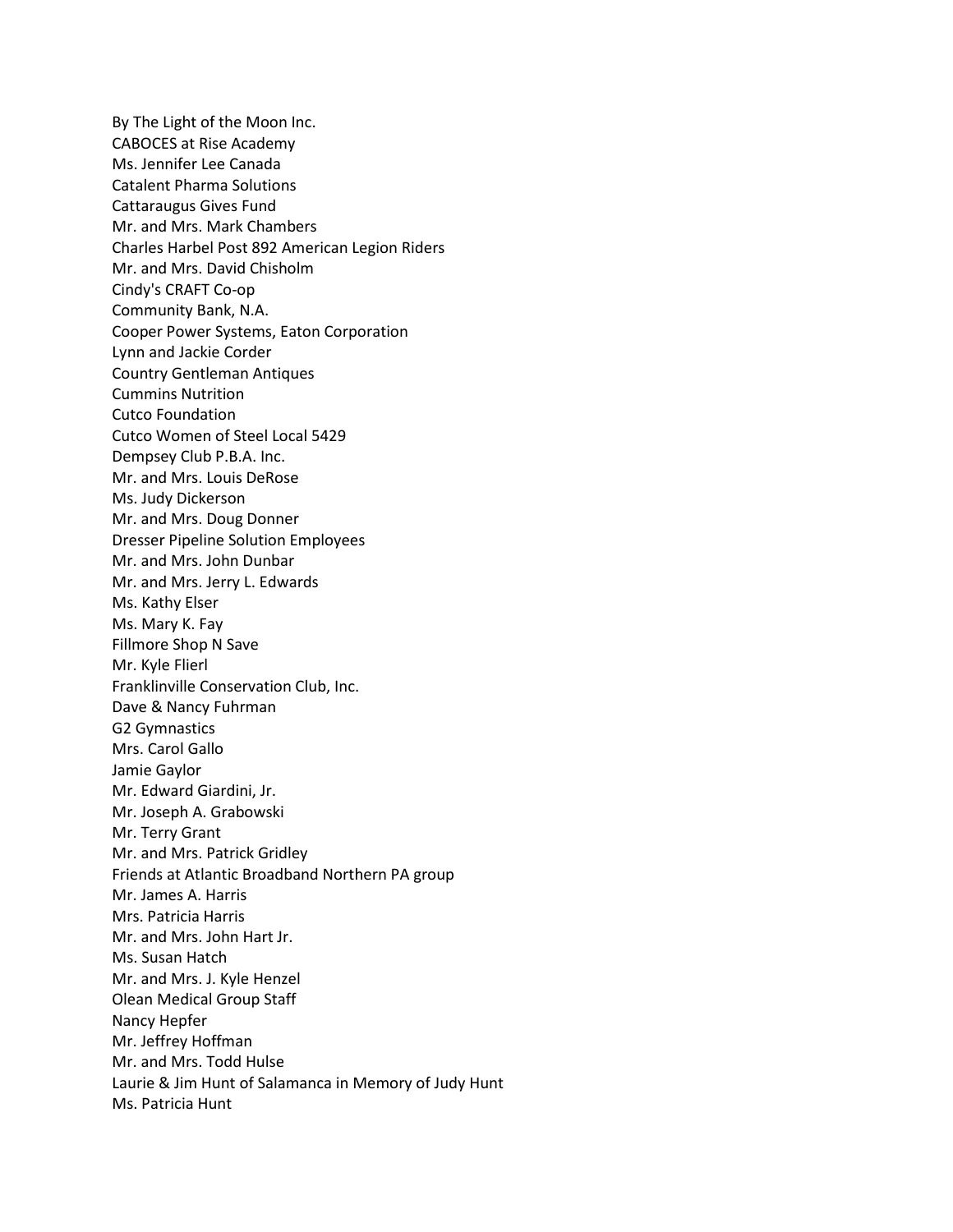Mr. and Mrs. Jerome F. Hustak Jr Mr. and Mrs. Gordon Johnson Dane and Georgine Ms. Joan Jordan Ms. Cheryl Juhasz Ms. Jennifer Jusko Mr. and Mrs. Ernest Kallenbach Jr. Ms. Rosemarie E. Kaluza Mrs. Marcia Karl Kellner, LLC Your friends at The Pink Pumpkin Project Kids and Cancer Fund Mr. and Mrs. Ronald J. Kile Mr. and Mrs. Kert King Krazy G Kustom Lawn Kare Ladies Knights Council #1220 Lady Panthers Portville Volleyball Team Ms. Darla Jean Lengvarsky Little Eagles Midget League and Ashford Junction Depot Ms. Betsy Livingston M&T Insurance Associates LLC Macklin Cooney, Ms. Kay P. Stephanie Magee Mrs. Francis Mahar Jr. Ms. Gayle A. Malak Rich & Ann Marcellin Mr. Michael Marvin and Mrs. Jennifer Rhody-Marvin The McCafferys Smethport Volleyball Team Mr. Rick McFall Ms. Martha McGee Yvonne, Wendy, & Mimi Ms. Kathleen McLean Ms. Karen Lynn Melms Mr. Thomas Messer Doreen Miles, Mary Kay Cosmetics Ms. Tawny Milne Ms. Lisa Minich DeRose Families Moore's Nutrition LLC. Ms. Linda Morey TJ Morrison Mr. and Mrs. Robert E. Mountain Jr. Mr. Ivan Mousaw and Ms. Anna L. Donnelly Ms. Kristie Murray Napoli United Methodist Church Ms. Rebecca D. Naylor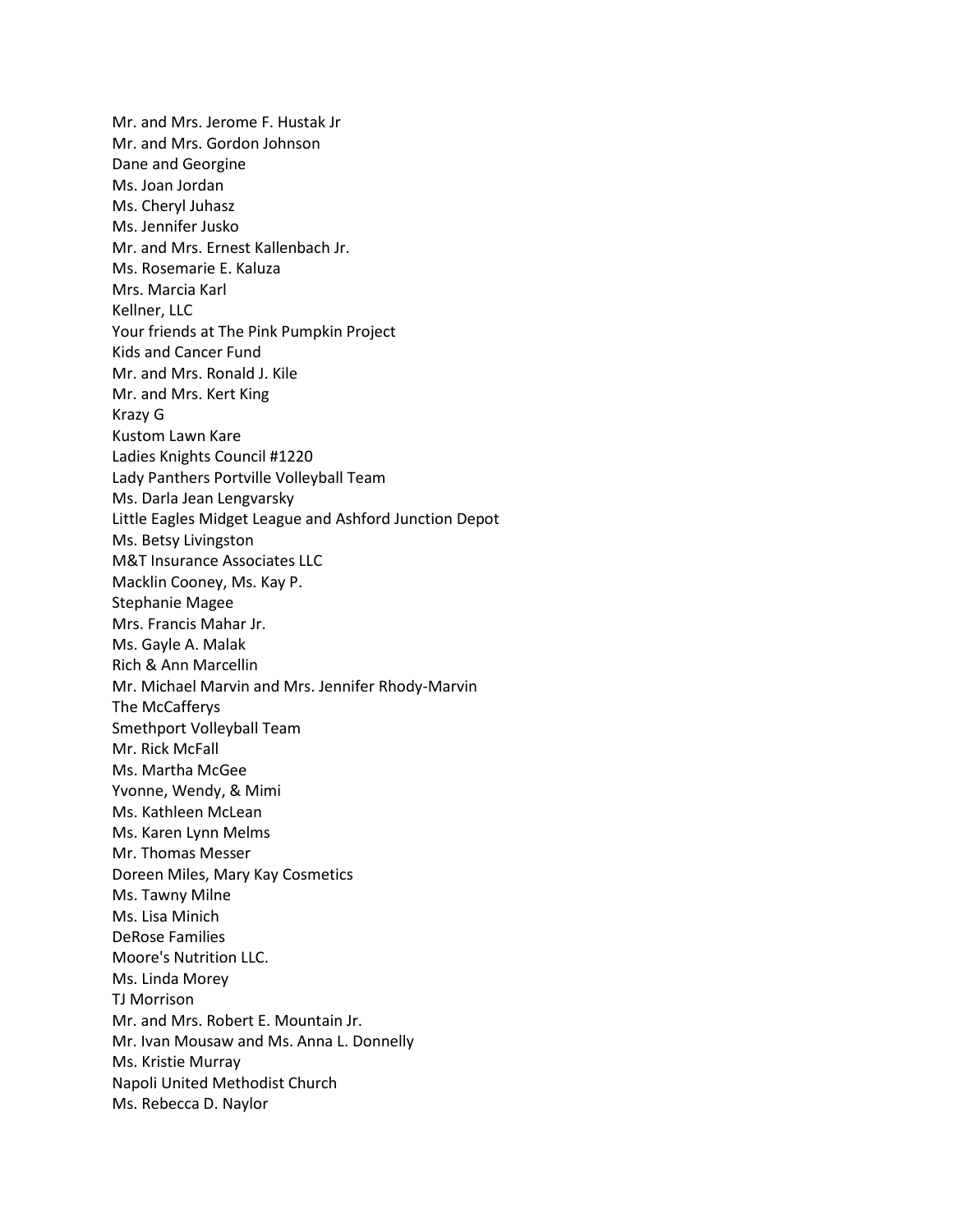New York State Police Investigators Association Ms. Barb Nichols North Park Innovations Group Inc New York State Police Investigators Association Office of Human Services Olean City Police Department Olean City School District, Business Office Olean Synergy Olean High School Volleyball Olean Medical Group Olean Teachers Association Olean VFW Post 1619 Bell Jar Oswayo Valley Girl's Volleyball Otto-Eldred Sports Boosters Ray Padlo Mr. David Padlo Mr. and Mrs. Mark Palmer Ms. Cheryl Papasergi Ms. Shirley Papasergi Mrs. Pam Pezzimenti Mr. Curtis Pierce Cindy Pikulski Port Allegany Girls Volleyball Port Allegany Second Grade Portville Central School Ms. Sally A. Potkovick Allegany, N.Y Potter Lumber Co. Employees Ms. Barbara Potter Mr. and Mrs. David Prince Pulaski Club of Olean Pumpkinville Ms. Amy Raught Mr. and Mrs. Clarence Reese Reiss Country Properties Mr. Benjamin J. Reynolds Mrs. Jodelle M. Rice Mr. and Mrs. David Ried Ried's Markets, Inc. Ms. Suzanne Roberts Mr. and Mrs. Dominic Rogers Ron and Sue Allen and Tiffany McAfee Ms. Chris Rosel Ms. Evelyn Sabina Ms. Lauren Saglimben Mr. and Mrs. Christopher Sanzo Mr. and Mrs. Robert Sawicki Mr. and Mrs. Jerry Scutt Seven Mountains Media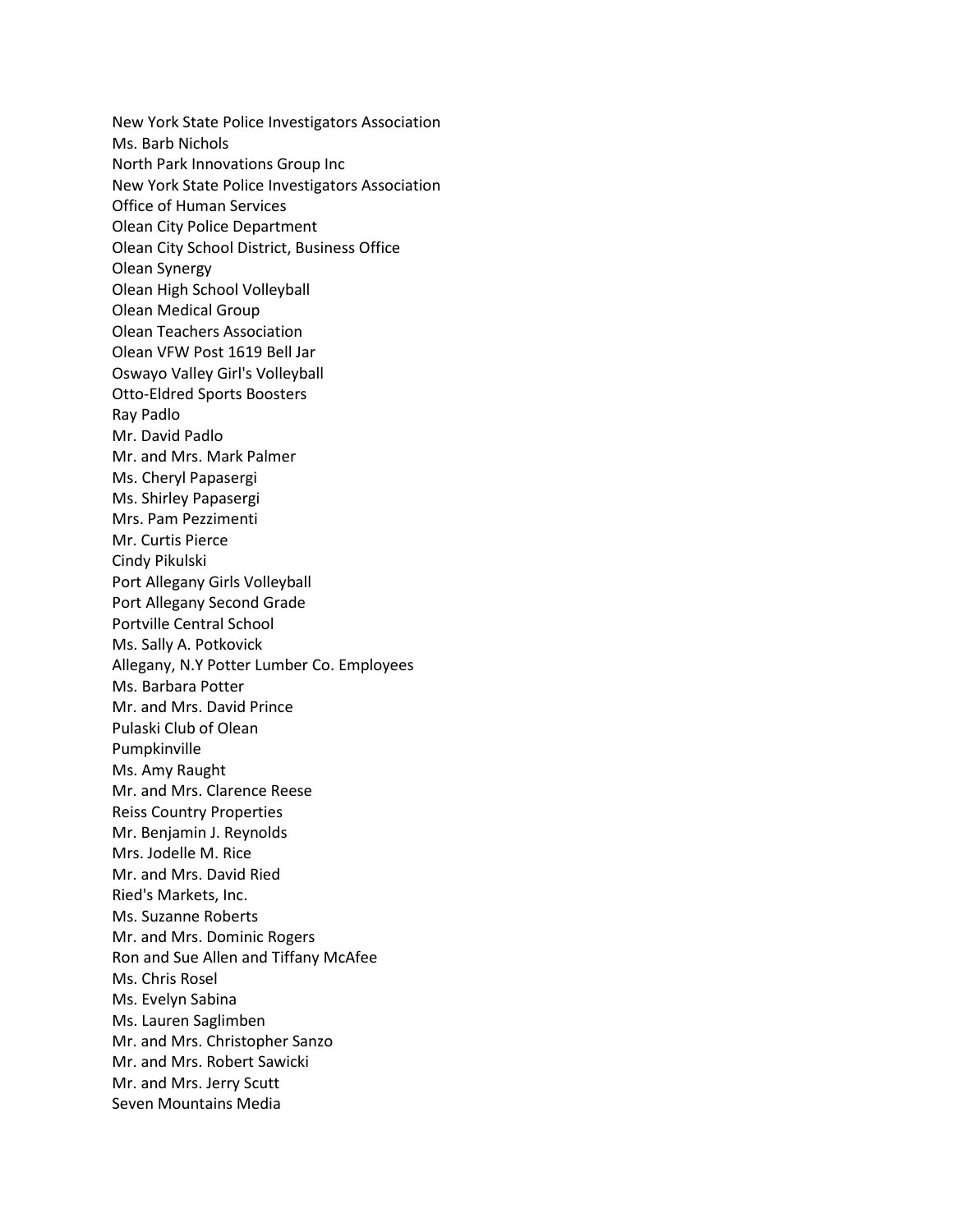Mr. and Mrs. Randy Shay Ms. Sandy Sherman Mr. and Mrs. Daniel Sherwin Mr. and Mrs. Jack Simon Smethport Volleyball Team Mr. and Mrs. Nathaniel Smith Mr. and Mrs. Ronald Smith Mr. and Mrs. Chuck Smith Sons of the Legion SQD 814 SophieJae+Co Mr. and Mrs. Christopher Spears Mr. and Mrs. Greg Spencer St. Bonaventure Outreach - The Bridge James and Priscilla Stark Mr. Douglas Stephenson Mr. and Mrs. Mike Stevens Jim & Susanna Stitt Ms. Tonya Stover Studio 4 East Mr. Gerald Swartz Team Chevrolet, DBA Paul Brown Chevrolet Smethport Volleyball Team The Corner Deli Mr. and Mrs. Tyler Threehouse Mr. Steven Tome Mr. and Mrs. Andre Veilleux Mr. and Mrs. Gary Ward Ms. Karen K. Whitford Mr. Kirk A. Windus Dr. and Ms. Gilbert Witte Mr. and Mrs. Shawn Wolfinger Ms. Gladys Wolfinger Mr. and Mrs. Jeff Wood Woodside Tavern on the Range Coach B. Wright Ms. Robin Wuethrich Rick & Lisa Youngs Sara and Elzy Younkins Ms. Tara Zak Mrs. Lisa Zlockie Zonta Club

# **Pink Pumpkin Project Endowed Fund**

Mrs. Lisa Folts Chris, Chuck, Cheryl and Diane Mr. Avery Hong Ms. Leslie Moffett Mr. David Padlo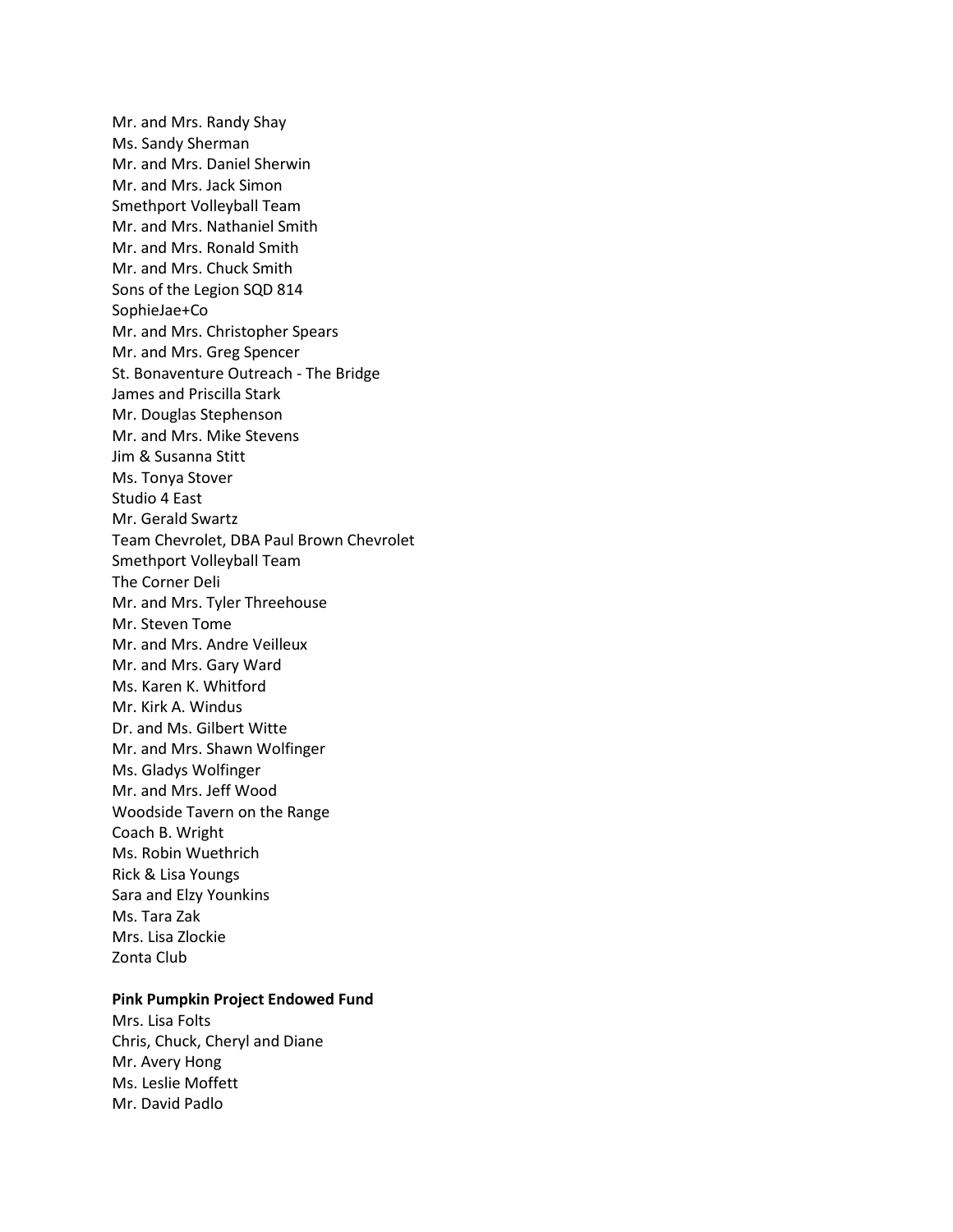St. Bonaventure Outreach - The Bridge The Bob and Barbara McCord Foundation The Pink Pumpkin Project The Pink Pumpkin Project Fund Mr. Joe Williams

# **RAM Fund of Cattaraugus County**

Mr. and Mrs. Douglas L. Cashing Cattaraugus County Dental Society Cutco Foundation Dr. Lyle F. Renodin Foundation Eighth District Dental Society, Inc. First Presbyterian Church, Portville Jim's Park and Shop Barbara B. Kassnoff, MS Dana & Kathy Lundberg Linda Mecca Ms. Leslie Moffett Olean Area Federal Credit Union Olean Association for the Blind Olean General Hospital Orchard Park Rotary Club Mr. Vincent Pezzimenti COVID-19 Response Fund for Cattaraugus County Dorothy and Melissa Scholl Mr. and Mrs. Stuart C. Smith United Way of Cattaraugus County

## **Ratana Ratanawongsa Scholarship**

Ms. Sandra Zimmet

#### **Jack Reading Memorial Fund**

Ms. Wendy Lee Ms. Lynne Reading

#### **Redding Endowment Fund**

Ms. Sonya I. Borlandelli Mr. Dennis Redding

#### **Walt and Ruth Reisner Endowment Fund**

Mr. and Mrs. Michael Kasperski

# **Barby Ried Social Fund**

Peg and Dana Frederic Mr. and Mrs. Michael Kasperski Ms. Joan Martin Ms. Betsy Ried Ann and David Ried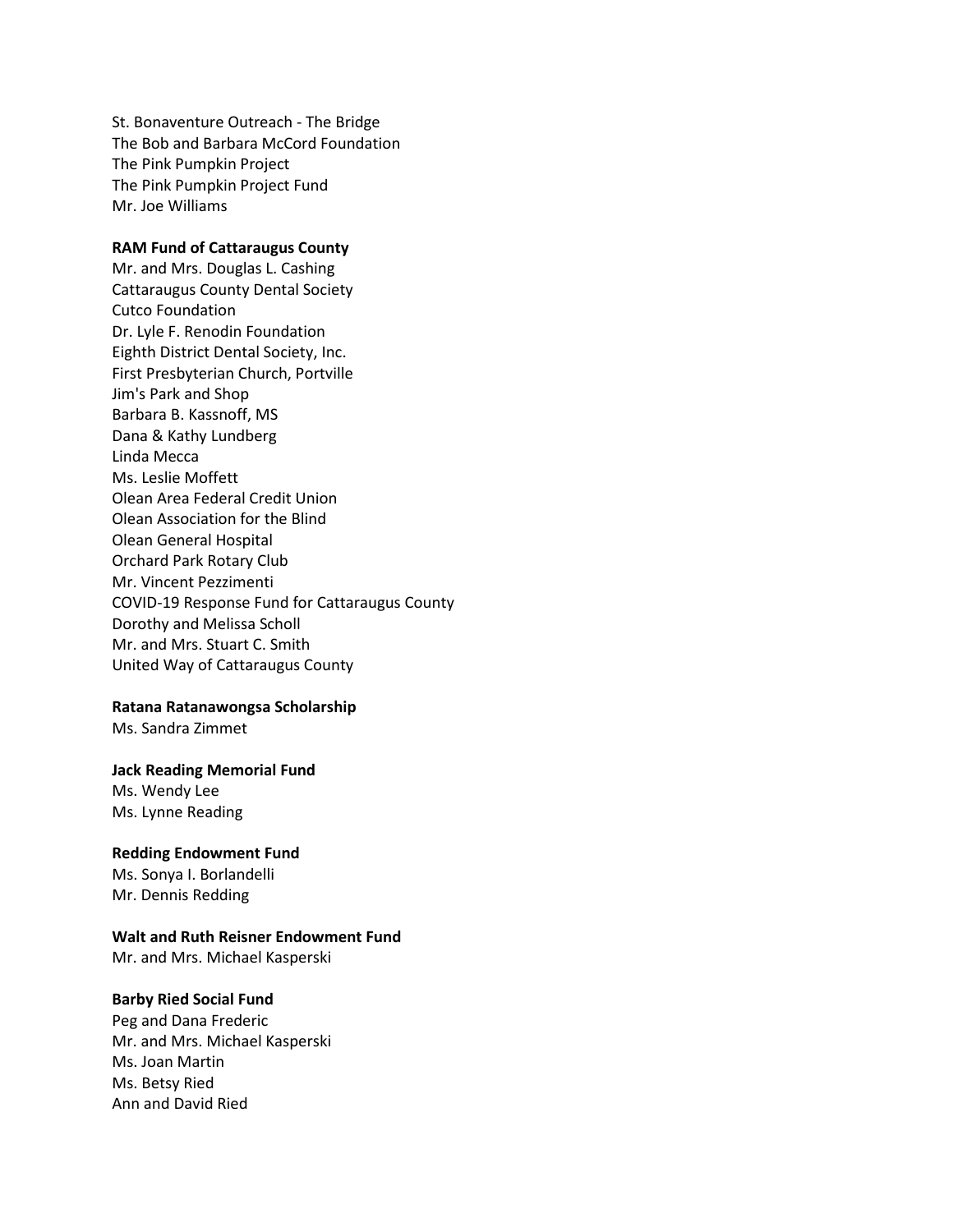Mr. Ben Ried Christopher Ried Greg & Rhonda Ried Mr. and Mrs. James Ried Rohn Brown and Kathryn Ried Ms. Sandra Ried Ried's Markets, Inc.

## **Santa Sheriff Fund**

Catt. Co. Municipal Clerk's Association Craig Melvin Sports Photography LLC Directions in Independent Living Enchanted Valley Inn Mr. Peter Eulgem Friends of CCSO K9 Fund Heidi Schnell & Arthur Leavens Mrs. Anne Livak Rotary Club of Ellicottville NY Wal-Mart Foundation Mr. Joe Williams

# **Ginger D. Schroder Legislative District 3 Scholarship**

Ms. Ginger Schroder

# **Ben & Rose Schwabenbauer Educational Scholarship**

Mrs. Rose Schwabenbauer

## **Marjorie and Robert Schaumleffel Rotary Scholarship**

Ms. Paula Bernstein Mr. and Mrs. Dennis Casey Cattaraugus Gives Fund Community Fund Dr. and Mrs. Anthony Evans Ms. Jeri Fedora Mr. Paul Hessney Mr. and Mrs. Joseph E. Higgins Mr. Timothy Keller Mr. and Mrs. David Michienzi Olean Rotary Club Ms. Suzanne Payne Ms. Suzanne Pedretti Mr. and Mrs. Douglas R. Price Mr. Philip Schena and Mrs. Mary Hirsch-Schena Mr. John Searles Ms. Theresa Shaffer Ms. Margaret L. Shavalier Ms. Sandra Sleggs Ms. Jody L. Spears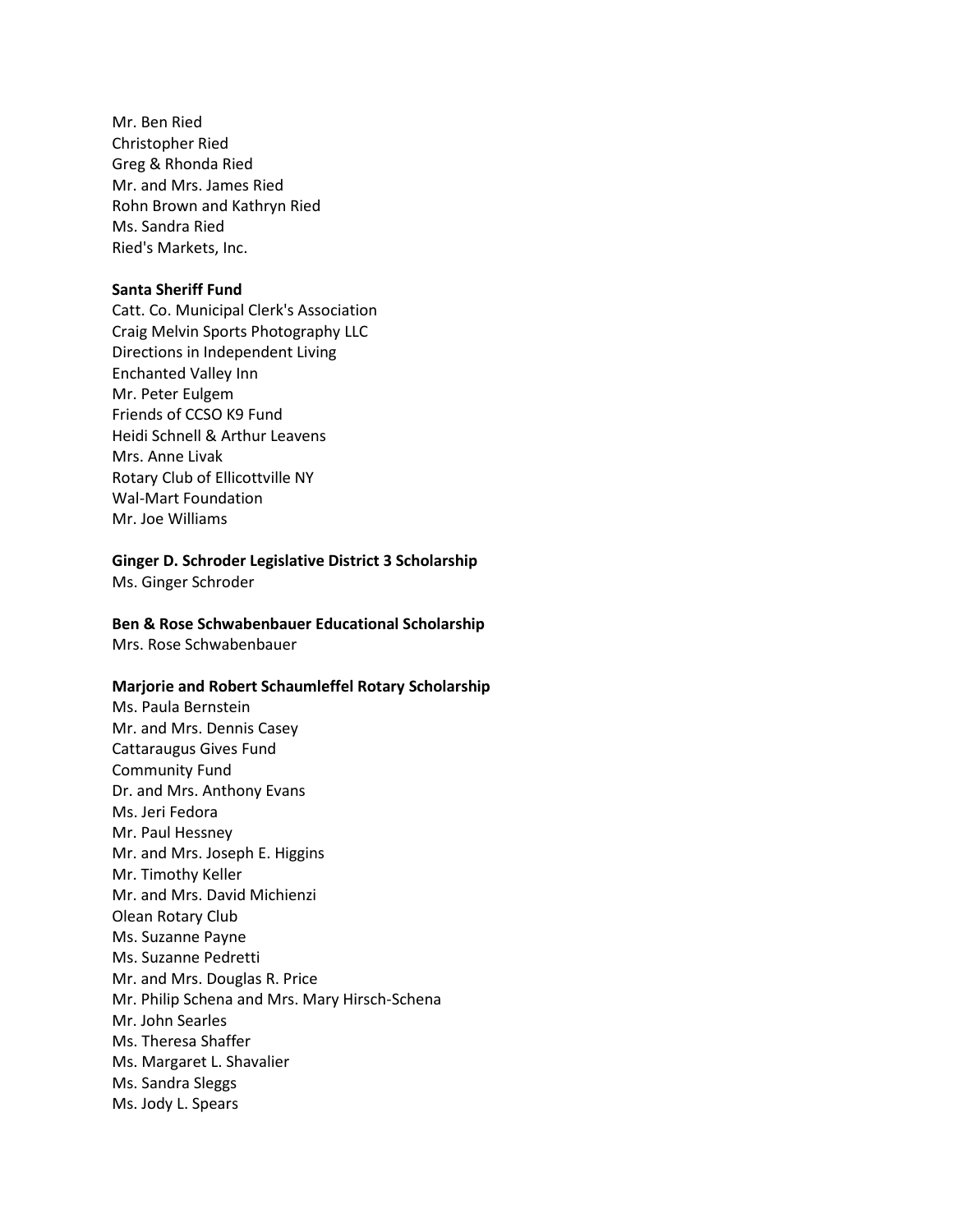Mr. Carl Vahl Ms. Mary Kay Worth Ms. Melissa Yaworsky

#### **Patrick Shinners Memorial Scholarship**

Pat Shinners Golf Memorial

#### **Southern Tier Military Support Group Fund**

Cutco Cutlery Catalog Dept. Eade Fitness 24/7 Franklinville VFW Post 9487 Auxiliary Mrs. Marianne Laine

#### **Southern Tier Military Support Group Scholarship**

Cutco Cutlery Catalog Dept.

## **SPCA in Cattaraugus County Fund**

Ms. Richele Anastasia Dr. and Mrs. Galvin Anderson Ms. Sheryl Anderson Ms. Colleen Andhor Jo Ellen Andrews Ms. Susan Asis Kalman Ms. Susan Avery Ms. Nancy Beaver Ms. Kimberley Beck Ms. Judith M. Blair Ms. Stephanie Blair Mr. and Mrs. William Blessing Ms. Cynthia Boser Mr. and Mrs. Thomas N. Bowersox Brian & Gillian McNamee Foundation (A Fund of American Endowment Foundation) Mr. and Mrs. Steven R. Brundage Mrs. Jamie Burke Mr. Kenneth Button Ms. Sharon Carlson Mr. and Mrs. Allen Castle Cattaraugus Gives Fund Ms. Abbey Clark Ms. Chantel Cline Ms. Allyson Colgrove Connie and Sandy Wolfinger Fund Mrs. Elaine Crowley Ms. Danielle Cummings Ms. Helma De Vries-Jordan Loni Dedrick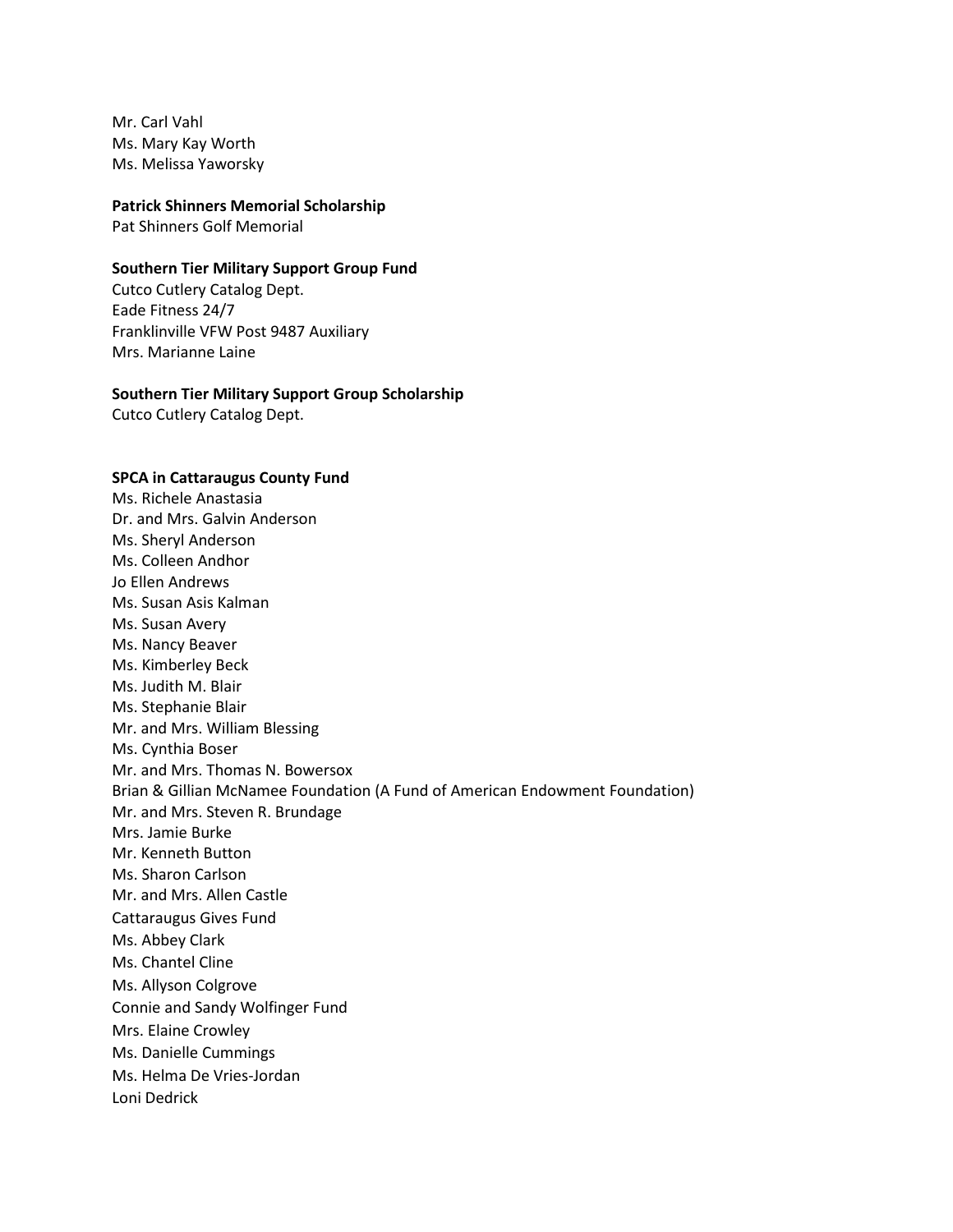Ms. Linda Edstrom Ms. Heather Ehlers Ms. Barbara Endersen Mr. and Mrs. Dean Ervay Ms. Debra Filer Ms. Diane Finch Ms. Judith L. Flattery Ms. Shelly Flicker Friends of the SPCA in Catt. County Ms. Elizabeth Gaines Ms. Mary Beth Garvin Ms. Mary George Ms. Katherine Gibbons Ms. Pamela Groth Ms. Mary A. Hamed Mr. Eddie Havers and Ms. Dorothy Cashimere Mr. Gavin Haynes Dr. Gail Hirst Ms. Jenna Holloway Mr. and Mrs. Richard Howard Mr. and Mrs. Wayne Howard Ms. Judith Hupf Mr. and Mrs. Jerome F. Hustak Jr Mr. and Mrs. John J. Irving Ms. Jen Jaquith Mr. Adam Jester Ms. Misty Johnson JS WILBY INC Mr. and Mrs. William Jubera Mr. Robert Kalman Jamie Kasper Marcia and Jack Kelly Ms. Paula Ketchner Ms. Kathleen Lafferty Mr. and Mrs. Steven Lanza Ms. Sue Laverty Ms. Michelle LaVoie Ms. Julie Lotter Ms. Karen Loucks Mr. and Mrs. Dale MacArthur Ms. Jen Mahar Ms. Jacqueline Mahler Ms. Susan Mahler Ms. Wendy Mallery Tom and Kathy Martin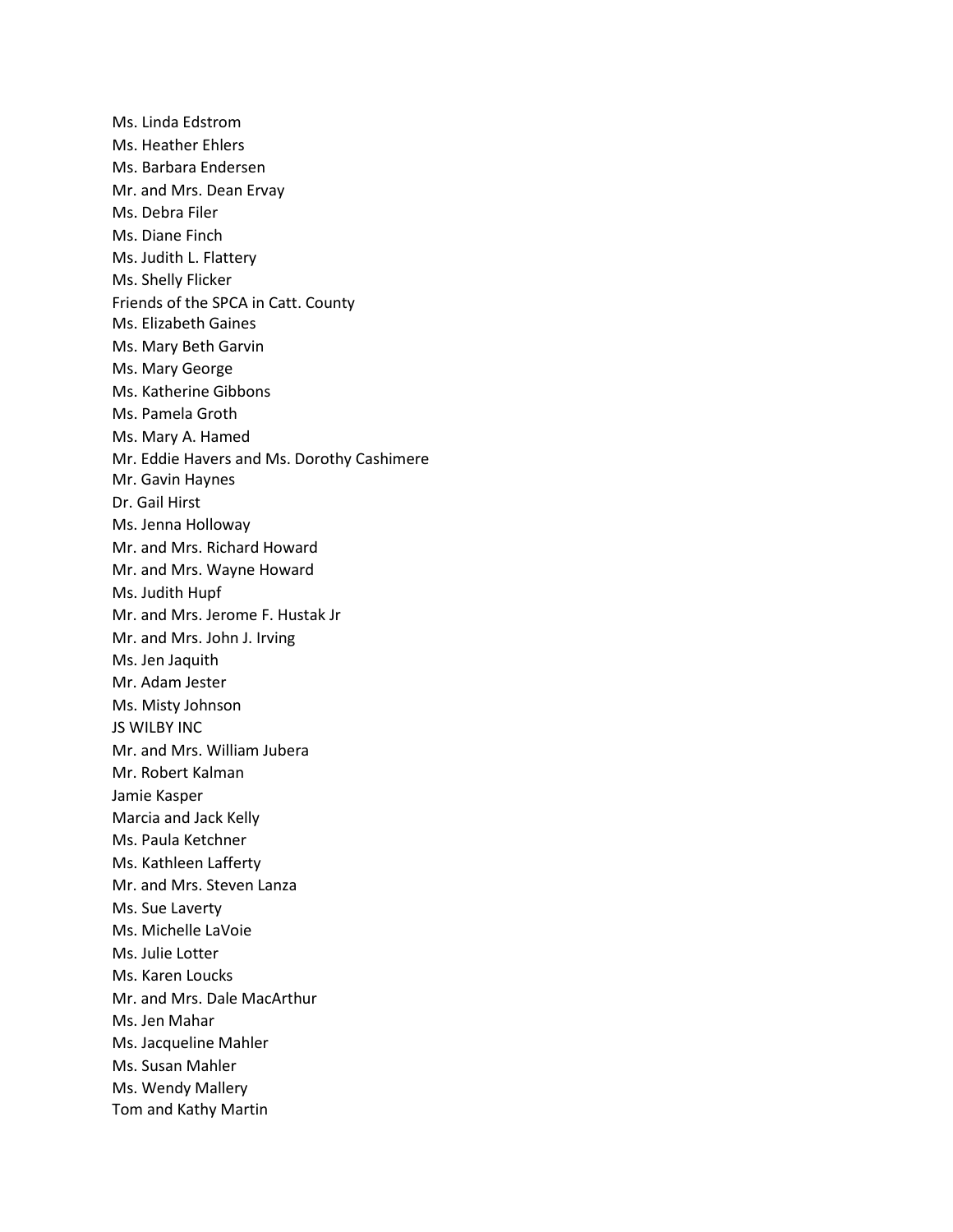Ms. Julia McLarney Ms. Andrea Messino Mr. Stuart Moore Mr. and Mrs. Craig Myers Ms. Sarah Negron Ms. Abbey Niver Ms. Laurie Nugent Ms. Amy O'Dell Ms. Anne Kivari Mr. and Mrs. Douglas Patrone Ms. Nancy Patronek Billee Jo Pickard Ms. Valerie Plunkett Ms. Corinne Potter Ms. Catherine Przybyla Ms. Denise Reynolds Ms. Rebecca Reynolds Ms. Jennifer Rhody Ms. Angela Rudroff-Plaisted Ms. Michaela Ryan Ms. Ginger Schroder Ms. Margaret L. Shavalier Mr. and Mrs. Stuart C. Smith Ms. Becca Sosnowski Ms. Linda Stevens Jim & Susanna Stitt Ms. Jordan Taylor Mr. and Mrs. Tyler Threehouse Mr. and Mrs. Walter Trevaskis Mr. Jeffrey Voorhees and Mrs. Leslie Groth-Voorhees Ms. Lanna Waterman Ms. Anne Wilson Jeff and Jemma Wood The Wright Family Mr. and Mrs. Richard Youngs

#### **Special Response Team Fund**

Ellicottville Pharmacy 10-75 Emergency Lighting LLC 8889 Burton Hotel, Inc. Allen's Wine & Liquor Store, Inc. Amore's Used Cars & Repair, Inc. Antone's Conkey's Automotive Service Inc. Cornell Capital Holdings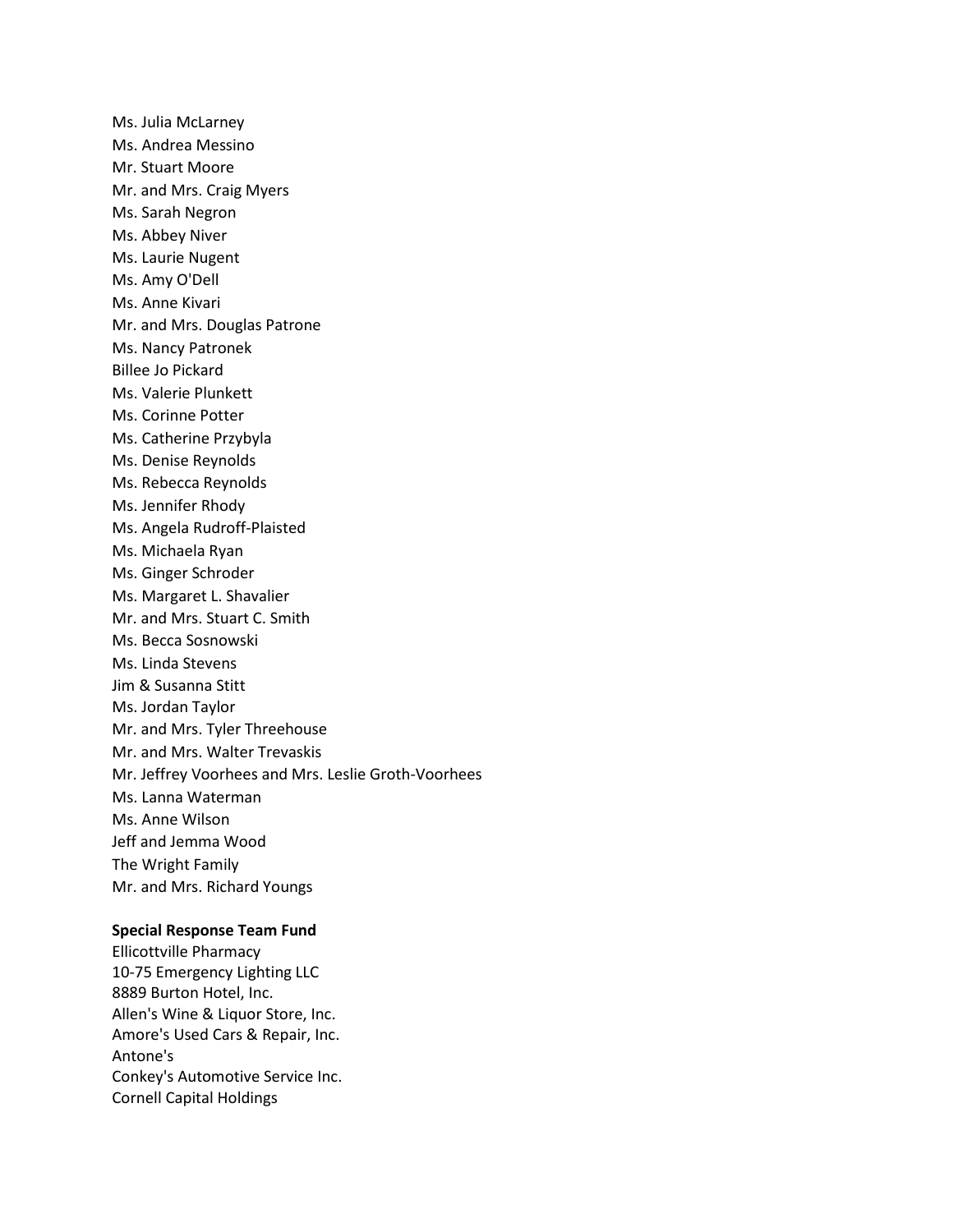Eaton Dairy, Inc. Fusion on Main LLC Lime Lake Marine M&M West End Mr. and Mrs. George Brown Mr. Brian Walters Mr. Warren Yokom Olean Union Sales Seneca Construction Services, Inc. Stillhouse of Buffalo, LLC The Old Tool Tavern LLC Threehouse Law Firm, P.C. West State Auto

#### **Gregory D. Spring Perseverance Scholarship and Awards Fund**

Mr. and Mrs. George Broadbent Ms. Alicia Broadbent Buffalo Sabres Foundation Ms. Jennifer Burley Cattaraugus Gives Fund Cobb Family The Curran Family Angela Donadio Ms. Angela Donadio Ms. Shanna Dunlap The Dunlap Family Ms. Gretchen Eddy Ms. Barbara Endersen Mr. John Fitzpatrick Ms. Kristen Franks Ms. Jacqueline Giardini Mr. and Mrs. Ricky Giles Darlene Goetzman & Mike Blumenthal Ms. Jill Janus Ms. Deborah Joseph Ms. Amy Lissow Mr. and Mrs. Dale MacArthur Ms. Shannon Maitre Colleen Marzigliano Steven & Wanda McGonnell Mr. and Mrs. Marshall Mitchell Mr. and Mrs. Chris Napoleon Niagara Dive Rescue Team Mr. Keith Nutt Ron & Sharri Nutt Mr. and Mrs. Leonard Obergfell Ms. Cindy Patton Mr. and Mrs. Larry Playfair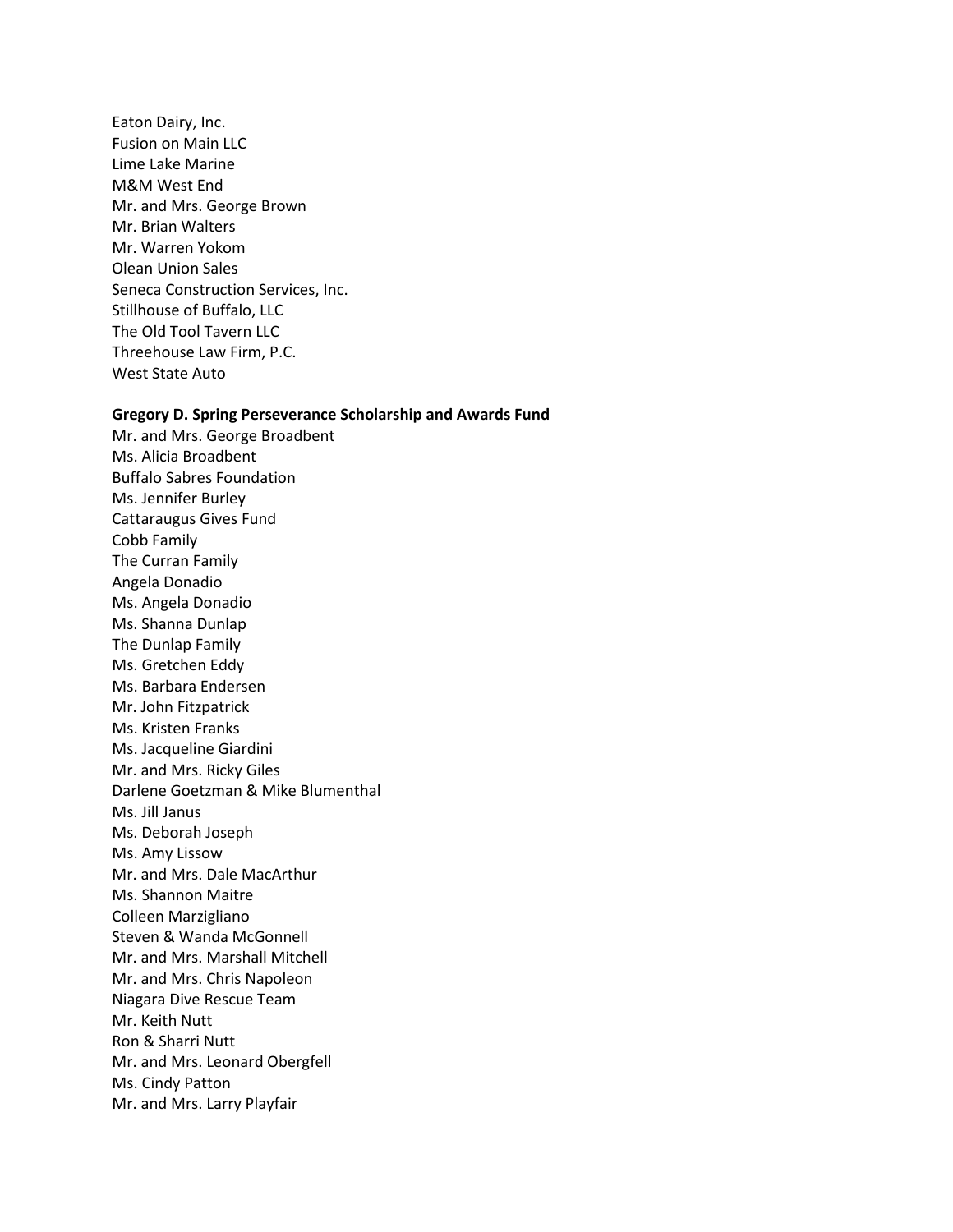Mr. and Mrs. Larry Playfair Ms. Ramakrishna Ratnakaram Mr. and Mrs. James Ried Ms. Rhonda Roberts Mr. and Mrs. Paul Spaeth Mr. Daniel Spring Mr. and Mrs. Eugene Spring Ms. Julianne Spring Mr. and Mrs. George Stevenson Ms. Susan Stevenson Ms. Angela Storm Carol McLeod Ministries Friends of the Family The Wallace Family The Welty Family Mr. and Mrs. Richard Youngs Ms. Lori Zeigler

**St. John's Church Endowment Fund**

Cutco Foundation Mr. and Mrs. John Whelpley

#### **Stitt Family Fund**

Mr. and Mrs. James E. Stitt

## **Carol and Jim Stitt Operations Fund**

Mr. and Mrs. James E. Stitt

**Lee W. and Jeremie I. Swartz Pitt-Bradford Scholarship Fund**

Mr. and Mrs. Lee Swartz

# **Eva M. Taggerty Memorial Scholarship Fund**

Mr. and Mrs. Rick Giberson Ms. Mary Ann Sawaya Ms. Beth Taggerty Ms. Leana Kim Teuscher

# **Jonathan Teuscher Scholarship**

Mr. and Mrs. Brad Austin Baer's Auto Parts Mrs. Mary Freeman and Mr. Michael Kelley

# **Varma's Legacy Fund** Ms. Varma Childs

**Veggie Wheels Fund** Ms. Margaret T. Bryner Cattaraugus Gives Fund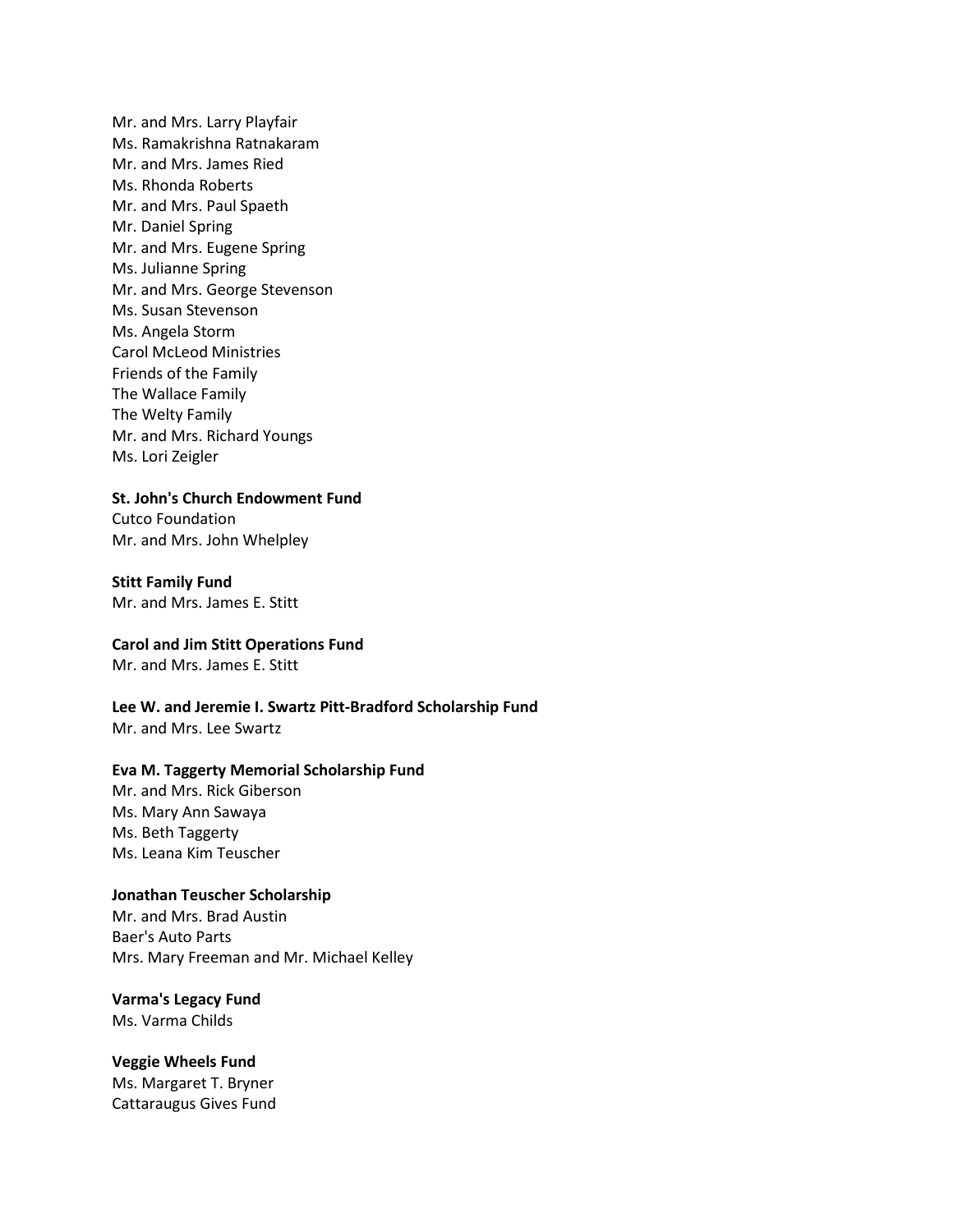Mr. Lance Chaeffee Ms. Kristin Chambers and Mr. Edwin Miner Mr. and Mrs. Stephen Cocca Mr. and Mrs. Stephen Cocca Community Bank, N.A. Cutco Foundation Ms. Betty D'Arcy Mr. and Mrs. Thomas P. Delaney Dr. Lyle F. Renodin Foundation Ms. Janine C. Fodor Esq. Mr. and Mrs. Jean-Francois Godet-Calogeras Drs. Ahmad and Naheed Hilal Mr. and Mrs. Travis Hodgdon Mr. and Mrs. Brian Jones Mrs. Linda Matthews Mrs. Pam Pezzimenti Ms. Jessica Policastro Ms. Theresa Schueckler Dr. Paula Scraba Mr. and Mrs. James E. Stitt Mr. and Mrs. Alan Windus Dr. and Ms. Gilbert Witte

## **JoAnn Wehmeyer English Scholarship**

Mr. and Mrs. Frank Aiello Mrs. Anne Alcocer Ms. Meredith Irene Aul and Mr. Randy Westgate Mrs. Polly Bergreen Pyle and Mr. Duncan Pyle Mr. Mark Brooks Mr. Daniel Brooks Mr. David Chapus Mr. David Chapus Mr. Niels K. Christiansen and Mrs. Barb Stomierowski Christiansen Mrs. Joyce Conner Droney and Mr. Patrick Droney Mr. Brent Driscoll Mr. and Mrs. Steve Gallets Edward Garry Dr. and Mrs. Nigel Harrison Mr. and Mrs. John R. Henzel Jr. Mr. Frank Higgins Roberta and Larry Tankanow Donor Advised Fund Mr. and Mrs. Christopher Lampack Mr. and Mrs. Steven S. Larmon Mr. and Mrs. Stephen Lawson Mr. Maxwell Lown Craig Monsell Mr. and Mrs. Stephen Lawson Mr. Maxwell Lown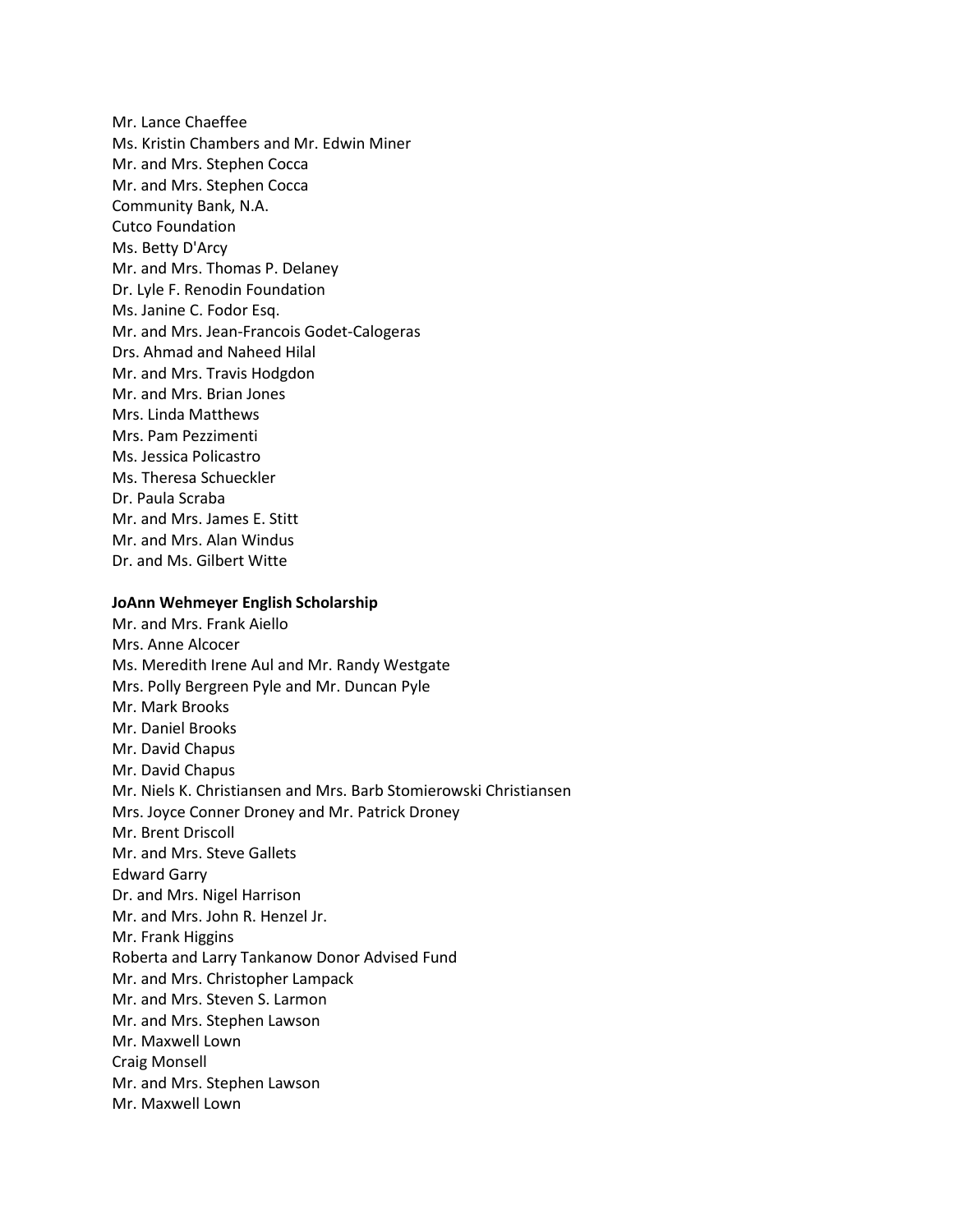Mrs. Gail Olson Mrs. Nancy Skrobacz Flynn and Dr. William Flynn Mrs. Sandra Suib-Dutcher and Mr. Henry Dutcher Michael Zuckerman

#### **Kaleigh Wilday Endowment Fund**

Ms. Pamela Bowen Wessel Mr. Thomas Bradley Mr. and Mrs. Ted Branch Ms. Sharon Bushnell James H. Campbell Family Ms. Celeste Cash Lamb Mrs. Paula Chisholm Mrs. Janet Cottillion Mr. Than J. Cramer The Dressig Family Gengo DDS, Dr. John C. Mr. and Mrs. Mark W. Grinder Mr. and Mrs. George Hendrix Jr. Mr. and Mrs. Kert King Mr. and Mrs. Tim LaFever Mrs. Marianne Laine Mr. and Mrs. Byron Long Ms. Elizabeth Lowes Ms. Nancy Masterson Ms. Jacqueline Moreland Hon. and Mrs. Michael Nenno Mr. and Mrs. Pete Pendl Mr. and Mrs. Dana Perrigo Mr. and Mrs. Ronald Randall Mr. John Reichley Ms. Mari Jo Renick Ms. Carolyn Schmidt Ms. Mary Holland Sheeser Mr. and Mrs. Ward Wilday Mr. and Mrs. Charles Yachetta

# **WNY COVID-19 Community Response Microgrant Fund for Cattaraugus County**

Community Foundation for Greater Buffalo

# **Connie and Sandy Wolfinger Fund**

Mr. and Mrs. Harold H. "Sandy" Wolfinger Jr.

# **Wolfinger Family Donor Advised Fund** Mr. and Mrs. Anthony Ramire Mr. Jason M. Waskiewicz Mr. George Wilhelm and Ms. Victoria Kelber Mr. and Mrs. Harold H. "Sandy" Wolfinger Jr.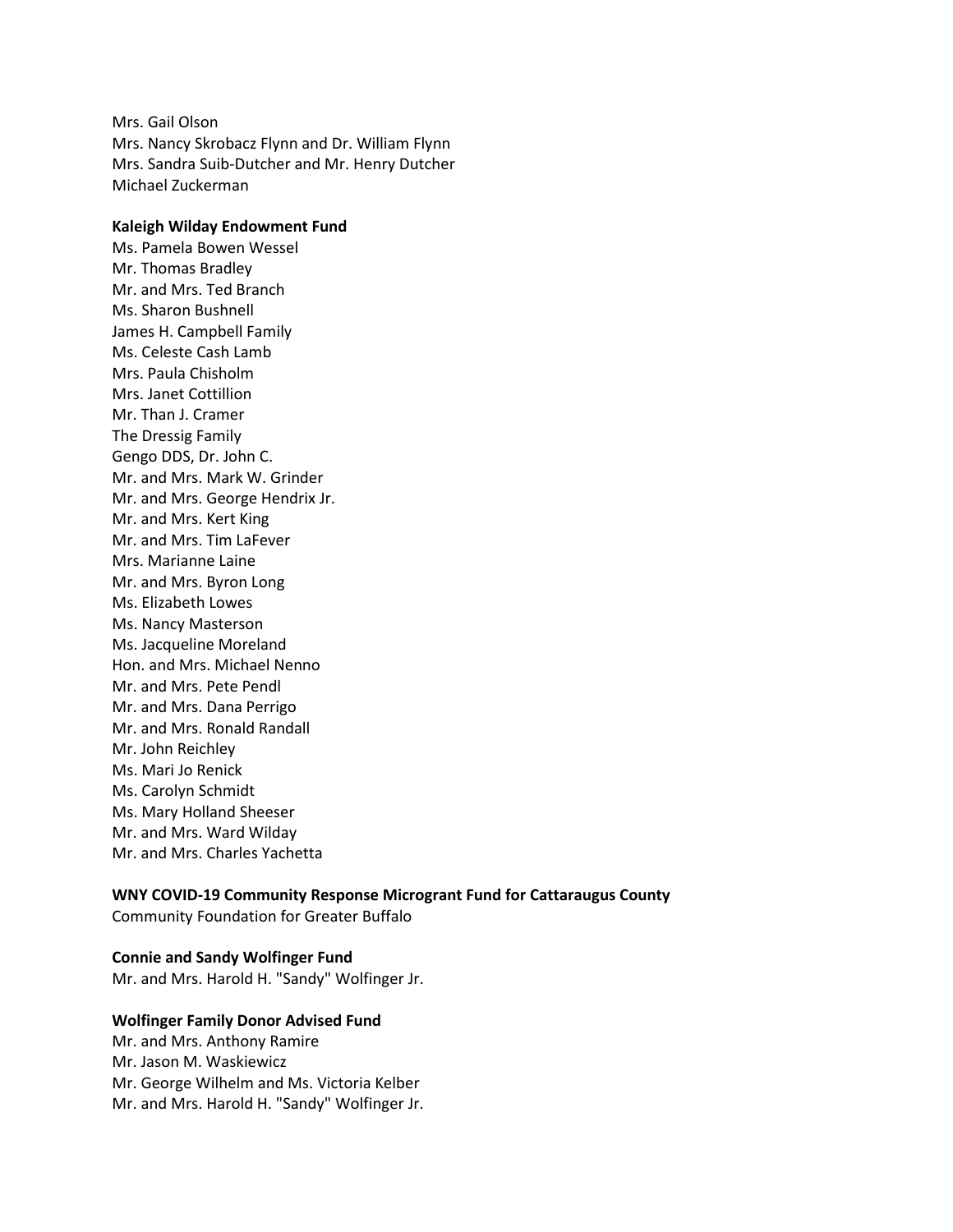Mr. and Mrs. Kirk Wolfinger

# **Paul and Mary Lou Wood Foundation Fund**

Mr. and Mrs. Paul W. Wood

**Paul and Mary Lou Wood Foundation Fund for the Franciscan Center for Social Concern** Mr. and Mrs. Paul W. Wood

**Paul and Mary Lou Wood Swim Scholarship** Mr. and Mrs. Paul W. Wood

# **Dr. Donald A. Wormer Family Scholarship Fund**

Mr. Steven Inglis

# **Yehl Family Endowment**

Mr. Stephen Yehl **YMCA of the Twin Tiers Fund** YMCA of the Twin Tiers

# **2021 Memorials and Tributes**

# **African American Center for Cultural Development**

Mr. Anthony Doriguzzo in honor of Della Moore

Ms. Anne Lee in honor of Della Moore Ms. Margaret L. Shavalier in honor of Della Moore Mr. Kirk A. Windus in honor of Della Moore Ms. Teresa Piccirillo in honor of Fontilla Timmons

Mr. and Mrs. John Whelpley in honor of Jim and Carol Stitt, Jim and Susanna Stitt and John and Connie **Stitt** 

Ann and David Ried in honor of Siena K. Ried Steven & Wanda McGonnell in memory of Barbara Peterson Ms. Susan Brisky in memory of George H. Williams Ms. Teresa Piccirillo in memory of Joanne Nasuta

## **Allegany-Cattaraugus-Chautauqua Fund for Women**

Teresa M. Joyce, Ph.D. in honor of Lorraine Joyce Ms. Kate Palmer in honor of Melissa Jusianiec Ms. Amy Powers in honor of Melissa Jusianiec Ms. Shawn Carstens in honor of Melissa Jusianiec Ms. Nora Jassak in honor of Melissa Jusianiec Ms. Michelle Pfister in honor of Melissa Jusianiec Ms. Mary Smityh in honor of Rev. Laurie DeMott Ms. Nora Jassak in honor of Sashi Racho Mr. and Mrs. Charles Joyce in honor of Sherry Walton

## **Allegheny River Valley Trail Fund**

Mr. and Mrs. Joseph E. Higgins in memory of JIm and Melinda Splawski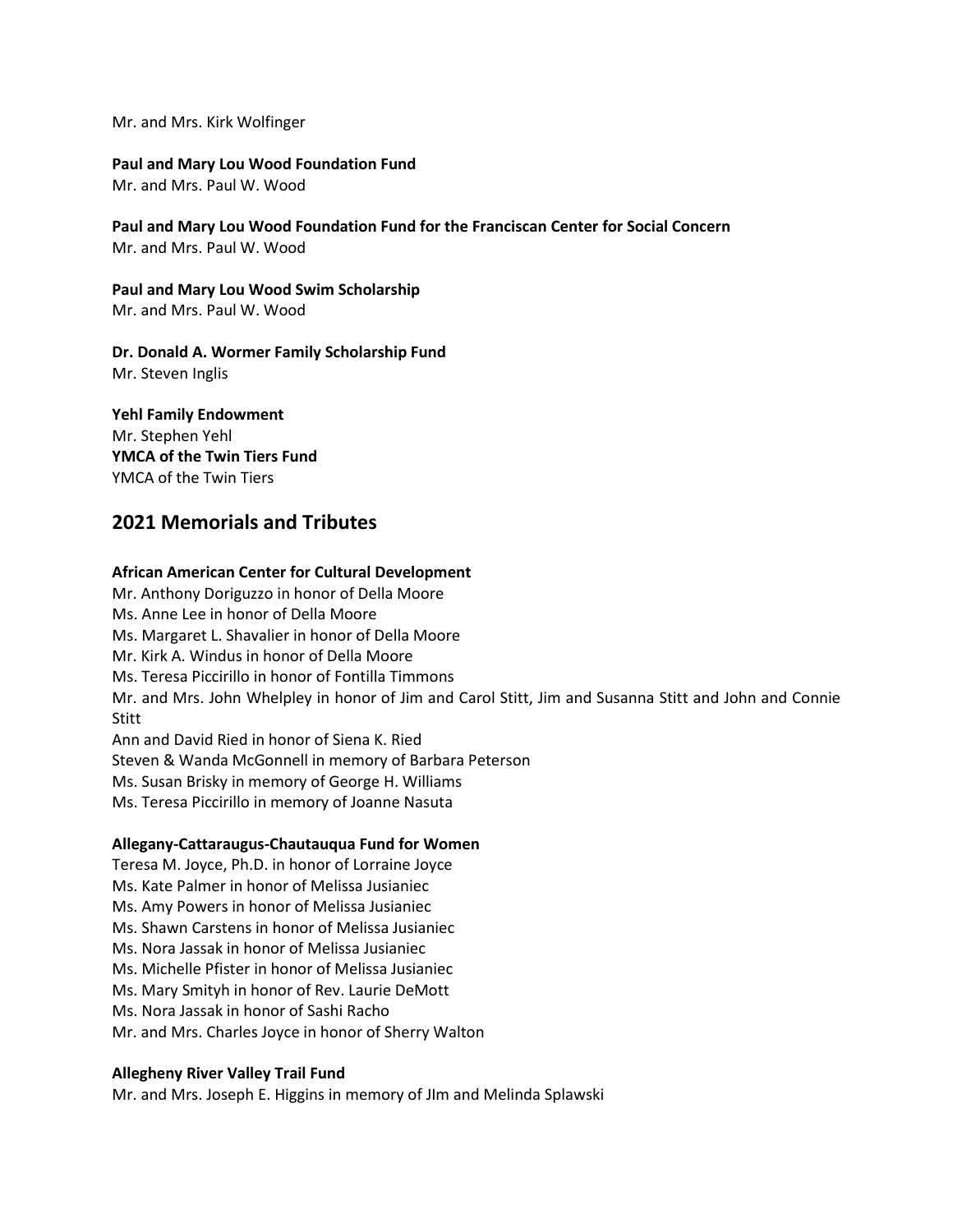**Nancy Allen Scholarship** Ms. Judith Allen in memory of Nancy Allen

# **Fred P. Baker Memorial Scholarship Fund**

Mr. and Mrs. R. Edward Hula in memory of Fred Baker Mr. and Mrs. Jonathan Kirkland in memory of Fred Baker Mr. and Mrs. Jeffrey Hoyt in memory of Fred P. Baker

# **Basilica of St. Mary of the Angels Future Fund**

Mr. Robert Survil in memory of the Survil Family

## **Nelson M. Beard Memorial Scholarship Fund**

Mr. and Mrs. Jim Finiki in memory of Nelson M. Beard

# **Albert A. Bennett Jr. Family Scholarship**

Mr. and Mrs. William Fox in honor of Sue Bennett

# **Big 30 Athletic Fund**

Mr. and Mrs. Bob Blovsky in memory of Hunter Whitney

# **Tyler Bihler Memorial Scholarship**

Ms. Suzanne Monroe in memory of Tyler Bihler Mr. Randy Anastasia in memory of Tyler Bihler Ms. Lori Anastasia in memory of Tyler Bihler

## **Blount Library**

Anonymous in memory of Patricia Galati

# **Tim Bushnell Memorial Scholarship**

Mr. Ryan C. Hughes in honor of Laurie, Alyssa, Lindsey, Brooke Mrs. Catherine F. Gaetano in memory of Tim Bushnell Mr. and Mrs. Robert Ketchner in memory of Tim Bushnell Anonymous in memory of Tim Bushnell Mr. John Bartz in memory of Tim Bushnell Mr. and Mrs. William Blessing in memory of Tim Bushnell Mr. and Mrs. Harry Gayton in memory of Tim Bushnell Mr. Robert Haggerty in memory of Tim Bushnell Ms. Katie Ralston in memory of Tim Bushnell

# **Caneadea Dam at Rushford Lake Fund**

Mr. and Mrs. Richard Hubbard in memory of Bill and Mary Sikorski Mr. and Mrs. Robert F. Walk in memory of Dr. Joe D'Anuncio Anonymous in memory of Robert D. Donohue Sr. Mr. Thomas Ricketts and Ms. Amy Chiu in memory of Robert D. Donohue Sr. Leslie Deich in memory of Robert Donahue, Sr Mr. Russell Boyle and Ms. Tamara Storch in memory of Robert Donohue Mr. and Mrs. David Adams in memory of Robert Donohue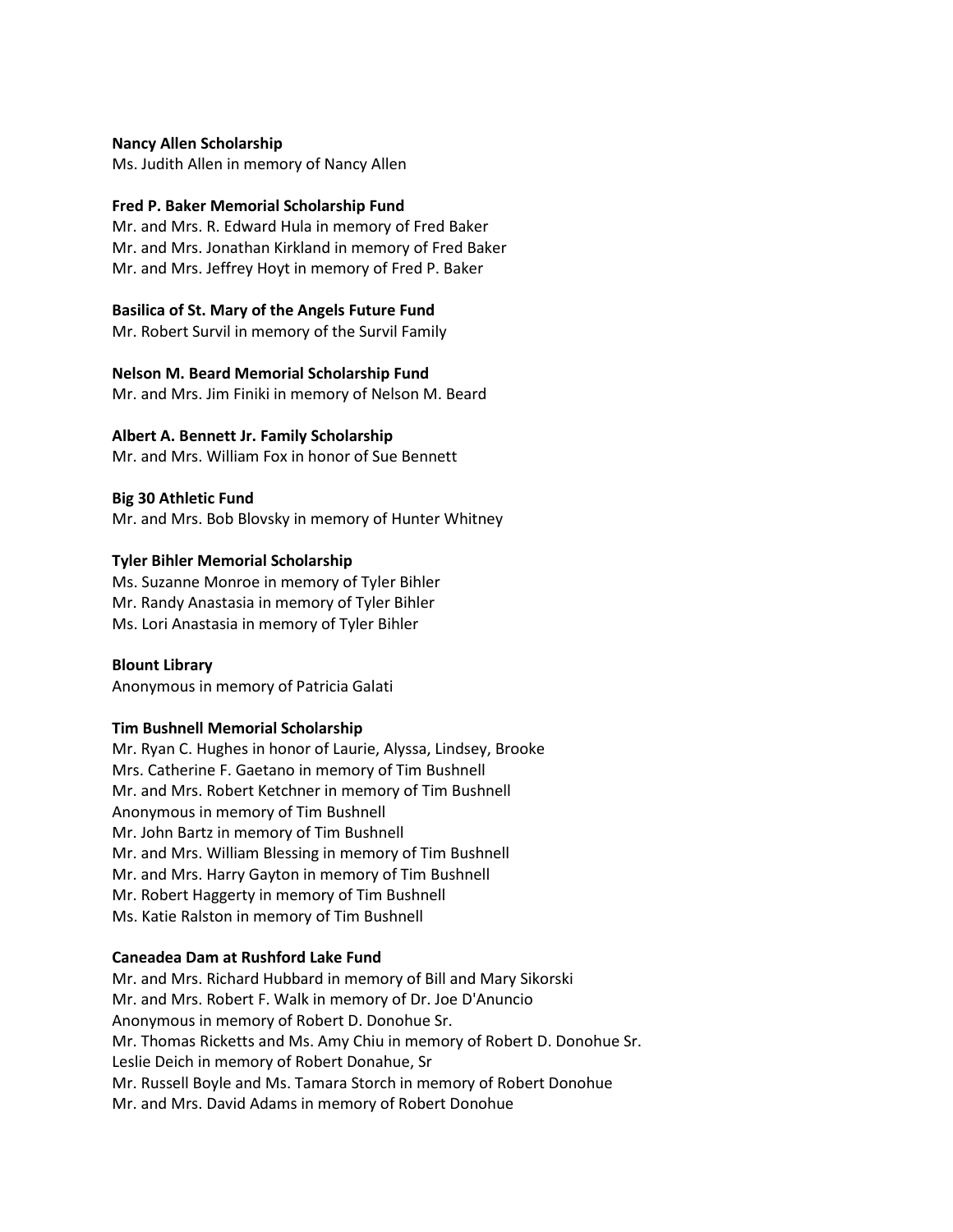Mr. and Mrs. David Adams in memory of Robert Donohue Ms. Kelley Hacker in memory of Robert Donohue

#### **Cattaraugus Gives Fund**

Ms. Lucy Benson in honor of Kirk Windus Dr. and Mrs. Tahir Chauhdry in honor of Kirk Windus

## **Christmas in Allegany Fund**

Mr. and Mrs. Ron Anastasia in memory of Joan Evans Ms. Lori Anastasia in memory of Joan Evans Ms. Kim Bihler in memory of Joan Evans R.S. Maher & Son, Inc. in memory of Joan M. Whitton Evans

#### **Citizens Advocating Memorial Preservation (CAMP) Fund**

Mr. John H. Jewell in honor of Charles C. Jewell Mary L. Mager Kish in memory of J. Douglas & Lucille A. Mager Ms. Cristie Herbst in memory of Pvt. John Jackway

#### **Community Fund**

Mr. and Mrs. Ward Wilday in honor of Kirk Windus 5-year anniversary

#### **Cuba Lake Area Young Sailors' Fund**

Mr. and Mrs. Ward Wilday in memory of Joe Forestal

## **Elias Eade Jr. Scholarship**

Ms. Diane Davidson in memory of Beverly Black

#### **Ellicottville Great Valley Recreational Trail Fund**

Amy DeTine in memory of Chuck Crist Amy DeTine in memory of Edna Northrup EVGV Trail Board of Directors in memory of John Thomas Ms. Elaine Northrup in memory of Scotty and Barb Lautar

#### **Ellicottville Skate Park Fund**

Ms. Elaine Northrup in memory of Paul Stokes

#### **Fox Derwick Family Supporting Children in the Arts Fund**

Mr. and Mrs. James Bardenett Jr. in memory of Barb Whitman and Steve Coffey

#### **William D. and Catherine Griffin Fraser Fund**

Dave & Kathy Van Kleeck in memory of Bill & Cathy Fraser Ms. Stephanie Abdo in memory of Bill and Cathy Fraser Mrs. Carol O'Connell in memory of Bill and Cathy Fraser and Ken Anderson Mr. and Mrs. Robert Schnell in memory of William D. Fraser Mr. David E. Parmelee in memory of William Fraser

# **The Rev. Leo J. Gallina Endowment Fund for St. Bernard of Clairvaux Church**

Mrs. Karen Buchheit in honor of Fr. Leo Gallina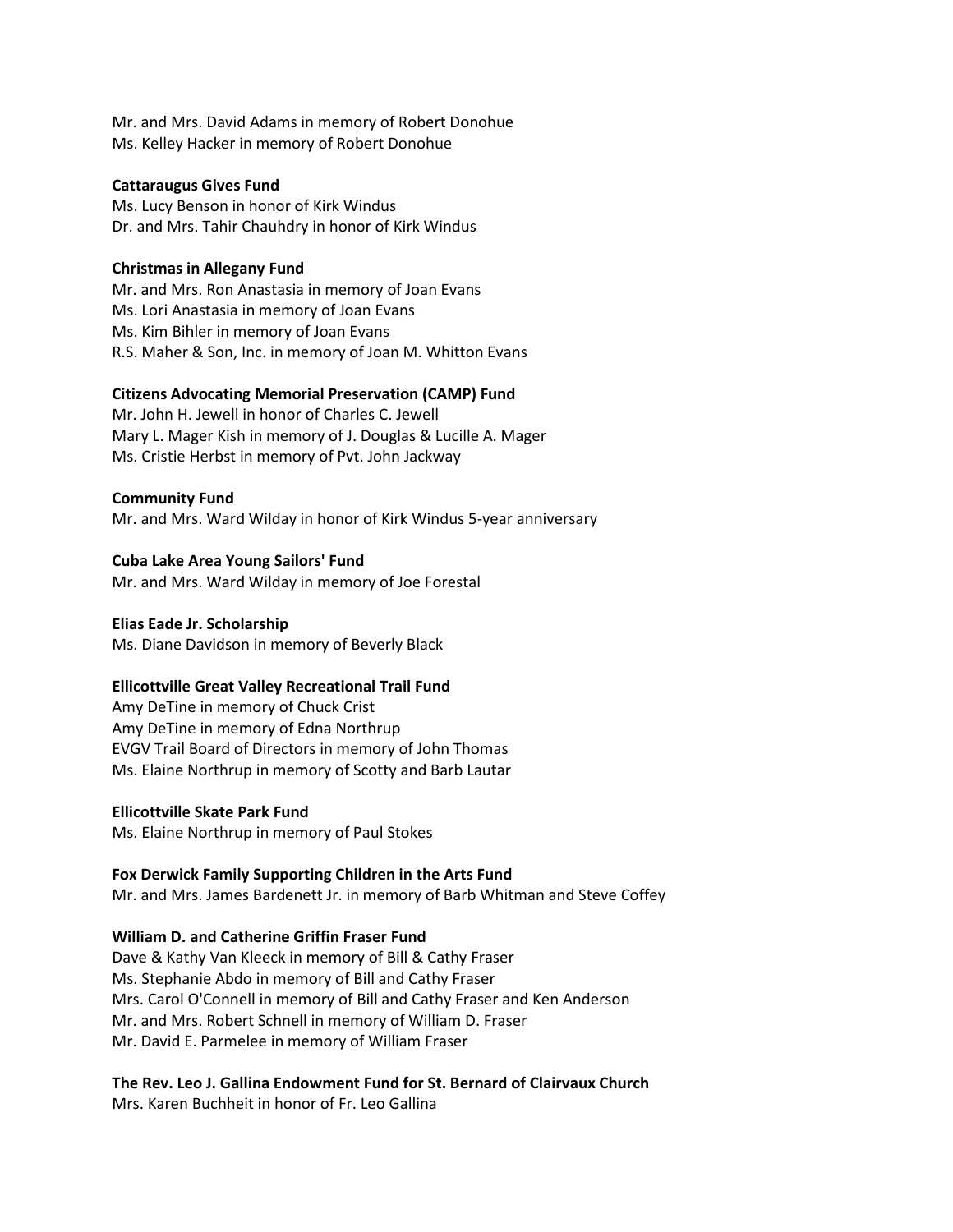# **Gargoyle Park Public Disc Golf Course Fund**

Ms. Natalie Montague in honor of Allen Braithwaite Mr. and Mrs. James Longer in honor of Bethany Longer Ms. Natalie Montague in honor of Daniel Reynolds Mr. and Mrs. James Longer in honor of Lucas Longer Mr. and Mrs. James Longer in honor of Samuel Longer

# **Paul and Betty Hanson Career/Technical Scholarship**

Mr. and Mrs. Joseph Kryniski in memory of Paul Hanson

## **Higgins Memorial Golf Tournament Fund**

Mr. and Mrs. Scott Derwick in memory of Charles Derwick Mrs. Karen Weidt in memory of David Weidt

# **Hinsdale Alumni Association Memorial Scholarship**

Mr. and Mrs. Monroe B. Bishop in memory of Carol Winsor and Debra Hopkins Mr. and Mrs. Monroe B. Bishop in memory of Donna Kent Mrs. Sandy Holdridge in memory of Ron Slawson Mr. and Ms. Guy Williamson in memory of Ron Slawson Mr. and Mrs. Monroe B. Bishop in memory of Roy Hamilton, Steven Stimson, and Bobbie Elderkin

## **Horse Resource Fund**

Linda Idzik in memory of Linda Schumacher

# **Elisa B. Hughey Scholarship for the Arts**

Ms. Connie Marrett in honor of Brenda Hughey Linda NcNatty in honor of Elisa's Run For The Arts Belinda Motzkin Brauer in memory of Elisa and In Honor of Her Beloved Family Barb Schueppert in memory of Elisa Hughey The Dodici Family in memory of My BFF, Elisa!

# **Kids and Cancer Fund**

Mr. and Mrs. Duane L. Sherman in honor of Dorie Meabon George, Dave, Beth, Kim, Lisa and Wendy in honor of Fr. Ray Gramata A C Oil LLC in memory of Aiden Davis Mr. and Mrs. Thomas Shay in memory of Angela Taylor Mr. and Mrs. Jon R. Meabon in memory of Berhta Starkweather Mr. and Mrs. Jon R. Meabon in memory of Charles Meabon and Jacquelyn Schmidt-Estephane Jack & Bev Gorton in memory of Craig Hart Ms. Frances Paul in memory of Gloria Eliason Ms. Laurie Ludwig in memory of James DeFlippo Your Fellow Cornhole Players in memory of James Sutley Mr. and Mrs. William Black in memory of Jeff Hanson Jack & Bev Gorton in memory of Jim Frisina Jack & Bev Gorton in memory of Jim Frisina Gorton Family Reunion Group in memory of Jimmy Gorton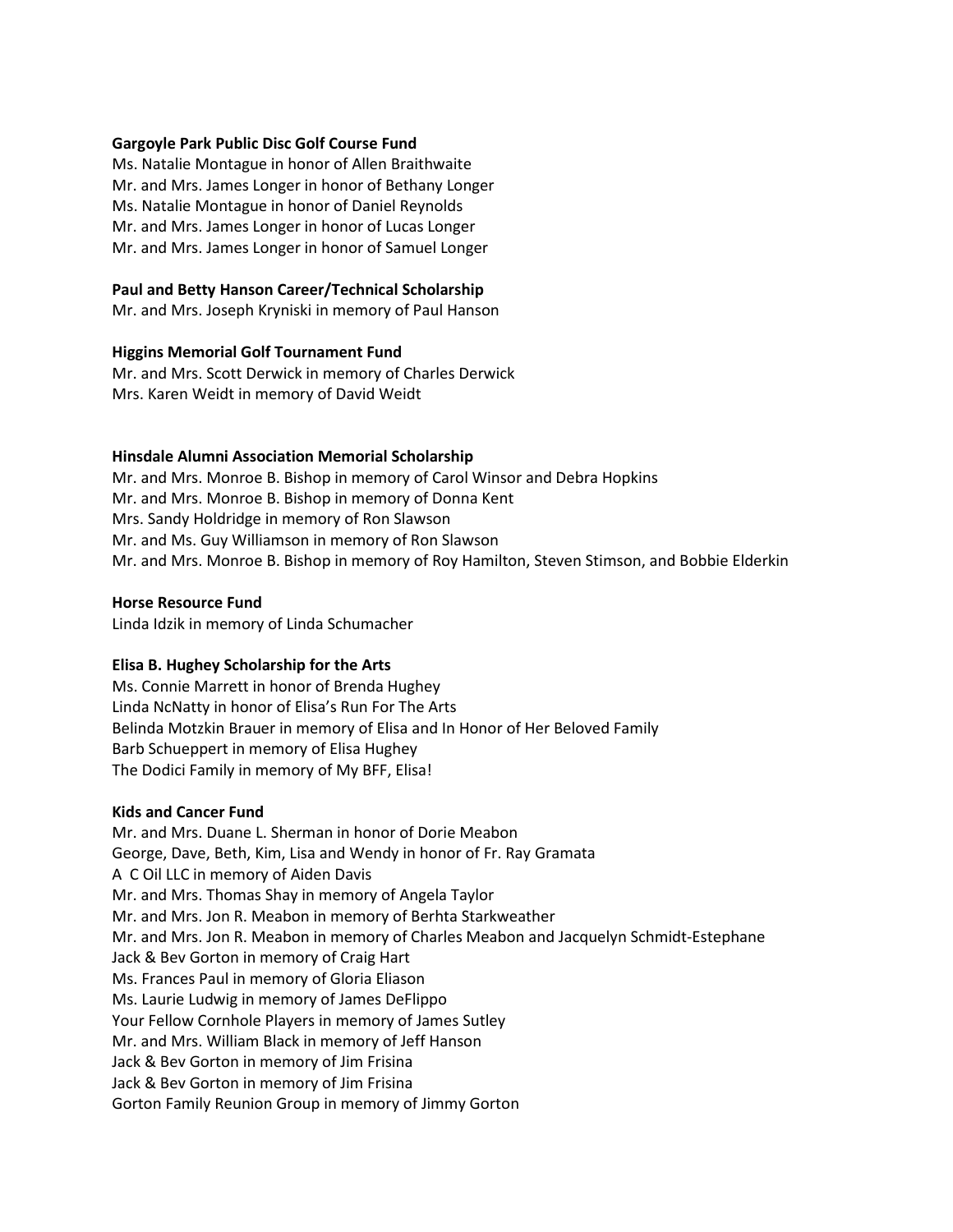Mr. and Mrs. Jon R. Meabon in memory of John Tarasek Class of 1969 Classmates Bradford Area High School in memory of Johnny Palazzetti Mr. and Mrs. William Black in memory of Judy Burket Class of 1969 Classmates Bradford Area High School in memory of Karla Giordano Petrino Class of 1969 Classmates Bradford Area High School in memory of Keith Chase Mr. and Mrs. J.P McGuire in memory of Mark Carinci Mr. and Mrs. Dennis Maley in memory of Martin Shultz Mr. and Mrs. James VanScoy in memory of Martin Shultz Mr. and Mrs. Michael Cattoni in memory of Martin Shultz Tom & Dottie Douglass in memory of Michael McDermott Morrisroe Kids in memory of Michael McDermott Ms. Molly Cummiskey in memory of Michael McDermott Mr. and Mrs. Jon R. Meabon in memory of Michael McDermott Mr. and Mrs. Anthony Pitrone in memory of Michael McDermott Ms. Deborah L. Price in memory of Michael McDermott Bob and Marianne Wymer and Family in memory of Michael McDermott Mr. and Mrs. Nicholas Frampton in memory of Michael McDermott Mr. and Mrs. Michael Roff in memory of Michael McDermott Mr. and Mrs. Duane L. Sherman in memory of Mike McDermott Ms. Sally A. Potkovick in memory of Mike McDermott Greg & Teri Cannon in memory of Mike McDermott Jack & Bev Gorton in memory of Mrs. Marilyn Miller Jack & Bev Gorton in memory of Mrs. Sandra Jamison Jack & Bev Gorton in memory of Ms. Dolores Holcomb Mr. Thomas and Mrs. Jacqueline in memory of Nancy Mackey Mr. and Mrs. Michael Lundgren in memory of Nancy Mackey Mr. and Mrs. Wayne Mead in memory of Nancy Mackey Mr. and Mrs. Moonan in memory of Nancy Mackey Mr. and Mrs. Allen Whitaker in memory of Nancy Mackey Ms. Francis Gee in memory of Owen Hannon Ms. Patti Fisher in memory of 'PeeWee' Rea Mr. and Mrs. William Black in memory of Rick Grandinetti Gorton Family Reunion Group in memory of Sandy Jamison Mr. and Mrs. Peter A. Lindstrom in memory of Silvis A. Slau Hervatin Jack & Bev Gorton in memory of Susie Gorton Ms. Laurie Ludwig in memory of Thomas Shipman Ms. Laurie Ludwig in memory of Thomas Skaggs Mr. and Mrs. William Black in memory of Tony Marra Mr. and Mrs. Michael Lundgren in memory of Walt Mackey Mr. and Mrs. William Black in memory of Wayne Duree

# **Michele Krahe Peace O.H.S. Scholarship**

Alissa Dante Cory in honor of Irene Krahe Ms. Carole Walker in honor of Meme and Tom's 25th Anniversary Mr. and Mrs. Tom Yanetsko in memory of Andrew Pingie Mr. and Mrs. Jeffrey Andreano in memory of Dave and Irene Krahe Larry and Susan Sorokes in memory of Dave and Irene Krahe Mr. and Mrs. Terrence J. Mark in memory of Dave and Irene Krahe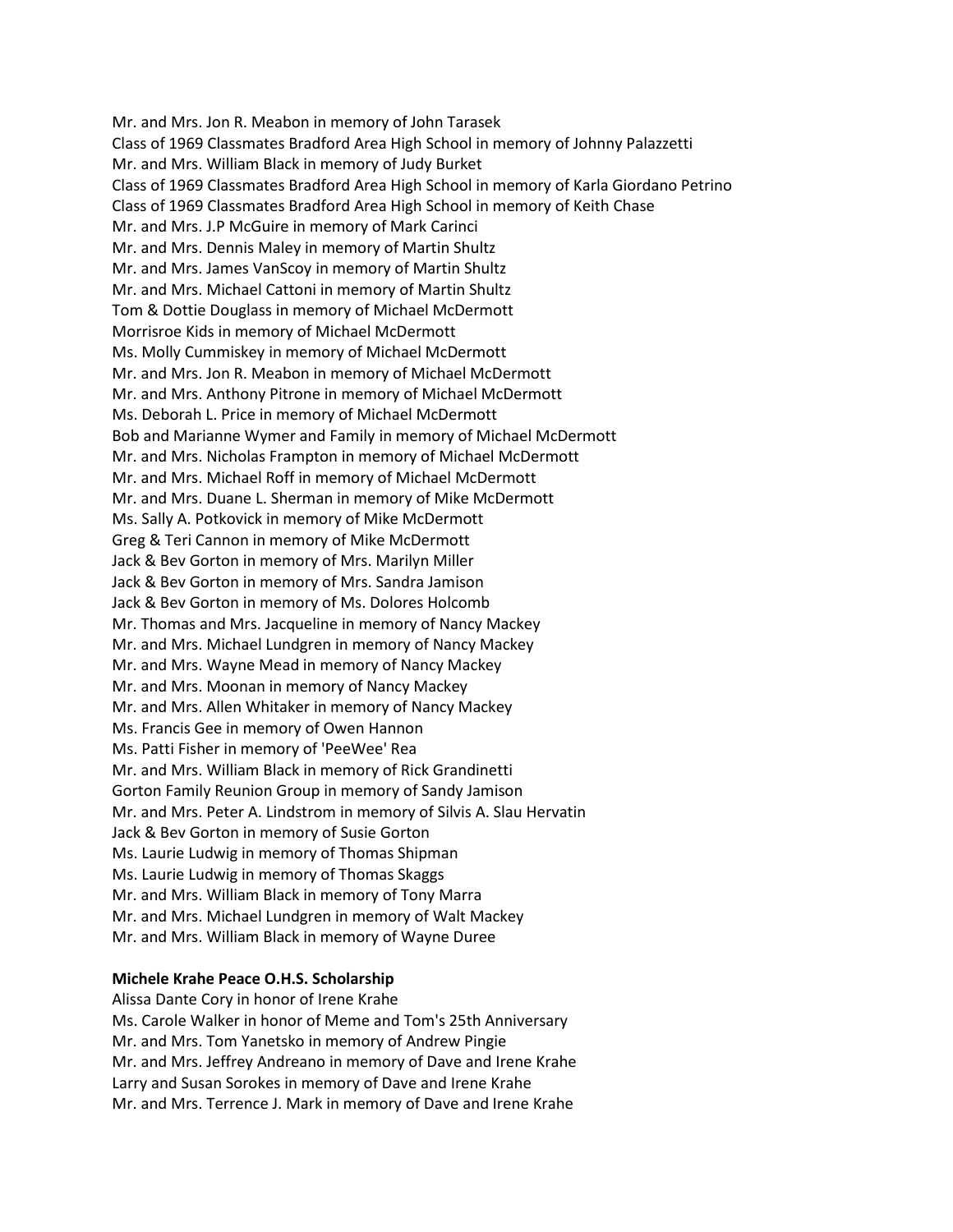Ms. Kathleen Cucchiaro in memory of Dave and Irene Krahe Mr. and Mrs. Thomas Luteran in memory of Dave and Irene Krahe Mrs. Dolores Anstaett in memory of Dave Krahe Mrs. Carol Moses in memory of Dave Krahe Mr. and Mrs. John Haggerty in memory of Dave Krahe Mr. and Mrs. Monroe B. Bishop in memory of Dave Krahe Mr. and Mrs. T.P Cucchiaro in memory of Dave Krahe Mr. and Mrs. Walter Kosinski in memory of Dave Krahe Mr. and Mrs. Walter Kosinski in memory of Dave Krahe Mr. Ron Krahe in memory of Dave Krahe Mr. and Mrs. Paul H. Ksionzyk in memory of Dave Krahe Ried's Markets, Inc. in memory of Dave Krahe Ms. Patricia Weber in memory of Dave Krahe Ms. Danielle Windus-Cook in memory of Dave Krahe in memory of Dave Krahe Mr. and Mrs. Patrick M. Flynn in memory of Dave Krahe Mr. and Mrs. Michael Kasperski in memory of David & Irene Krahe Ms. Jackie Porter in memory of David and Irene Krahe in memory of David Krahe Mr. and Mrs. John J. Irving in memory of David Krahe Jeff & Jody Spears in memory of David Krahe Jackie Reed in memory of David Krahe Mr. and Mrs. Tony Vuolo in memory of David Krahe Ms. Dawn Pezzimenti in memory of Irene and Dave Krahe Lisa & Steve Zlockie in memory of Irene and Dave Krahe Daniel Stetz in memory of Irene E. Krahe John & Julie Irving in memory of Irene Krahe Roofing Division Recruiting Department - Coleen, Veronica, Jackie & Katie in memory of Irene Krahe Olean Sports Boosters in memory of Irene Krahe Jeff and Jody Spears in memory of Irene Krahe Mrs. Dolores Anstaett in memory of Irene Krahe Mr. Mark Kratts in memory of Irene Krahe Mr. and Mrs. Paul H. Ksionzyk in memory of Irene Krahe Mrs. Joyce Louser in memory of Irene Krahe Michael Kelley and Mary Freeman in memory of Irene Krahe Mr. and Mrs. Monroe B. Bishop in memory of Irene Krahe Ms. Krista Branch in memory of Irene Krahe Mr. and Mrs. Douglas L. Cashing in memory of Irene Krahe Mr. and Mrs. Patrick M. Flynn in memory of Irene Krahe Mr. and Mrs. Mickey Jordan in memory of Irene Krahe Mr. Ron Krahe in memory of Irene Krahe Ms. Patricia Weber in memory of Irene Krahe Terry and John Carpenter in memory of Irene Krahe Mr. and Mrs. Ernest Kallenbach Jr. in memory of Irene Krahe Mr. and Mrs. James Stadtler in memory of Irene Krahe Mr. and Mrs. Tony Vuolo in memory of Irene Krahe Mrs. Judith Meyer in memory of Irene Krahe Ms. Carole Walker in memory of Irene Krahe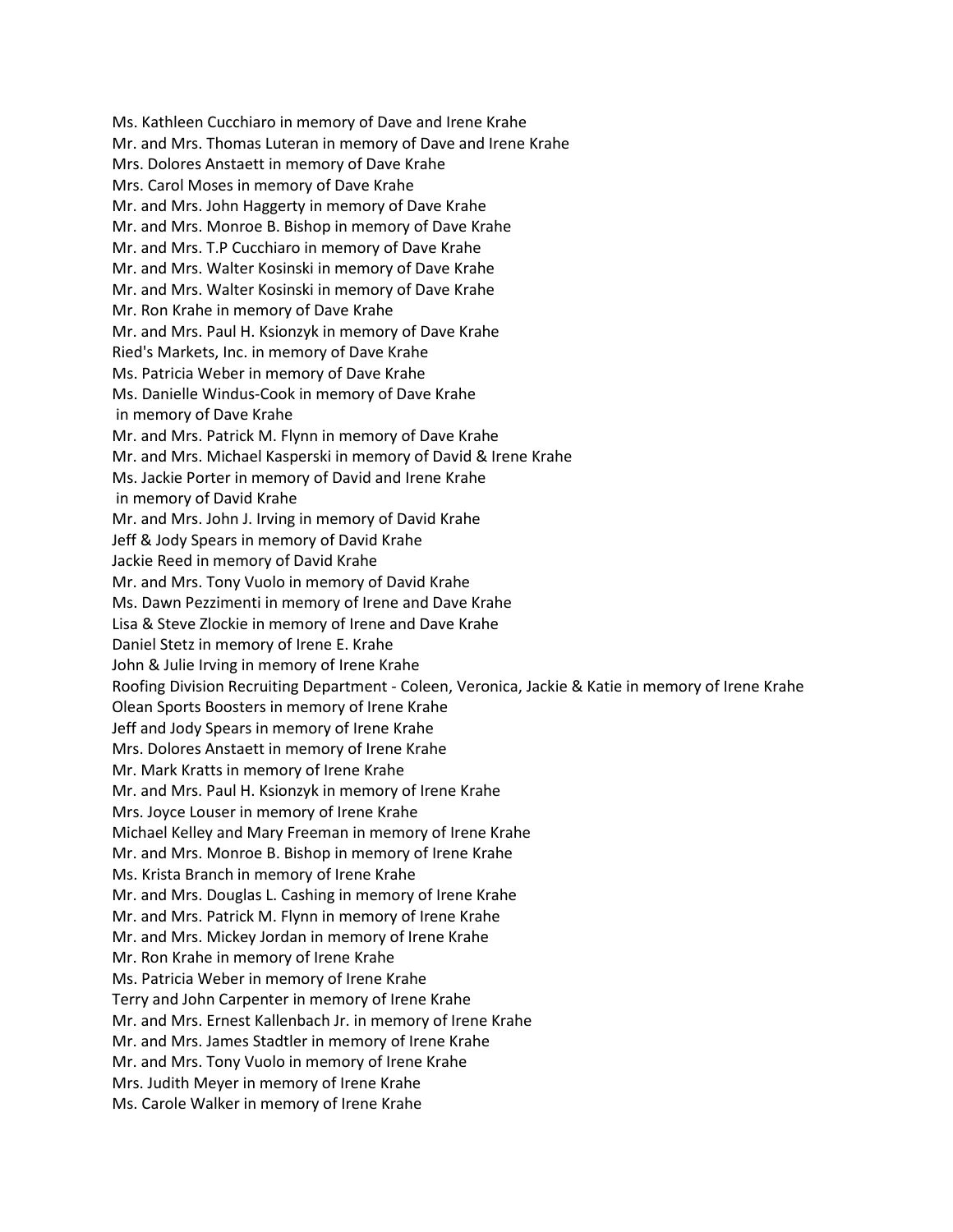Mr. and Ms. John A. Reed in memory of Irene Krahe Mrs. Pam Caldwell in memory of Irene Krahe Mr. and Mrs. Tom Yanetsko in memory of James P. Stadler Mr. and Mrs. Tom Yanetsko in memory of Rosemary Shadden

# **Deputy Wayne Krieger and Carol Krieger Scholarship Fund**

Dr. and Mrs. Jeffrey M. Bowen in memory of Wayne and Carol Krieger

## **Erick Laine Entrepreneur Fund**

Millicent Bates, In recognition of a very special friendship and in memory of Erick J. Laine Mr. Charles Williams and Ms. Margaret McGovern in memory of Erick Laine Mr. and Mrs. Timothy Davison in memory of Erick Laine Mr. and Mrs. Christopher Lampack in memory of Erick Laine Mr. and Mrs. Scott Reed in memory of Erick Laine Ms. Patricia L. Sweet in memory of Erick Laine Mr. and Mrs. James O'Dea in memory of Erick Laine Taylor, Mike and Maryann in memory of Erick Laine Mr. and Mrs. Jeffrey Andreano in memory of Mr. Erick Laine

# **Little Valley Fund**

Mr. and Mrs. Pete Bowen in honor of Molly & Tom Mr. John Memmott in memory of Arthur & Sara Memmott Mr. and Mrs. William H. Bennett in memory of Bernard Young and Robert Young Mary Lou in memory of J. Douglas & Lucille A. Mager Mirabito Holdings in memory of Jackie D. Sherlock Ms. Penny Lane in memory of Maria Barreros Ms. Joelle MacKay in memory of PI Pearson Hal Sander in memory of Russ Sprague

# **James A. and Joan E. Maguire Family Scholarship Fund**

Ms. Erin Flynn in honor of Jim Maguire

# **Meals on Wheels/Friends of Aging Fund of Cattaraugus County**

Kelly J. and Jeffrey L Andreano in honor of Larry Dunn Ms. Sandra Wing in memory of Carmella Hulbert Physicians Employees of OMG in memory of Cindy Clancy Mr. Craig Glatz in memory of David Deppa Ms. Susan Markel in memory of David Deppa Mr. Gary Warner and Ms. Cheryl Schmittendorf in memory of David Deppa Anonymous in memory of Ester Oliver Ms. Joan Gollaher in memory of Glenda Golden Joe and Becky Disorbo in memory of Joe and Jean Disorbo Ms. Suzanne Padalino in memory of John Butler Mr. Ronald Goodrich in memory of Kenneth Hintz Mr. and Mrs. Charles S. Talbot in memory of Kenneth Hintz Mr. and Mrs. Gary McCauley in memory of Linda Booth Mr. and Mrs. James Barber in memory of Mark Chase Ms. Bryna Booth in memory of Mark Chase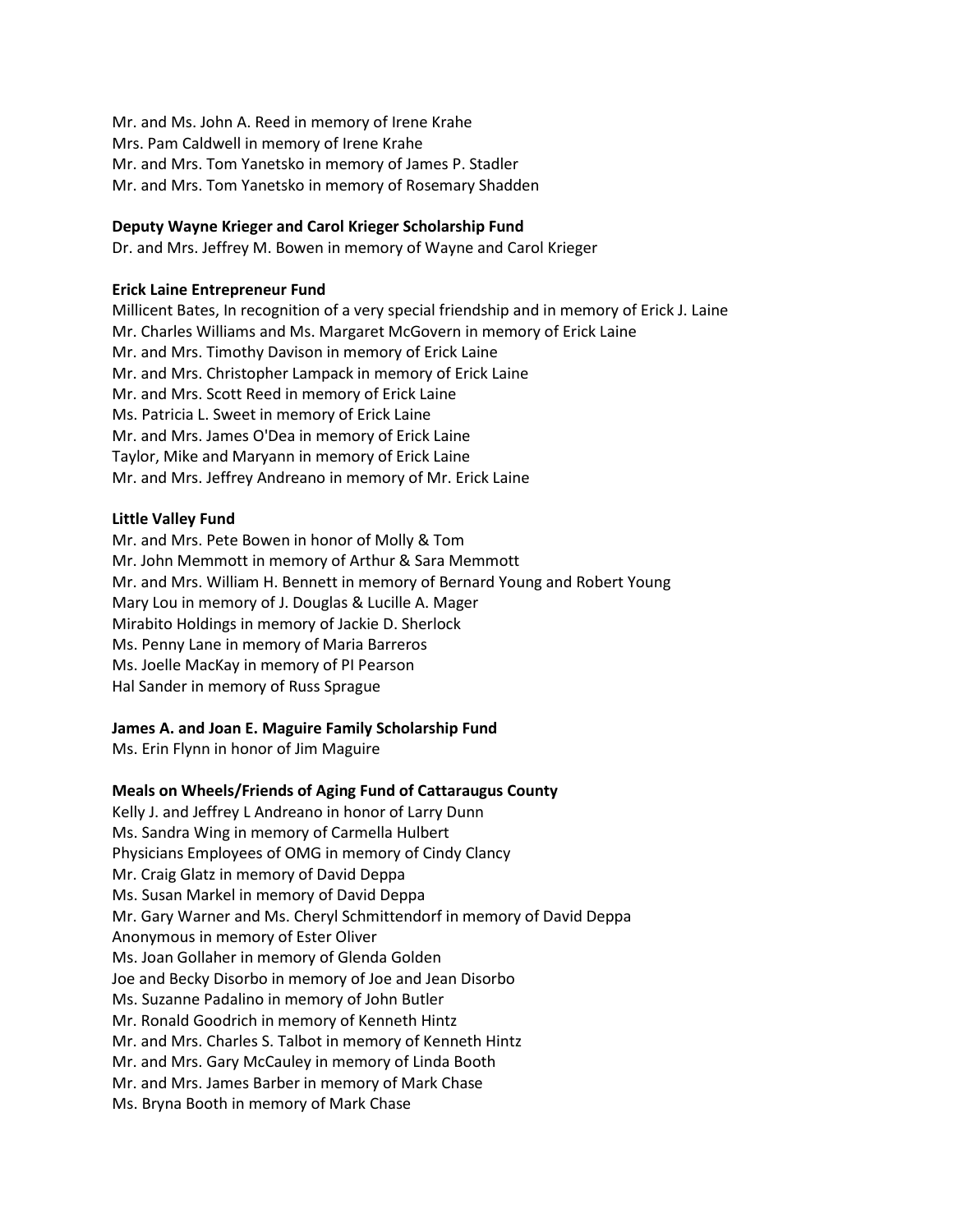Ms. Barbara Corell in memory of Mark Chase Mr. and Mrs. Timothy in memory of Mark Chase Mr. and Mrs. Michael Mirwald in memory of Mark Chase Mr. and Mrs. Dannie P. Mong Sr. in memory of Mark Chase Mr. and Mrs. John Nordquist in memory of Mark Chase Mr. and Mrs. James Pietro in memory of Mark Chase Ms. Tammy Rea in memory of Mark Chase Mr. and Mrs. Gerald Skurcenski in memory of Mark Chase Mr. and Mrs. Waag in memory of Mark Chase Mr. and Mrs. Darwin Lewis in memory of Mark Chase Upstate Niagara Cooperative, Inc. in memory of Mark Chase Salamanca Lady Warrior Basketball Team in memory of Mark Chase Ms. Marie Kennedy in memory of Myrtle Carr Mr. and Mrs. Stephen Sloan in memory of Robert E. Fleming Mr. Ronald Goodrich in memory of Robert Fleming

# **Mount View Cemetery Maintenance Fund**

Mr. Timothy Quattrone in memory of All Deceased members of Olean Community Ms. Mary Ann Sawaya in memory of Betty Pappas and Steve Stimson Ms. Bonnie Marceca in memory of Candace Rouse Anonymous in memory of NEIL BLAUSER AND FAMILIES

## **Roger S. Niemic Memorial Fund**

Ms. Patricia Niemic in memory of Roger Niemic Daniel Stetz in memory of Roger S. Niemic

## **Dr. Brian O'Connell Sr. Memorial Scholarship**

Kyle and Amy Henzel in honor of Dr. Brian O'Connell Sr. Ms. Barbara J. McCarthy in honor of Dr. Brian O'Connell Sr. Mr. and Mrs. Jim Carroll in memory of Dr. Brian O'Connell Ms. Pamela Walter in memory of Dr. Brian O'Connell Mr. and Mrs. John Carroll in memory of Dr. Brian O'Connell Sr. Ms. Marykat Sundahl in memory of Dr. Brian O'Connell Sr. Rachel Galway in memory of Dr. Brian O'Connell Sr. Mr. and Mrs. Jeffery M. Spears in memory of Dr. Brian O'Connell Sr. Mr. Jeff Anastasia in memory of Dr. Brian O'Connell Sr. Ancient Order of Hibernians in memory of Dr. Brian O'Connell Sr. Mr. and Mrs. Brian D. Donahue in memory of Dr. Brian O'Connell Sr. Mr. and Mrs. Paul H. Ksionzyk in memory of Dr. Brian O'Connell Sr. Mr. and Mrs. Michael McLaughlin in memory of Dr. Brian O'Connell Sr. Paul Brown Motors, Inc. in memory of Dr. Brian O'Connell Sr. Jon and Elaine Baker in memory of Dr. Brian O'Connell Sr. Mr. and Mrs. Andrea Certo in memory of Dr. Brian O'Connell Sr. Mr. and Mrs. John OMalley in memory of Dr. Brian O'Connell Sr. Marcie Johnson, Jeff Andreano, Lauren Stuff, Jerry Trietly, Jen Mahar, Jenny Bilotta, Jen Kless, Nick Patrone and Vicki Zaleski-Irizarry in memory of Dr. Brian O'Connell Sr. Ms. Carol Anderson in memory of Dr. Brian O'Connell Sr. Mr. Daniel F. Stetz in memory of Dr. Brian O'Connell Sr.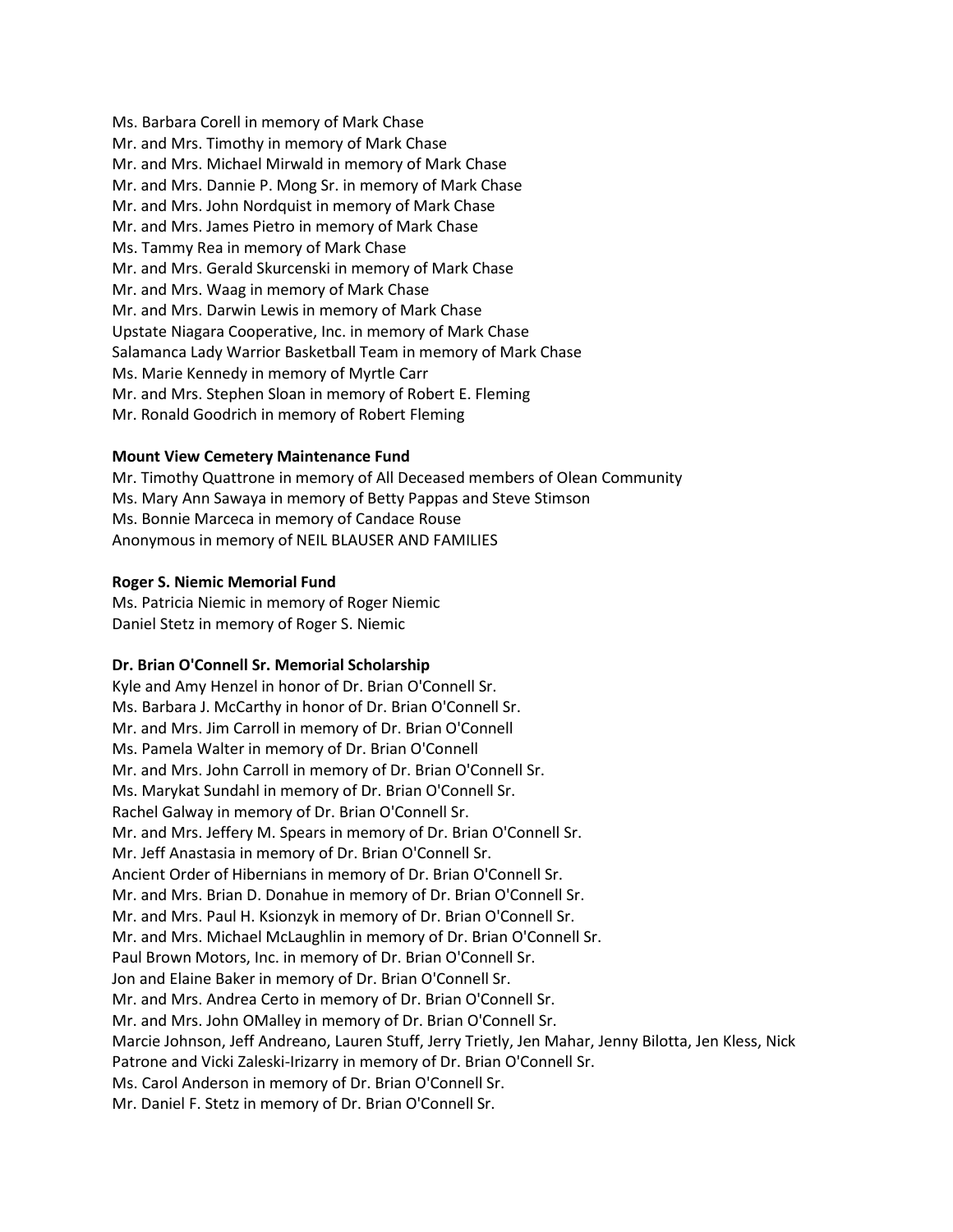#### **OHS Class of 1983 Scholarship Fund**

Ms. Teri Chapman in memory of the class of 1983 Ms. Ronda O'Keefe in honor of Jean McFarland

#### **Olean Business Development Corporation Fund**

Michael & Joanie Lancellot in honor of Jim & Carol Stitt

## **Olean City School District Foundation Fund**

Mr. and Mrs. Donald L. Scholla Jr. in honor of All my former students at OHS Jodie Bender in honor of Janine and Don Scholla Anonymous in honor of Kyle Leslie Ms. Sharon Gardner in honor of Michael J. Gardner Ms. Tina Aiello-Austin in honor of Rose Howard The Bates Family in memory of Basil Ira Baker, Class of 1925 Ms. Cindy Kurjakovic in memory of Claudia Ann Kurjakovic Ms. Mary K. Fay in memory of James and Patricia Kehoe-Class of 1938 Anonymous in memory of James S. Bacho Sr. and Jr. Mr. Joseph DiSorbo in memory of Jean & Joe Disorbo Mr. and Mrs. James O'Dea in memory of William Campbell Mr. and Mrs. Randall J. Samuelson in memory of William Campbell

#### **Olean Community Theatre Building Project Fund**

David and Carla Campbell in memory of Judy Hollamby Ms. Ruth Fuller in memory of Harold Williams

#### **Olean Food Pantry Fund**

Mr. and Mrs. Richard Fohl in memory of Arnold McHone Mr. and Mrs. John Sayegh in memory of Raymond Jonak

## **Olean High School Alumni Association Scholarship Fund**

The Bly Family in memory of Beverly Geise

#### **Olean Meditation Center Fund**

Ms. Kristina Evarts in memory of Gail Hammond

#### **Olean Rotary Club Community Improvement Fund**

Greater Olean Area Chamber of Commerce in memory of Eric Garvin

## **Olean Veterans Wall of Honor Fund**

Mr. and Mrs. James P. Morris in memory of Bill Moore Kathleen Dugan Jaap in memory of WILLIAM MOORE Mr. and Mrs. Christopher Lampack in memory of WILLIAM MOORE

## **Operation Warm Hearts Inc. Fund**

John and Alice Sayegh in memory of Jackie Attard Ms. Lee Ann Pompliano Burch in memory of Larry Burch Ms. Ann Ried in memory of Marion Pieklo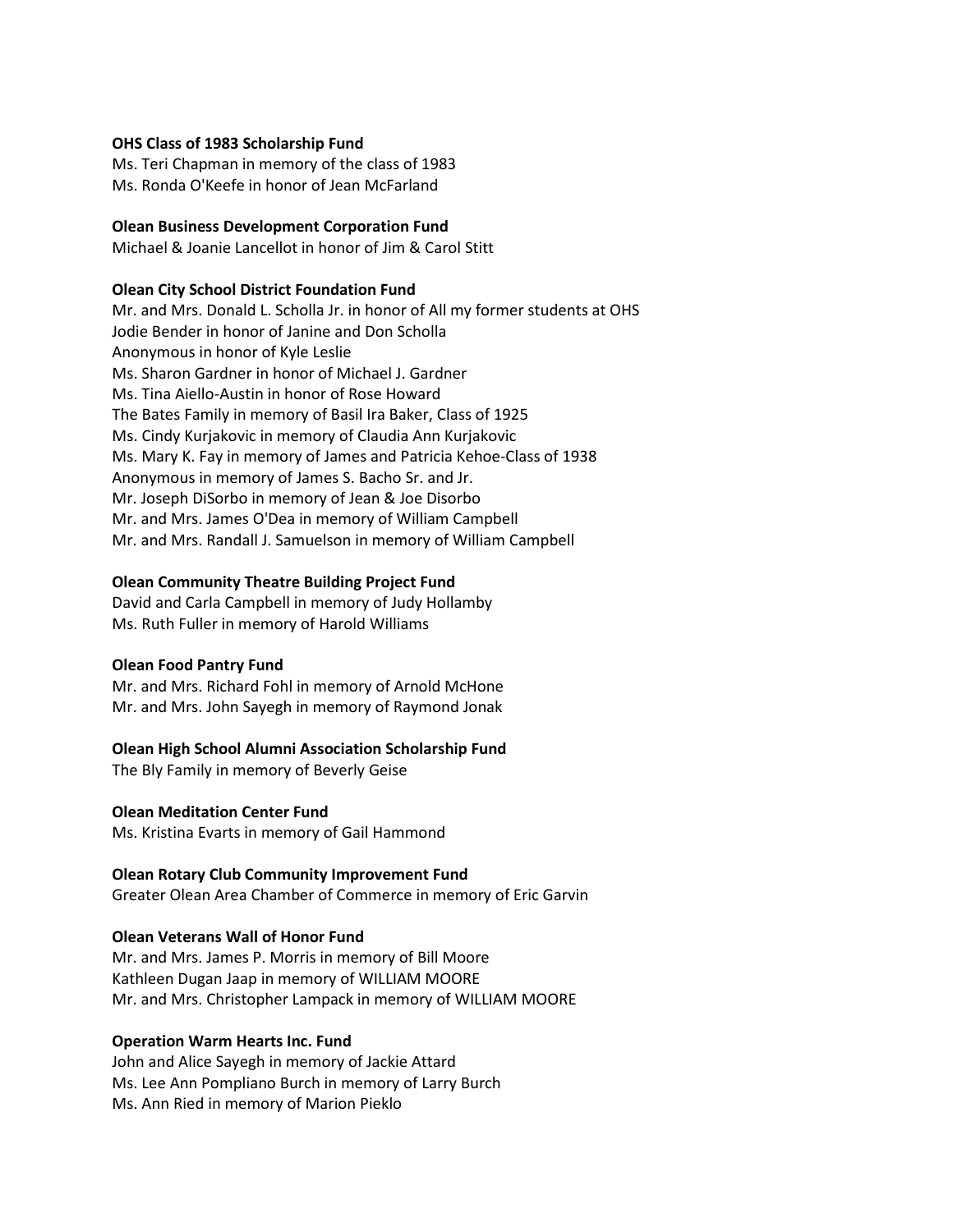Ms. Ann Marie Sitter Tompkins in memory of Mary Carroll Heister Basnight

## **Otto-Eldred Alumni Scholarship**

Cleveland G Shields in memory of George and Geneva Shields Bob & Barb Crowley in memory of Jeff Wolcott

# **Otto-Eldred Education Foundation Fund**

Bob & Barb Crowley in memory of Jeff Wolcott Ms. Mindy Starling in memory of Gene Rote

# **Betty Pappas Scholarship Fund**

Mr. and Mrs. James M. Chamberlain in memory of Betty Pappas

# **Rose Pappas Foundation Fund**

Stephen & Carol Greco in memory of Betty Pappas

# **Nicolas G. Pendl Memorial Scholarship**

Linda Potter & Michael Catanzaro in honor of Francie Potter Ms. Jacqueline Giardini in honor of Mary Pendl's retirement Allegany-Limestone HS Mathematics Team in memory of Bernard T. Wolfe Jr. Fredonia Pendl's in memory of Nic Pendl Ms. Lucy Benson in memory of Nic Pendl The Buckley, Christopher, Stayer and Davis Families in memory of Nic Pendl Michael & Martha Nenno in memory of Phillip D. Yates, Jr.

## **Eric Peters Memorial Scholarship**

Mr. and Mrs. Randy Peters in memory of Eric Peters

## **Ross A. Peters Memorial Fund**

Ms. Holly Sheeser in memory of Ross Peters

# **Kay Pfeiffer Gerkin Endowment Fund**

Ms. Margaret L. Shavalier in memory of Gretchen Shavalier

## **Portville Free Library Endowed Fund**

Boyce McDivitt in memory of Fred Bess Jeff, Jackie and John Worth in memory of Helen Worth Mr. Mak Gavagan in memory of Joyce A. Steiner Boyce McDivitt in memory of Richard Anderson

# **The Pink Pumpkin Project Fund**

Louise in honor of Alexis Wright Olean Teachers Association in honor of Barbara Schlicht Mr. and Mrs. Gordon Johnson in honor of Cristine Nunamaker Mr. and Mrs. Jerry Scutt in honor of Deidre Rogers Your friends at The Pink Pumpkin Project in honor of Happy birthday Big Rick !!! Mrs. Lynn Anzivine in honor of Jean Tasillo Mr. and Mrs. Christopher Spears in honor of Jesse and Sheila Gugino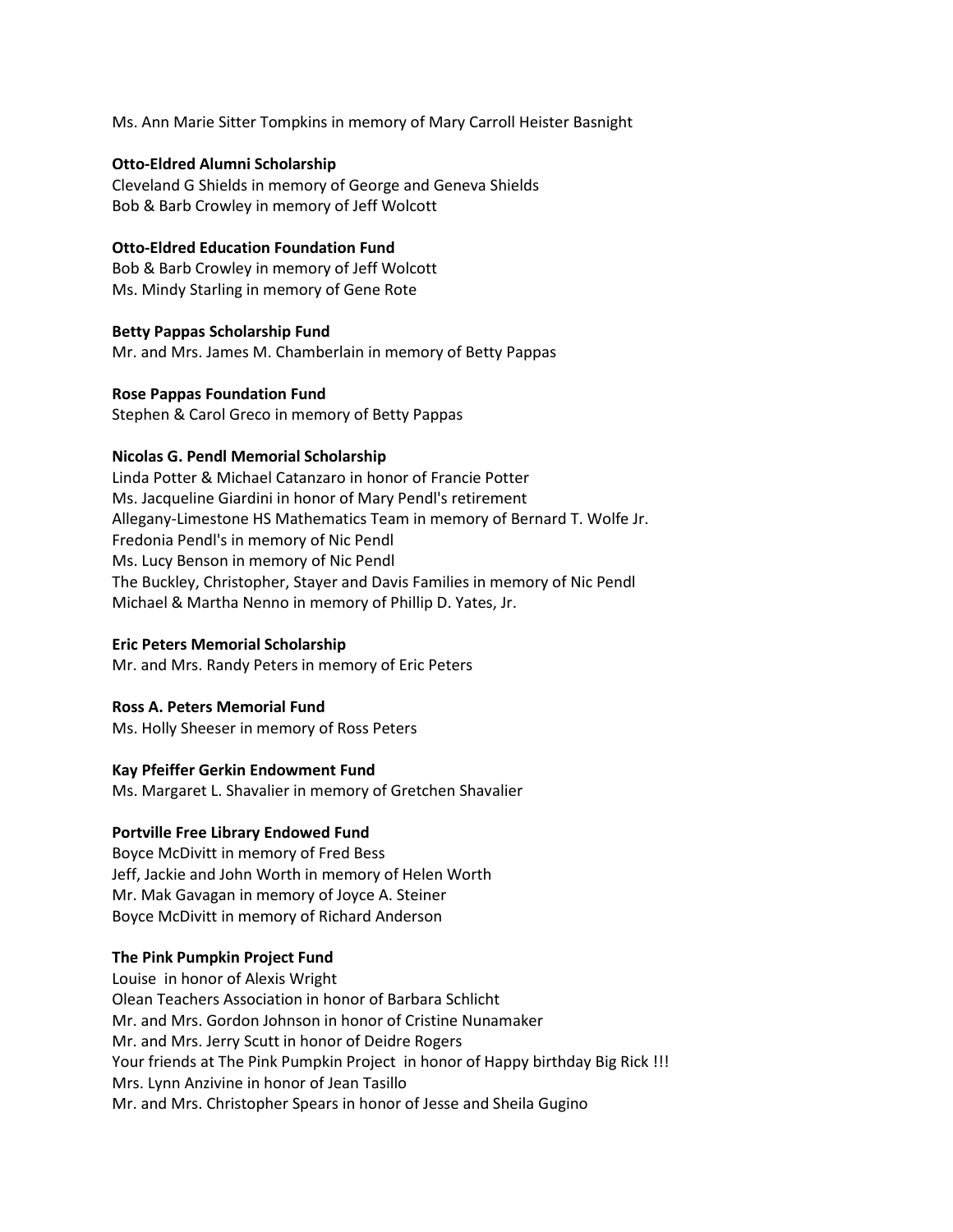Ms. Paula Ketchner in honor of Lynn Anzivine Mr. Jeffrey Hoffman in honor of Lynn Hoffman Little Eagles Midget League and Ashford Junction Depot in honor of Pam Harrington Yvonne, Wendy, & Mimi in honor of Pattie Barie Mrs. Lynn Anzivine in honor of Paula Ketchner Mr. and Mrs. David Ried in memory of Alta Jeane Reiss Country Properties in memory of Beth Todd of Portville New York State Police Investigators Association in memory of Brooke Perkins Ms. Karen Lynn Melms in memory of Deana Melms Stephanie Magee in memory of Debbie Clark Mcfall Mr. James A. Harris in memory of Debbie Clark Mcfall Mr. and Mrs. J. Kyle Henzel in memory of Debbie Clark Mcfall Mr. and Mrs. John Hart Jr. in memory of Debbie Clark Mcfall Mr. and Mrs. J. Kyle Henzel in memory of Debbie Clark Mcfall Mr. Rick McFall in memory of Debbie Clark Mcfall Mr. and Mrs. Terence Brairton in memory of Debbie Clark Mcfall Ms. Joan Jordan in memory of Debbie McFall Brian O'Connell, Jr. Law Firm PLLC in memory of Debbie McFall Mr. and Mrs. Christopher Sanzo in memory of Debbie McFall DeRose Families in memory of Deborah McFall Ron and Sue Allen and Tiffany McAfee in memory of Deborah McFall Don Benson in memory of Diane Benson Mr. and Mrs. James C. Bowman in memory of Florence Barrett Mr. and Mrs. James C. Bowman in memory of Florence Barrett Mr. and Mrs. Patrick Gridley in memory of Florence T. Barrett Mrs. Francis Mahar Jr. in memory of Francis J. Mahar Jr. Ms. Amy Raught in memory of Inga Thomas Mr. Steven Tome in memory of James Fitzpatrick Mr. and Mrs. Thomas Blair in memory of Janet Luzzi Mr. and Mrs. Mark Palmer in memory of Janet Luzzi Mr. and Mrs. Randy Shay in memory of Janet Luzzi Ms. Robin Wuethrich in memory of Janet Luzzi Mr. and Mrs. Monroe B. Bishop in memory of Janet Luzzi Mr. and Mrs. Ernest Kallenbach Jr. in memory of Janet Luzzi Mr. and Mrs. Kert King in memory of Janet Luzzi James and Priscilla Stark in memory of Janet M. Boon Mr. Thomas Messer in memory of Janet M. Boon Ms. Darla Jean Lengvarsky in memory of Janet Marie Boon Laurie & Jim Hunt of Salamanca in Memory of Judy Hunt in memory of Judy Hunt Port Allegany Second Grade in memory of Karen Bricker Anonymous in memory of Karen Lemon Sweeney The Bates Family in memory of Kathleen Dilley Mr. and Mrs. Jack Simon in memory of Linda Harmon Mrs. Carol Gallo in memory of Marilyn Hitchcock Mr. Michael Marvin and Mrs. Jennifer Rhody-Marvin in memory of Marilyn Hitchcock Mr. Gerald Swartz in memory of Mary Swartz Lee, Lynn, Al & Lou Anzivine in memory of Our Dad/PaPa Don Reese Dave & Nancy Fuhrman in memory of Phyllis Green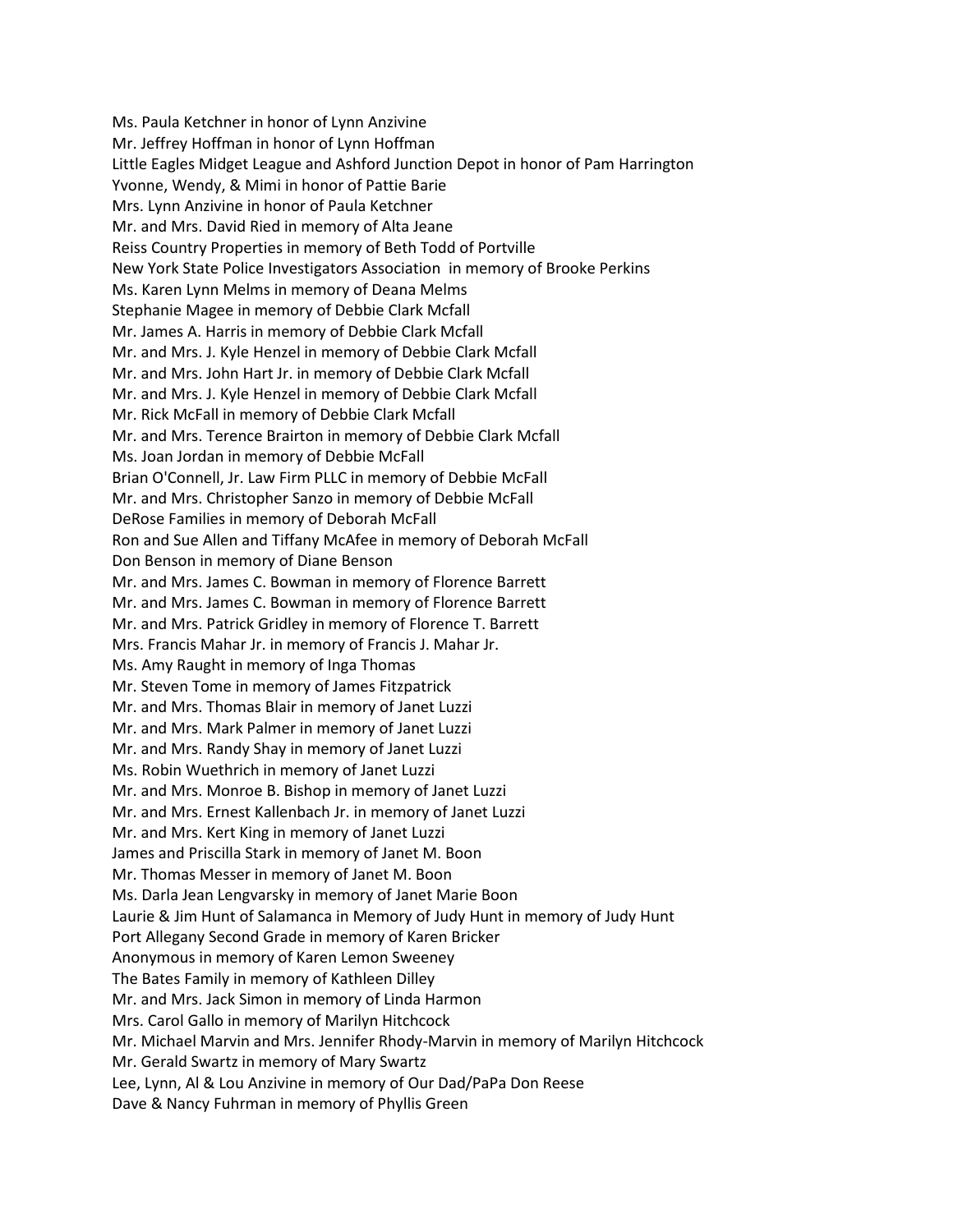Mr. and Mrs. Mark Chambers in memory of Phyllis Green Office of Human Services in memory of Phyllis Green Mr. and Mrs. Shawn Wolfinger in memory of Phyllis Green Ms. Gladys Wolfinger in memory of Phyllis Green Ms. Cheryl Juhasz in memory of Phyllis Green Sara and Elzy Younkins in memory of Phyllis Green Ms. Cheryl Papasergi in memory of Shirley Papasergi Ried's Markets, Inc. in memory of Shirley Papasergi Friends at Atlantic Broadband Northern PA group in memory of Shirley Papasergi Ms. Betsy Livingston in memory of Shirley Papasergi Mr. Ivan Mousaw and Ms. Anna L. Donnelly in memory of Shirley Papasergi Ms. Judy Dickerson in memory of SUSAN DICKERSON Mr. and Mrs. Daniel Sherwin in memory of Tami Threadgill Mr. and Mrs. David Chisholm in memory of Thomas Threadgill Fillmore Shop N Save in memory of Thomas Threadgill Allegany American Legion Post 892, Sons of the American Legion in memory of Thomas Threadgill Dane and Georgine in memory of Vickie L Johnston

## **Pink Pumpkin Project Endowed Fund**

Chris, Chuck, Cheryl and Diane in memory of Janet L. Luzzi

# **RAM Fund of Cattaraugus County**

Ms. Leslie Moffett in memory of Pat Moffett

## **Jack Reading Memorial Fund**

Ms. Wendy Lee in memory of Jack Reading

## **Barby Ried Social Fund**

Ann and David Ried in memory of Barbara Ried on her birthday Mr. and Mrs. James Ried in memory of Capistran G. "Cap" Dominick Christopher Ried in memory of Charlie and Bernie Ried Ried's Markets, Inc. in memory of James Michael Bellanca Ried's Markets, Inc. in memory of Mary Ann Sirianni

## **Marjorie and Robert Schaumleffel Rotary Scholarship**

Mr. and Mrs. David Michienzi in honor of Don and Bern Holcomb Mr. Paul Hessney in honor of Margie Schaumleffel Mr. and Mrs. Dennis Casey in honor of Marjorie and Richard Schaumleffel Mr. Carl Vahl in memory of Marjorie and Robert Schaumleffel Ms. Mary Kay Worth in memory of Robert and Margie Schaumleffel

# **Southern Tier Military Support Group Fund**

Eade Fitness 24/7 in memory of Elias Eade, Jr.

## **SPCA in Cattaraugus County Fund**

Ms. Chantel Cline in honor of Jake AKA Cyrus Mr. and Mrs. Steven R. Brundage in honor of Justin Frazier Ms. Margaret L. Shavalier in honor of Karen Crowley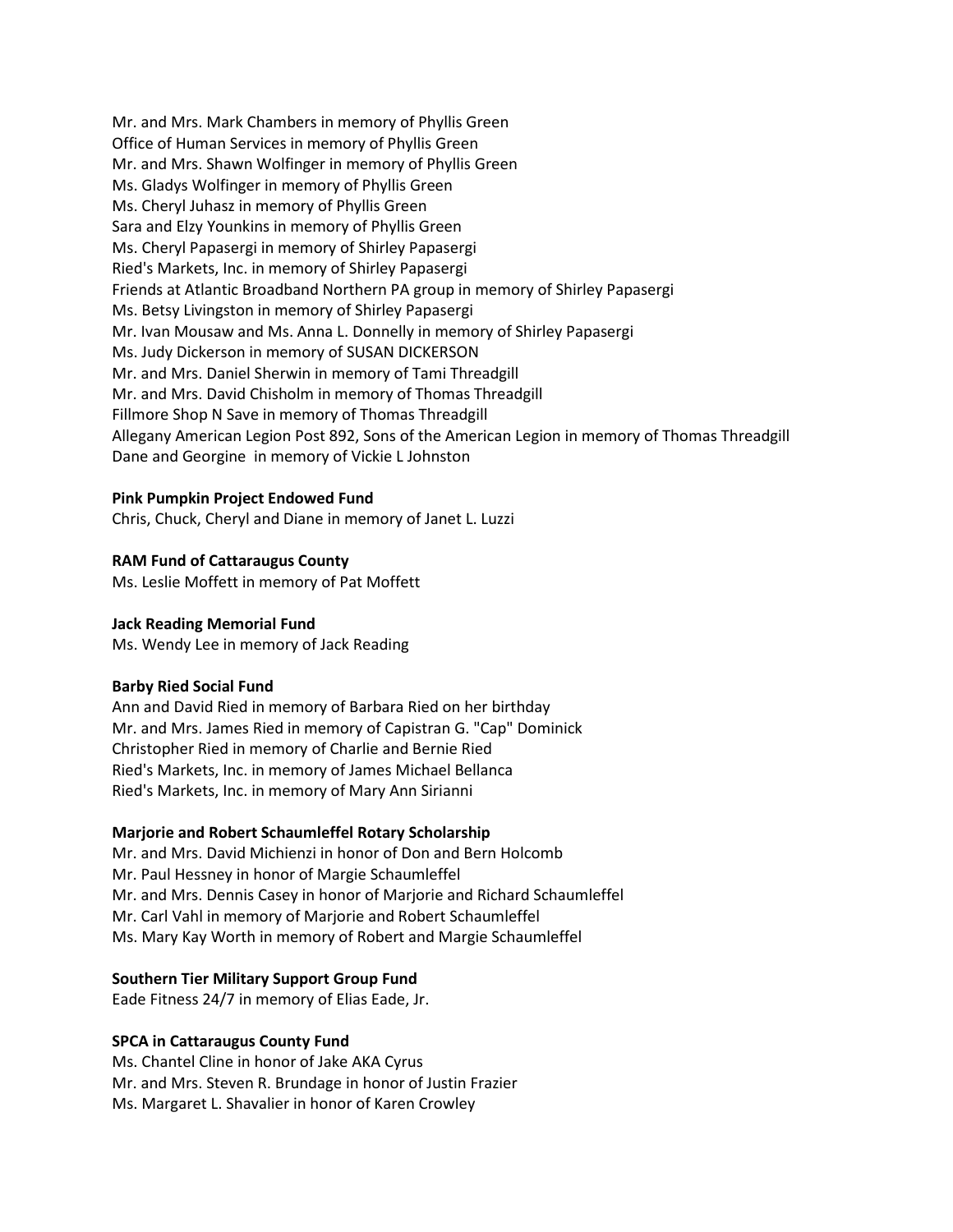Ms. Mary Beth Garvin in honor of Kitty and Buster Ms. Mary A. Hamed in honor of Kylee D. M. Gibbons Ms. Jen Jaquith in honor of Matt and Karen Kubich Ms. Andrea Messino in honor of Pivot Helma and Sarah De Vries-Jordan in honor of Sheryl Anderson Marcia and Jack Kelly in honor of The Cashimere Family City of Olean Housing Authority Board in memory of David Ensell Ms. Abbey Niver in memory of Terry L. Niver, Sr.

# **Gregory D. Spring Perseverance Scholarship and Awards Fund**

Steven & Wanda McGonnell in memory of Gregory Spring

## **Veggie Wheels Fund**

Ms. Theresa Schueckler in memory of Joe SCHUECKLER

## **JoAnn Wehmeyer English Scholarship**

Michael Zuckerman in memory of Don Sturdy Edward Garry in memory of Joanna H Garry Mr. and Mrs. Steve Gallets in memory of Larry & June Gallets Mr. Mark Brooks in memory of Mary Ellen Brooks Gilbert Mr. Daniel Brooks in memory of Ruth Baum

#### **Kaleigh Wilday Endowment Fund**

Gengo DDS, Dr. John C. in honor of Greta Wilday Hon. and Mrs. Michael Nenno in honor of Greta Wilday Byron and Marsha Long in honor of Greta's birthday Ms. Mari Jo Renick in honor of Ruth Cramer Ms. Sharon Bushnell in memory of Diane Buckley Friends at ALCS in memory of Diane Buckley Ms. Mary Holland Sheeser in memory of Diane Buckley Ms. Celeste Cash Lamb in memory of Diane Buckley Mr. and Mrs. Kert King in memory of Diane Buckley Mr. and Mrs. Ronald Randall in memory of Diane Buckley Mr. and Mrs. Dana Perrigo in memory of Diane Buckley Mr. and Mrs. Ward Wilday in memory of Diane Buckley Ms. Elizabeth Lowes in memory of Elisa Ms. Nancy Masterson in memory of Kaleigh Wilday Ms. Jacqueline Moreland in memory of Kaleigh Wilday James H. Campbell Family in memory of Robert L Campbell

## **Dr. Donald A. Wormer Family Scholarship Fund**

Mr. Steven Inglis in memory of Donald and Elinor Wormer

# **Legacy Society Members**

Anonymous Mr. James R. Bryant